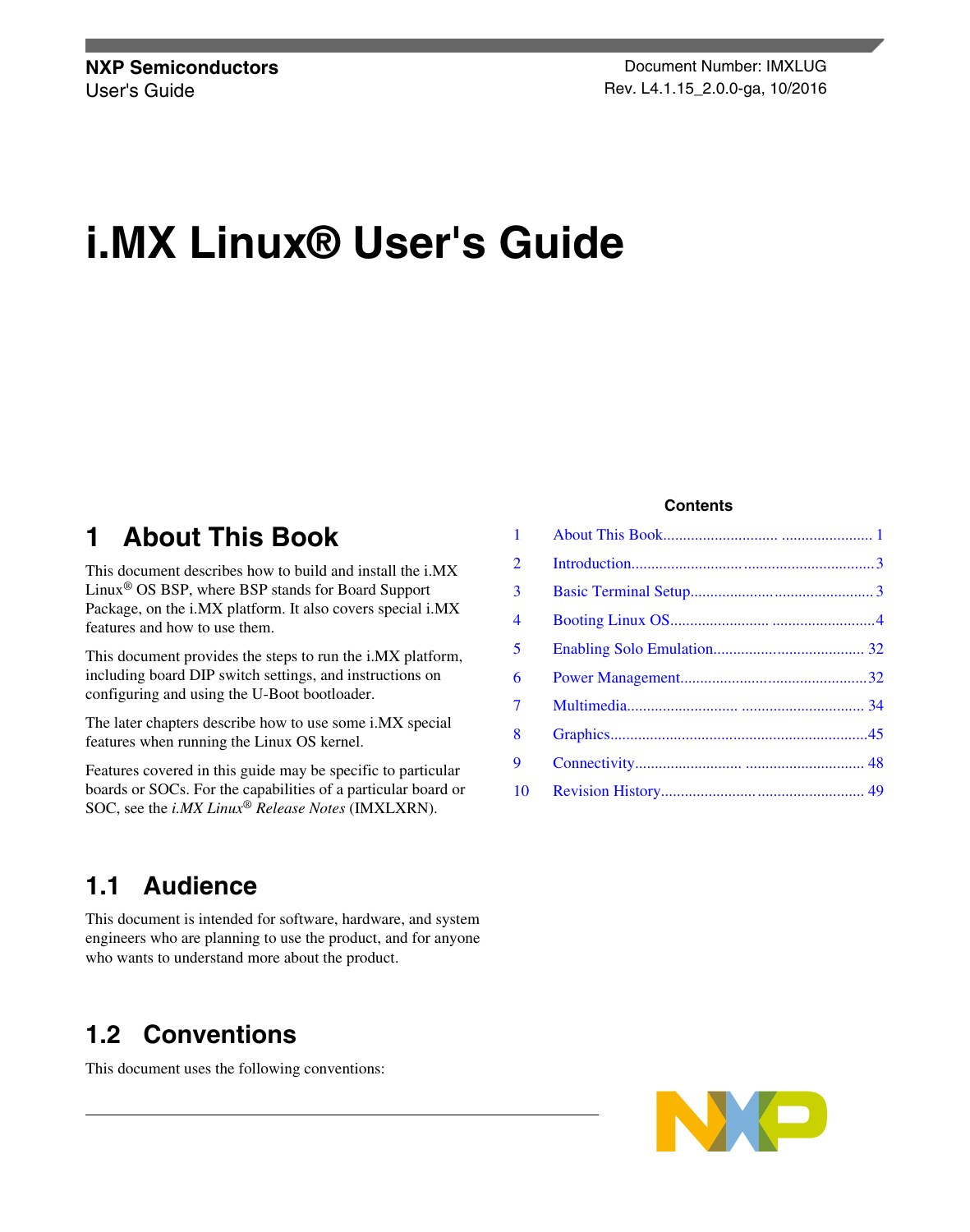#### **About This Book**

• Courier New font: This font is used to identify commands, explicit command parameters, code examples, expressions, data types, and directives.

## **1.3 Supported hardware SoCs and boards**

These are the systems covered in this guide:

- i.MX 6Quad SABRE-SD Board and Platform
- i.MX 6DualLite SABRE-SD Platform
- i.MX 6Quad SABRE-AI Platform
- i.MX 6DualLite SABRE-AI Platform
- i.MX 6SoloLite EVK
- i.MX 6SoloX SABRE-SD Platform
- i.MX 6SoloX SABRE-AI Platform
- i.MX 7Dual SABRE-SD platform
- i.MX 6QuadPlus SABRE-AI platform
- i.MX 6QuadPlus SABRE-SD platform
- i.MX 6UltraLite EVK platform
- i.MX 6ULL EVK platform

Some abbreviations are used in places in this document.

- SABRE-SD refers to the i.MX 6Quad SABRE-SD, i.MX 6DualLite SABRE-SD, i.MX 6QuadPlus SABRE-SD, and i.MX 7Dual SABRE-SD boards.
- SABRE-AI refers to the i.MX 6Quad SABRE-AI, i.MX 6DualLite SABRE-AI, and i.MX 6QuadPlus SABRE-AI boards.
- SoloLite refers to the i.MX 6SoloLite Board.
- SoloX or SX refers to the i.MX 6SoloX SABRE-SD and SABRE-AI boards.
- UL refers to the i.MX 6UltraLite board
- ULL refers to the i.MX 6ULL board

## **1.4 References**

This release includes the following references and additional information.

- *i.MX Linux® Release Notes* (IMXLXRN) Provides the release information.
- *i.MX Linux® User's Guide* (IMXLUG) Contains the information on installing U-Boot and Linux OS and using i.MXspecific features.
- *i.MX Yocto Project User's Guide* (IMXLXYOCTOUG) Contains the instructions for setting up and building Linux OS in the Yocto Project.
- *i.MX Linux® Reference Manual* (IMXLXRM) Contains the information on Linux drivers for i.MX.
- *i.MX 6 Graphics User's Guide* (IMX6GRAPHICUG) Describes the graphics used.
- *i.MX BSP Porting Guide* (IMXXBSPPG) Contains the instructions on porting the BSP to a new board.
- *i.MX VPU Application Programming Interface Linux® Reference Manual* (IMXVPUAPI) Provides the reference information on the VPU API.

The quick start guides contain basic information on the board and setting it up. They are on the NXP website.

- [SABRE Platform Quick Start Guide \(IMX6QSDPQSG\)](http://www.nxp.com/files/32bit/doc/quick_start_guide/SABRESDP_IMX6_QSG.pdf?fpsp=1)
- [SABRE Board Quick Start Guide \(IMX6QSDBQSG\)](http://www.nxp.com/files/32bit/doc/quick_start_guide/SABRESDB_IMX6_QSG.pdf?fpsp=1)
- [i.MX 6UltraLite EVK Quick Start Guide \(IMX6ULTRALITEQSG\)](http://cache.nxp.com/files/32bit/doc/quick_start_guide/IMX6ULTRALITEQSG.pdf)
- [SABRE Automotive Infotainment Quick Start Guide \(IMX6SABREINFOQSG\)](http://www.nxp.com/files/32bit/doc/user_guide/IMX6SABREINFOQSG.pdf?fpsp=1)
- [i.MX 6SoloLite Evaluation Kit Quick Start Guide \(IMX6SLEVKQSG\)](http://www.nxp.com/files/32bit/doc/quick_start_guide/IMX6SL_EVK_QSG.pdf?fpsp=1)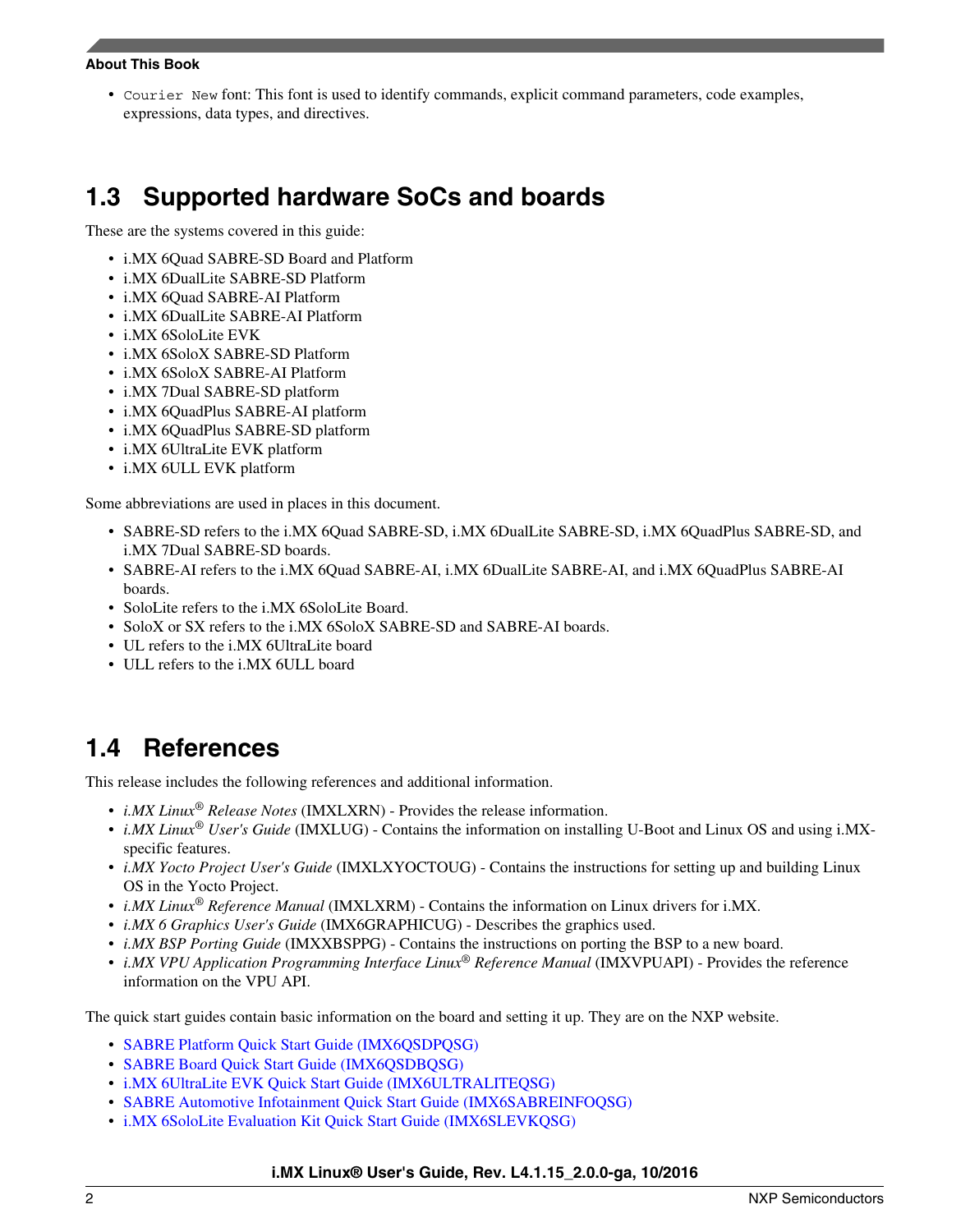<span id="page-2-0"></span>Documentation is available online at [nxp.com.](http://www.nxp.com)

- i.MX 6 information is at [nxp.com/iMX6series](http://www.nxp.com/iMX6series)
- i.MX SABRE information is at [nxp.com/imxSABRE](http://www.nxp.com/imxSABRE)
- i.MX 6SoloLite EVK information is at  $nxy.com/6SLEVK$
- i.MX 6UltraLite information is at [nxp.com/iMX6UL](http://www.nxp.com/imx6ul)
- i.MX 6ULL information is at  $nxy.com/iMX6ULL$
- i.MX 7Dual information is at [nxp.com/iMX7D](http://www.nxp.com/webapp/sps/site/prod_summary.jsp?code=i.MX7D)

## **2 Introduction**

The i.MX Linux BSP is a collection of binary files, source code, and support files that can be used to create a U-Boot bootloader, a Linux kernel image, and a root file system for i.MX development systems. The Yocto Project is the framework of choice to build the images described in this document, although other methods can be used.

All the information on how to set up the Linux OS host, how to run and configure a Yocto Project, generate an image, and generate a rootfs, are covered in the *i.MX Yocto Project User's Guide* (IMXLXYOCTOUG).

When Linux OS is running, this guide provides information on how to use some special features that i.MX SoCs provide. The release notes provide the features that are supported on a particular board.

## **3 Basic Terminal Setup**

The i.MX boards can communicate with a host server (Windows® OS or Linux OS) using a serial cable. Common serial communication programs such as HyperTerminal, Tera Term, or PuTTY can be used. The example below describes the serial terminal setup using HyperTerminal on a host running Windows OS.

The i.MX 6Quad/QuadPlus/DualLite SABRE-AI boards connect to the host server using a serial cable.

The i.MX 6 SABRE-SD, i.MX 6SoloLite EVK, i.MX 6SoloX SABRE-AI, i.MX 7Dual SABRE-SD, i.MX 6UltraLite EVK and i.MX 6ULL EVK boards connect the host driver using the micro USB connector. The USB to serial driver can be found under [www.ftdichip.com/Drivers/VCP.htm](http://www.ftdichip.com/Drivers/VCP.htm).

- 1. Connect the target and the PC running Windows OS using a serial cable on i.MX 6 SABRE-AI boards or a micro-B USB cable on i.MX 6 SABRE boards.
- 2. Open HyperTerminal on the PC running Windows OS and select the settings as shown in the following figure.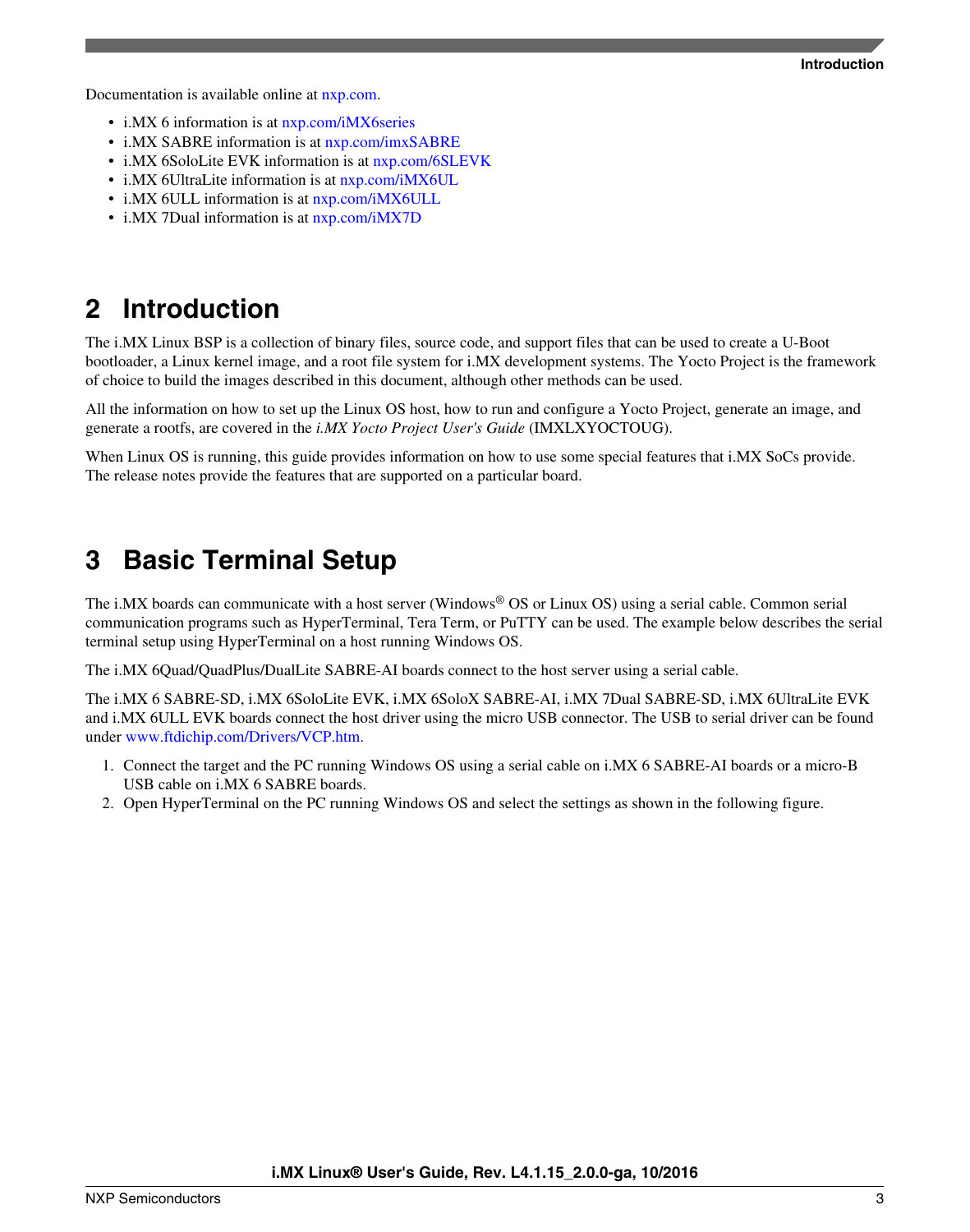| <b>COM1 Properties</b> |                  |
|------------------------|------------------|
| Port Settings          |                  |
|                        |                  |
| Bits per second:       | 115200           |
| Data bits:             | 8                |
| Parity:                | None             |
|                        |                  |
| Stop bits:             | 1                |
| Flow control:          | None             |
|                        | Restore Defaults |
|                        |                  |
| OK                     | Cancel<br>Apply  |

**Figure 1. Teraterm settings for terminal setup**

<span id="page-3-0"></span>**Booting Linux OS**

Before the Linux OS kernel can boot on an i.MX board, the images (U-Boot, Linux kernel, device tree, and rootfs) need to be copied to a boot device and the boot switches need to be set to boot that device. There are various ways that this can be done for different boards, boot devices, and results desired. This section explains how to prepare a boot device, where files need to be in the memory map, how to set switches for booting, and how to boot Linux OS from U-Boot.

## **4.1 Software overview**

This section describes the software needed for the board to be able to boot and run Linux OS.

To boot a Linux image on i.MX 6 and i.MX 7, four elements are needed:

- Bootloader (U-Boot)
- Linux kernel image (zImage)
- A device tree file (.dtb) for the board being used
- A root file system (rootfs) for the particular Linux image

The system can be configured for a specific graphical backend. The graphical backends are X11, XWayland, and Frame Buffer.

### **4.1.1 Bootloader**

U-Boot is the tool recommended as the bootloader for i.MX 6 and i.MX 7. U-Boot must be loaded onto a device to be able to boot from it. U-Boot images are board-specific and can be configured to support booting from different sources.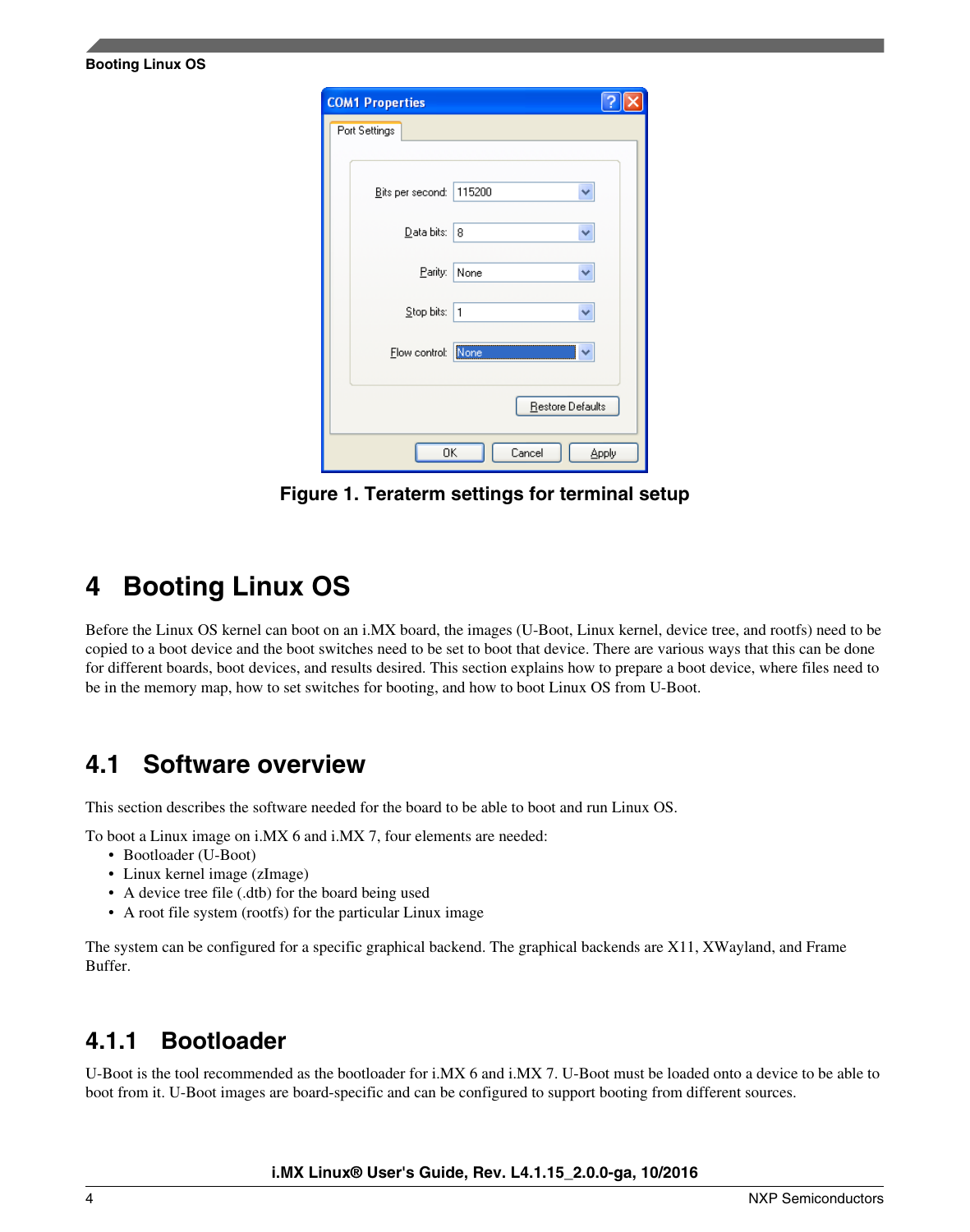The pre-built or Yocto Project default bootloader names start with the name of the bootloader followed by the name of the platform and board and followed by the name of the device that this image is configured to boot from: imx-boot-[platform] [board]\_[machine\_configuration].bin. If no boot device is specified, it boots from SD/MMC.

The manufacturing tool can be used to load U-Boot onto all devices with i.MX 6 and i.MX 7. U-Boot can be loaded directly onto an SD card using the Linux dd command. U-Boot can be used to load a U-Boot image onto some other devices.

### **4.1.2 Linux kernel image and device tree**

This i.MX BSP contains a pre-built kernel image based on the 4.1.15 version of the Linux kernel and the device tree files associated with each platform.

The same kernel image is used for all the i.MX 6 and i.MX 7 boards. Device trees are kernel configuration files that allow a common kernel to boot with different pin settings for different boards or configurations. Device tree files use the .dtb extension. The configuration for a device tree can be found in the Linux source code under arch/arm/boot/dts in the \*.dts files.

The i.MX Linux delivery package contains pre-built device tree files for the i.MX boards in various configurations. File names for the prebuilt images are named zImage--[kernel]-[platform]-[board]-[configuration].dtb.

The \*ldo.dtb device trees are used for LDO-enabled feature support. By default, the LDO bypass is enabled. If your board has the CPU set to 1.2 GHZ, you should use the \*ldo.dtb device tree instead of the default, because LDO bypass mode is not supported on the CPU at 1.2 GHZ. The device tree \*hdcp.dtb is used to enable the DHCP feature because of a pin conflict, which requires this to be configured at build time.

### **4.1.3 Root file system**

The root file system package (or rootfs) provides busybox, common libraries, and other fundamental elements.

The i.MX BSP package contains several root file systems. The file system includes i.MX-specific libraries and common Linux utilites. They are named with the following convention: [image recipe]-[backend]-[platform][board].[ext3|sdcard]. The ext3 extension indicates a standard file system. It can be mounted as NFS, or its contents can be stored on a boot media such as an SD/MMC card.

The graphical backend to be used is also defined by the rootfs.

## **4.2 Manufacturing Tool**

The Manufacturing Tool (MfgTool) runs on a Windows OS host and is used to download images to different devices on an i.MX board. The tar.gz file can be found with the pre-built images.

## **4.2.1 Configuring MfgTool**

Decompress Mfgtools-Rel-[version]\_UPDATER.tar.gz.

Instructions for MfgTool V2 can be found in the file Profiles/[SOC] Linux Update/OS Firmware/ucl2.xml. Read and update the  $uc12$ .  $xml$  file to understand the operations before using MfgTool.

Skip this step if a board in the supported list is used.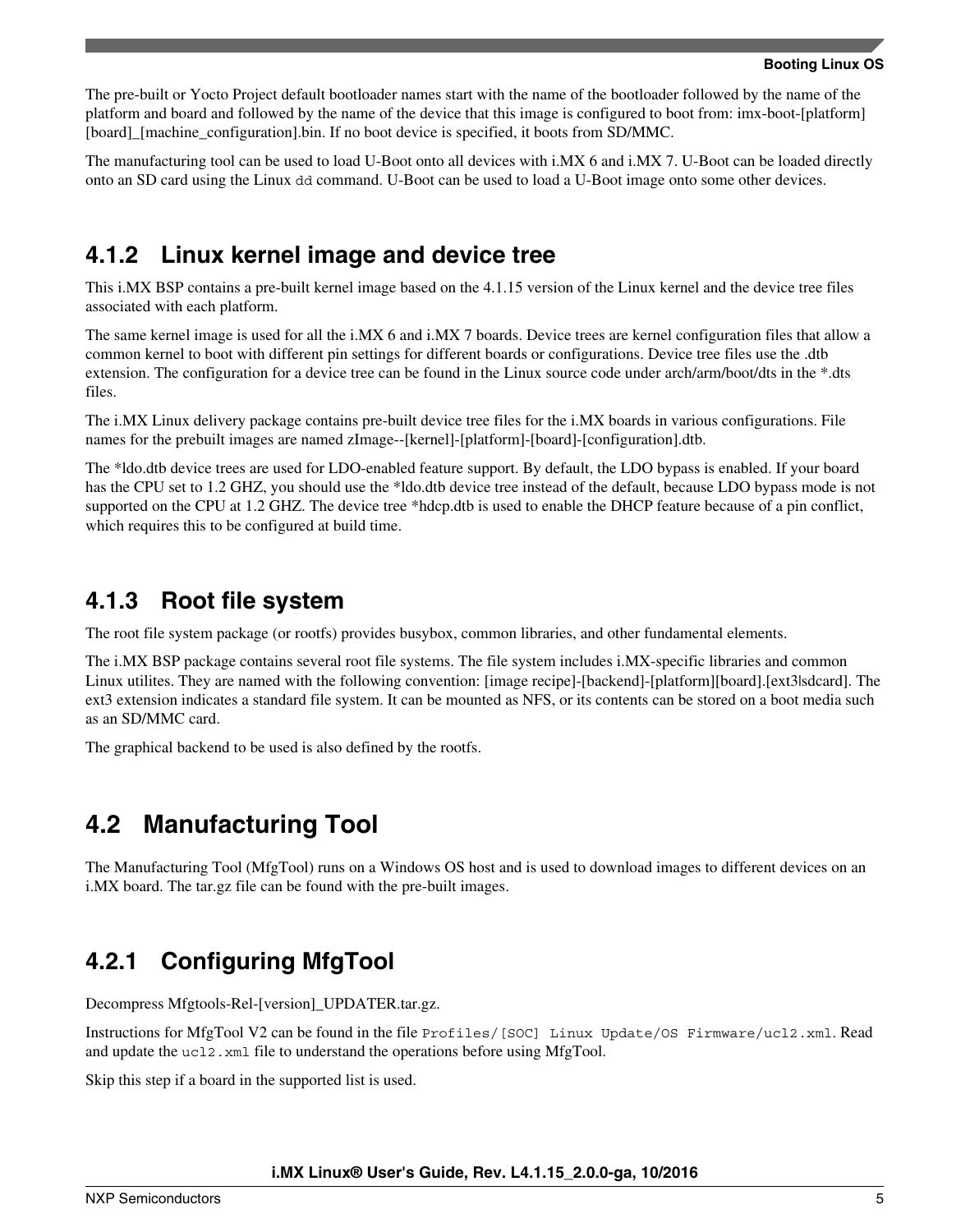It is important to correctly configure the cfg.ini and UICfg.ini files. For example, if only one board is supported, PortMgrDlg=1 should be set in UICfg.ini. If four boards are supported, PortMgrDlg=4 should be set. An incorrect configuration causes MfgTool to malfunction.

#### **NOTE**

For i.MX 6SoloX, the default settings in the cfg.ini file need to be changed as follows. MfgTool looks for the settings in the ucl2.xml file.

[profiles] chip = Linux [platform] board = SabreSD [LIST] name = SDCard [variable] board = sabresd  $mmc = 0$ sxuboot=17x17arm2 sxdtb=17x17-arm2  $1d0=$ 

## **4.2.2 Using MfgTool**

Follow these instructions to use the MfgTool V2:

- 1. Connect a USB cable from a computer to the USB OTG port on the board.
- 2. Connect a USB cable from the OTG-to-UART port to the computer for console output.
- 3. Open a Terminal emulator program. See Section "[Basic Terminal Setup](#page-2-0)" in this document.
- 4. Set the boot pin to MfgTool mode. See Section ["Serial download mode for the Manufacturing Tool](#page-23-0)" in this document.
- 5. Choose the correct vbs file and double-click it to launch the MfgTool host tool.
- 6. The default profile of the Manufacturing Tool assumes that your file system is packed and compressed using the bzip2 algorithm. An example can be found in the MfgTool release package in the folder Profiles/Linux/OS Firmware/ files. To create this file, run the following commands as a root user on Linux OS. You can also modify the profile to support other formats.
- 7. After the image downloading is done, set the boot pin to boot up the board. See Section "[How to boot the i.MX boards](#page-17-0)" in the document.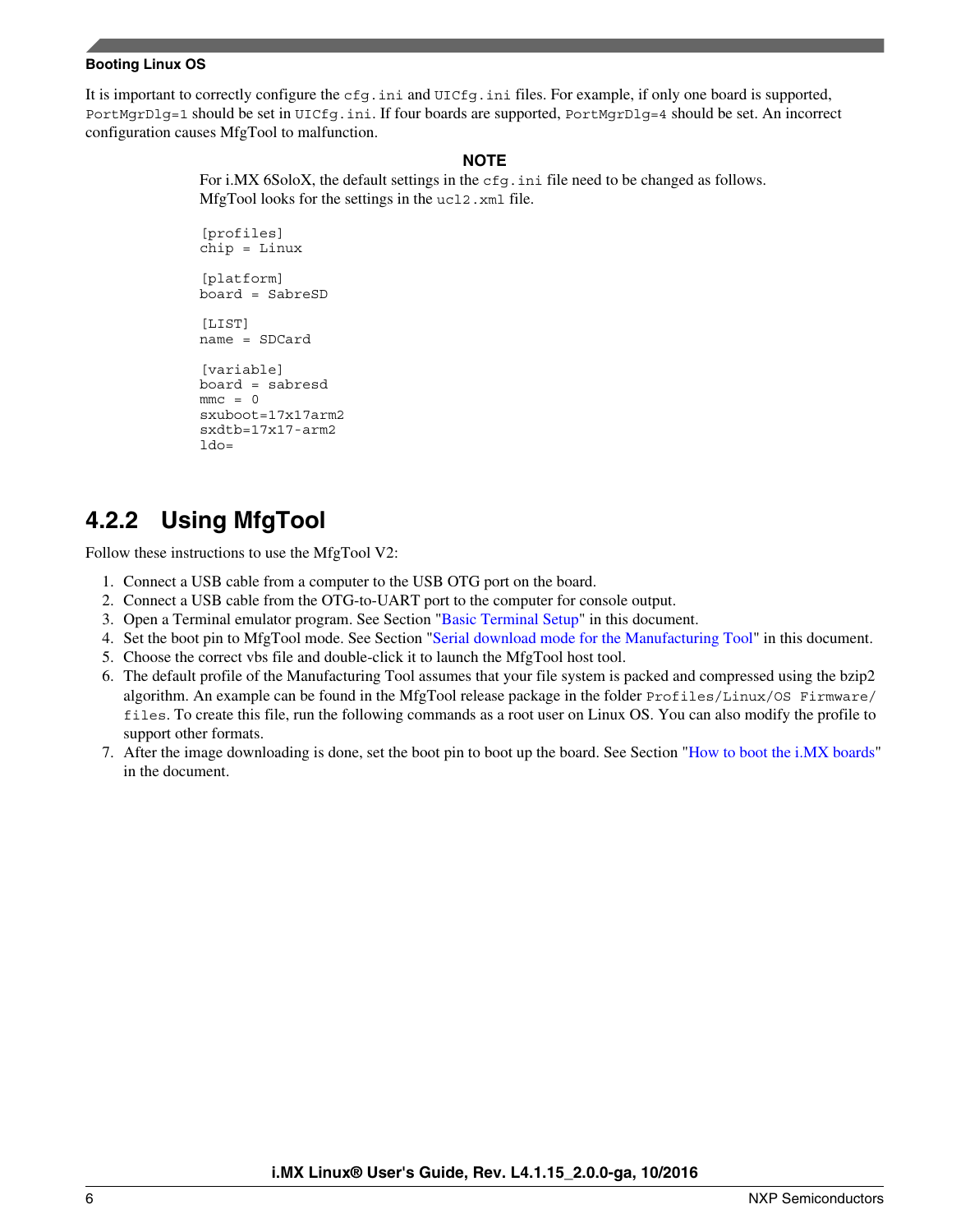<span id="page-6-0"></span>

| , MfgTool_MultiPanel |                           | $\left(\mathbf{x}\right)$ |
|----------------------|---------------------------|---------------------------|
| -Hub 2--Port 2-      | Status Information        |                           |
| Drive(s): $F:$       | Successful Operations:    |                           |
|                      | <b>Failed Operations:</b> |                           |
| Done                 | Failure Rate:             | $0.00 \%$                 |
|                      | Stop                      | Exit                      |

### **Figure 2. Programming SD with the Manufacturing Tool – image downloading**

### **NOTE**

The Manufacturing Tool may sometimes report an error message when it is downloading the file system to an SD card. This can be caused by insufficient space on the SD card due to a small partition size. To fix this, decompress the file Profiles/Linux/OS Firmware/mksdcard.sh.tar and modify the script to increase the size of the partition and create more partitions according to your file system requirements. After the modification is done, compress the script again.

## **4.3 Preparing an SD/MMC card to boot**

This section describes the steps to prepare an SD/MMC card to boot up an i.MX board using a Linux host machine. These instructions apply to SD and MMC cards although for brevity, often only SD card is listed.

For a Linux image to be able to run, four separate pieces are needed:

- Linux OS kernel image (zImage)
- Device tree file (\*.dtb)
- U-Boot bootloader image
- Root file system (\*.ext3 or \*.ext4)

An .sdcard image contains all four images properly configured for an SD card. The release contains a pre-built .sdcard image that is built specifically for the one board configuration. It runs the X11 graphical backend. It does not run on other boards unless U-Boot, the device tree, and rootfs are changed.

The Yocto Project build creates an SD card image that can be flashed directly. This is the simplest way to load everything needed onto the card with one command.

When more flexibility is desired, the individual components can be loaded separately, and those instructions are included here as well. An SD card can be loaded with the individual components one-by-one or the .sdcard image can be loaded and the individual parts can be overwritten with the specific components.

The rootfs on the default .sdcard image is limited to a bit less than 4 GB, but re-partitioning and re-loading the rootfs can increase that to the size of the card. The rootfs can also be changed to specify the graphical backend that is used.

The device tree file (.dtb) contains board and configuration-specific changes to the kernel. Change the device tree file to change the kernel for a different i.MX board or configuration.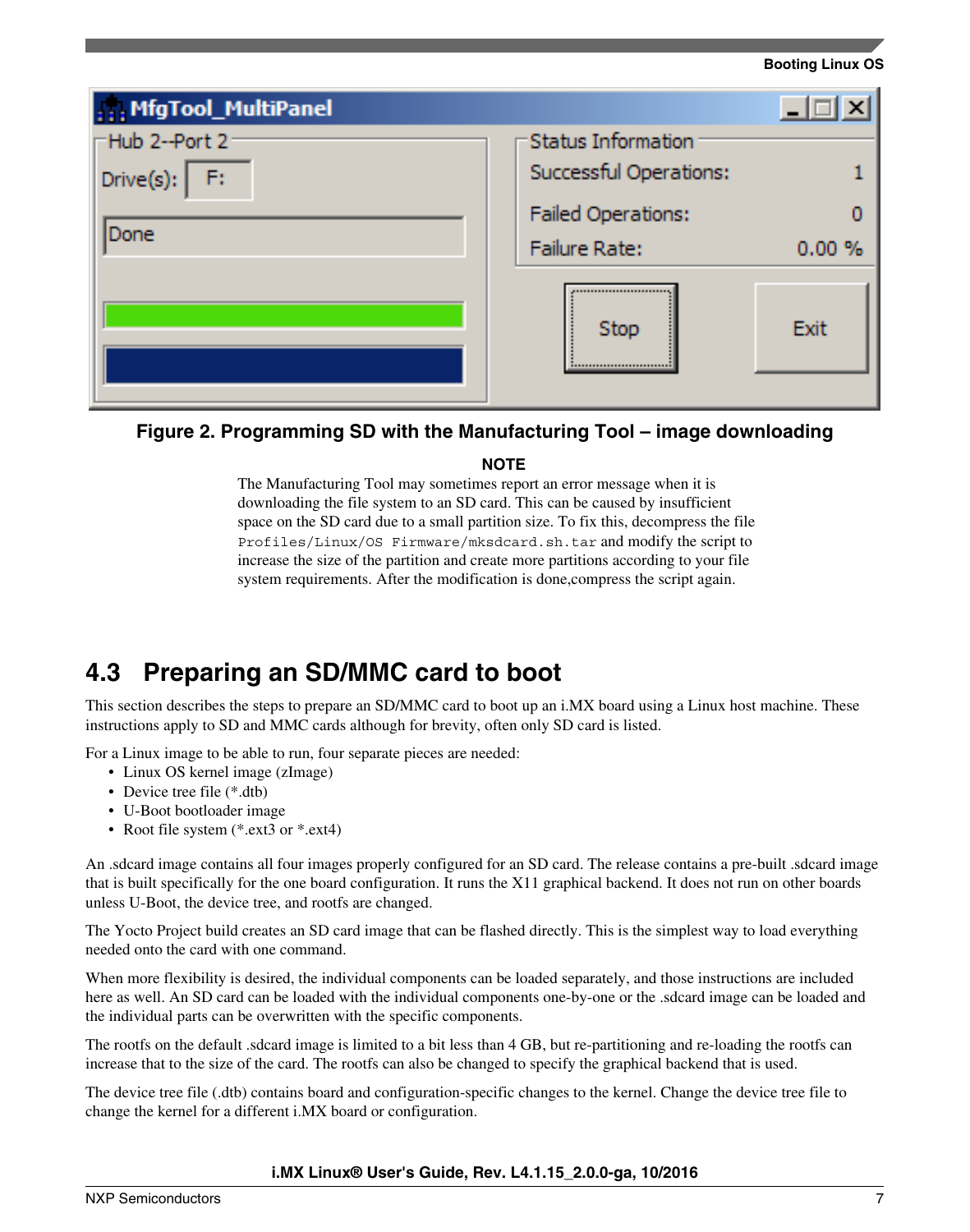By default, the release uses the following layout for the images on the SD card. The kernel image and DTB move to use the FAT partition without a fixed raw address on the SD card. The users have to change the U-Boot boot environment if the fixed raw address is required.

| Start address (sectors)    | Size (sectors)         | Format     | <b>Description</b>                             |
|----------------------------|------------------------|------------|------------------------------------------------|
| 0x400 bytes (2)            | 0x9FFC00 bytes (20478) | <b>RAW</b> | I.MX 6 and i.MX 7 U-Boot and<br>'reserved area |
| Oxa00000 bytes (20480)     | 500 Mbytes (1024000)   | <b>FAT</b> | Kernel zimage and DTBs                         |
| 0x25800000 bytes (1228800) | Remaining space        | Ext3/Ext4  | Rootfs                                         |

**Table 1. Image layout**

### **4.3.1 Preparing the card**

An SD/MMC card reader, such as a USB card reader, is required. It is used to transfer the bootloader and kernel images to initialize the partition table and copy the root file system. To simplify the instructions, it is assumed that a 4GB SD/MMC card is used.

Any Linux distribution can be used for the following procedure.

The Linux kernel running on the Linux host assigns a device node to the SD/MMC card reader. The kernel might decide the device node name or udev rules might be used. In the following instructions, it is assumed that udev is not used.

To identify the device node assigned to the SD/MMC card, carry out the following command:

|   |  |              | \$ cat /proc/partitions |  |          |  |  |  |  |  |  |
|---|--|--------------|-------------------------|--|----------|--|--|--|--|--|--|
|   |  | major minor  | #blocks name            |  |          |  |  |  |  |  |  |
| 8 |  | O            | 78125000 sda            |  |          |  |  |  |  |  |  |
| 8 |  | $\mathbf{1}$ | 75095811 sda1           |  |          |  |  |  |  |  |  |
| 8 |  | 2            |                         |  | $1$ sda2 |  |  |  |  |  |  |
| 8 |  | 5            | 3028221 sda5            |  |          |  |  |  |  |  |  |
| R |  | 32           | 488386584 sdc           |  |          |  |  |  |  |  |  |
| 8 |  | 33           | 488386552 sdc1          |  |          |  |  |  |  |  |  |
| 8 |  | 16           | 3921920 sdb             |  |          |  |  |  |  |  |  |
| я |  | 18           | 3905535 sdb1            |  |          |  |  |  |  |  |  |

In this example, the device node assigned is /dev/sdb (a block is 1024 Bytes).

### **NOTE**

Make sure that the device node is correct for the SD/MMC card. Otherwise, it may damage your operating system or data on your computer.

## **4.3.2 Copying the full SD card image**

The SD card image (with the extension .sdcard) contains U-Boot, the Linux image and device trees, and the rootfs for a 4 GB SD card. The image can be installed on the SD card with one command if flexibility is not required.

Carry out the following command to copy the SD card image to the SD/MMC card. Change sdx below to match the one used by the SD card.

\$ sudo dd if=<image name>.sdcard of=/dev/sdx bs=1M && sync

The entire contents of the SD card are replaced. If the SD card is larger than 4 GB, the additional space is not accessible.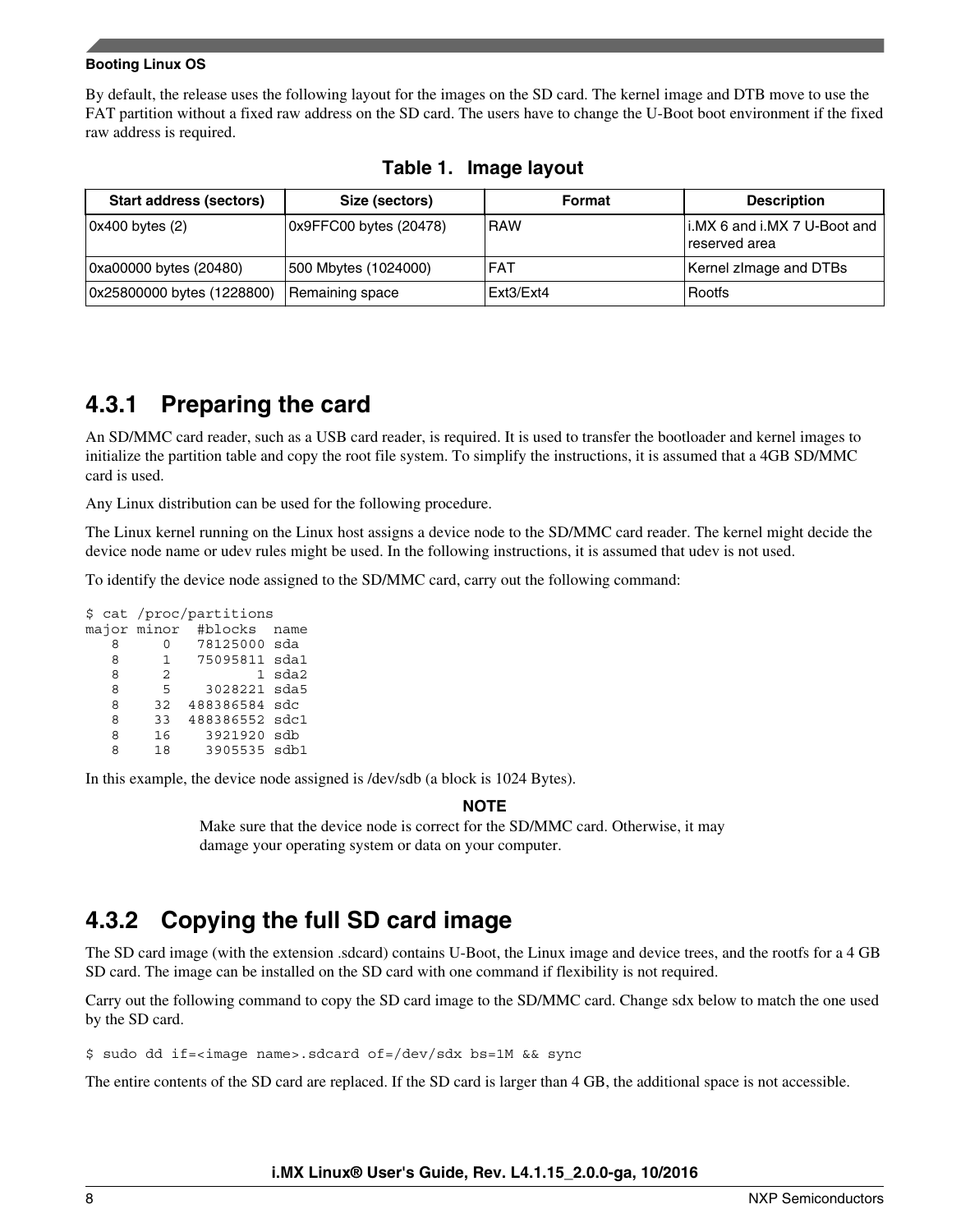### **4.3.3 Partitioning the SD/MMC card**

The full SD card image already contains partitions. This section describes how to set up the partitions manually. This needs to be done to individually load the bootloader, kernel, and rootfs.

There are various ways to partition an SD card. Essentially, the bootloader image needs to be at the beginning of the card, followed by the Linux image and the device tree file. These can either be in separate partitions or not. The root file system needs to be in a partition that starts after the Linux section. Make sure that each section has enough space. The example below creates two partitions.

On most Linux host operating systems, the SD card is mounted automatically upon insertion. Therefore, before running fdisk, make sure that the SD card is unmounted if it was previously mounted (through sudo umount /dev/sdx).

Start by running fdisk with root permissions. Use the instructions above to determine the card ID. We are using sdx here as an example.

\$ sudo fdisk /dev/sdx

Type the following parameters (each followed by <ENTER>):

```
p [lists the current partitions]<br>d [to delete existing partitions]
          [to delete existing partitions. Repeat this until no unnecessary partitions
             are reported by the 'p' command to start fresh.]
n [create a new partition]
p [create a primary partition - use for both partitions]
1 [the first partition]<br>20480 [starting at offset s
          [starting at offset sector]
1024000 [size for the first partition to be used for the boot images]
p [to check the partitions]
n
p
2
1228800 [starting at offset sector, which leaves enough space for the kernel, 
                the bootloader and its configuration data]
<enter> [using the default value will create a partition that extends to 
                the last sector of the media]
p [to check the partitions]
w [this writes the partition table to the media and fdisk exits]
```
### **4.3.4 Copying a bootloader image**

This section describes how to load only the bootloader image when the full SD card image is not used. For i.MX 6 and i.MX 7, execute the following command to copy the U-Boot image to the SD/MMC card.

\$ sudo dd if=<U-Boot image> of=/dev/sdx bs=512 seek=2 conv=fsync

The first 16 KB of the SD/MMC card, which includes the partition table, is preserved.

#### **NOTE**

Users need to modify configurations for fused parts. For example, the i.MX 6UltraLite has four parts, G0, G1, G2, and G3.

The fused modules are as follows:

• G0: TSC, ADC2, FLEXCAN1, FLEXCAN2, FREQ\_MON, TEMP\_MON, VOLT\_MONLCDIF, CSI, ENET2, CAAM, USB\_OTG2, SAI23, BEE, UART5678, PWM5678, ECSPI34, I2C34, GPT2, and EPIT2.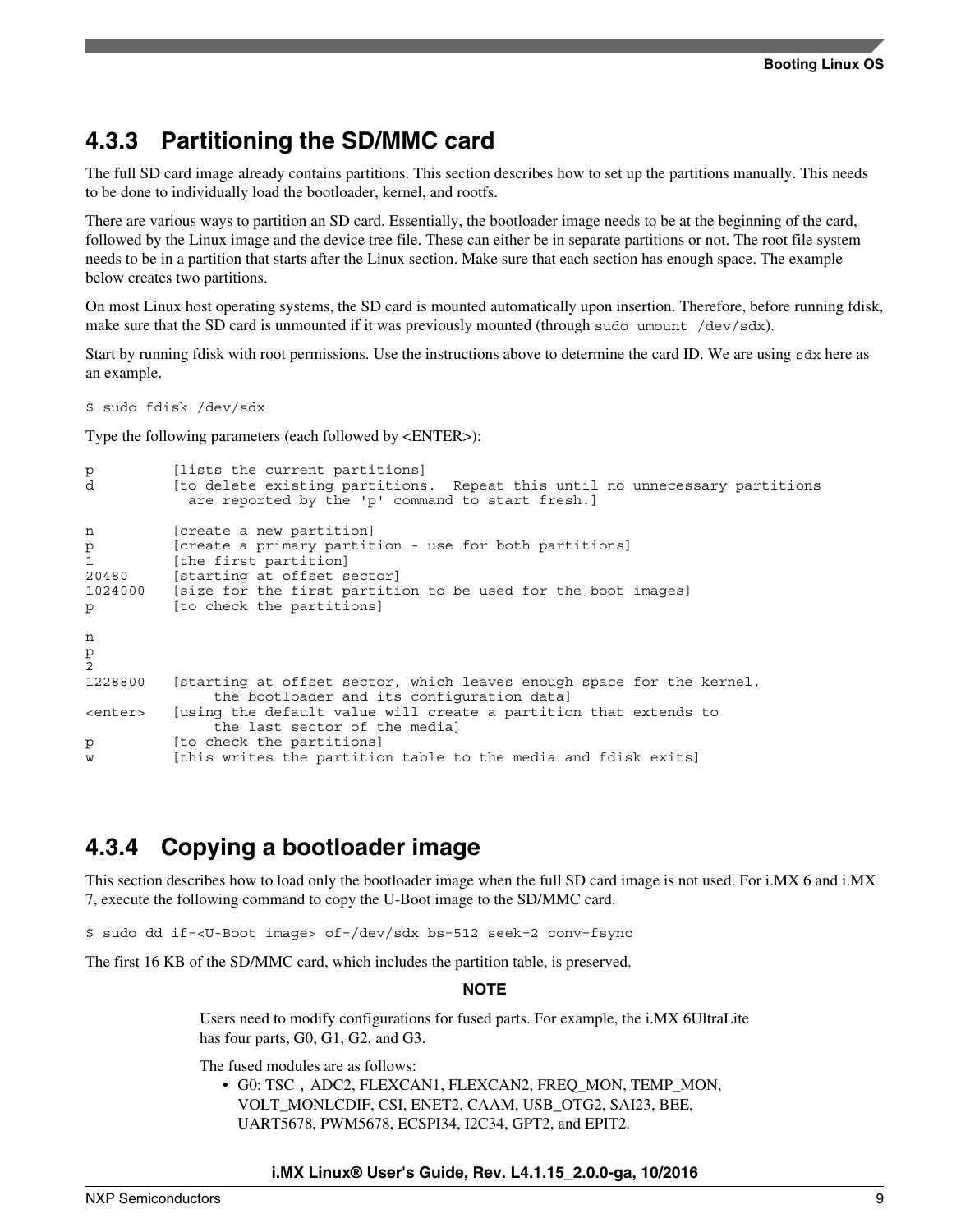• G1: TSC, ADC2, FLEXCAN2, FREQ\_MON, TEMP\_MON, VOLT\_MON, LCDIF, CSI, ENET2, and BEE. • G2: FREQ\_MON, TEMP\_MON, VOLT\_MON, and BEE. • G3: No fused module.

U-Boot configuration changes:

```
G0:
```

```
 /* #define CONFIG_VIDEO */
       #define CONFIG_FEC_ENET_DEV 0
       /* #define CONFIG \overline{C}MD BEE */
      #define CONFIG USB MAX CONTROLLER COUNT 1
G1:
       /* #define CONFIG_VIDEO */
       #define CONFIG_FEC_ENET_DEV 0
      /* #define CONFIG CMD BEE */
G2:
       /* #define CONFIG_CMD_BEE */
```
G3: No change.

### **4.3.5 Copying the kernel image and DTB file**

This section describes how to load the kernel image and DTB when the full SD card image is not used. The pre-built SD card image uses the VFAT partition for storing kernel image and DTB, which requires a VFAT partition that is mounted as a Linux drive and the files are simply copied into it. This is the preferred method.

Another method that can be used is for users to put the kernel image and DTB to the fixed raw address of the SD card by using the dd command. The later method needs to modify the U-Boot default environment variables for loading the kernel image and DTB.

#### **Default: VFAT partition**

1. Format partition 1 on the card as VFAT with this command:

\$ sudo mkfs.vfat /dev/sdx1

2. Mount the formatted partition with this command:

```
$ mkdir mountpoint
```
- \$ sudo mount /dev/sdx1 mountpoint
- 3. Copy the zImage and \*.dtb files to the mountpoint by using cp. The device tree names should match the mount point specified by U-Boot. Unmount the partition with this command:

\$ sudo umount mountpoint

### **Alternative: Fixed raw address**

The following command can be used to copy the kernel image to the SD/MMC card:

\$ sudo dd if=zImage\_imx\_v7\_defconfig of=/dev/sdx bs=512 seek=2048 conv=fsync

Each of them copies zImage to the media at offset 1 MB (bs x seek =  $512 \times 2048 = 1$  MB).

The i.MX DTB image can be copied by using the copy command and copying the file to the 2nd partition or the following commands copy an i.MX DTB image to the SD/MMC card by using dd.

Choose a command for your board: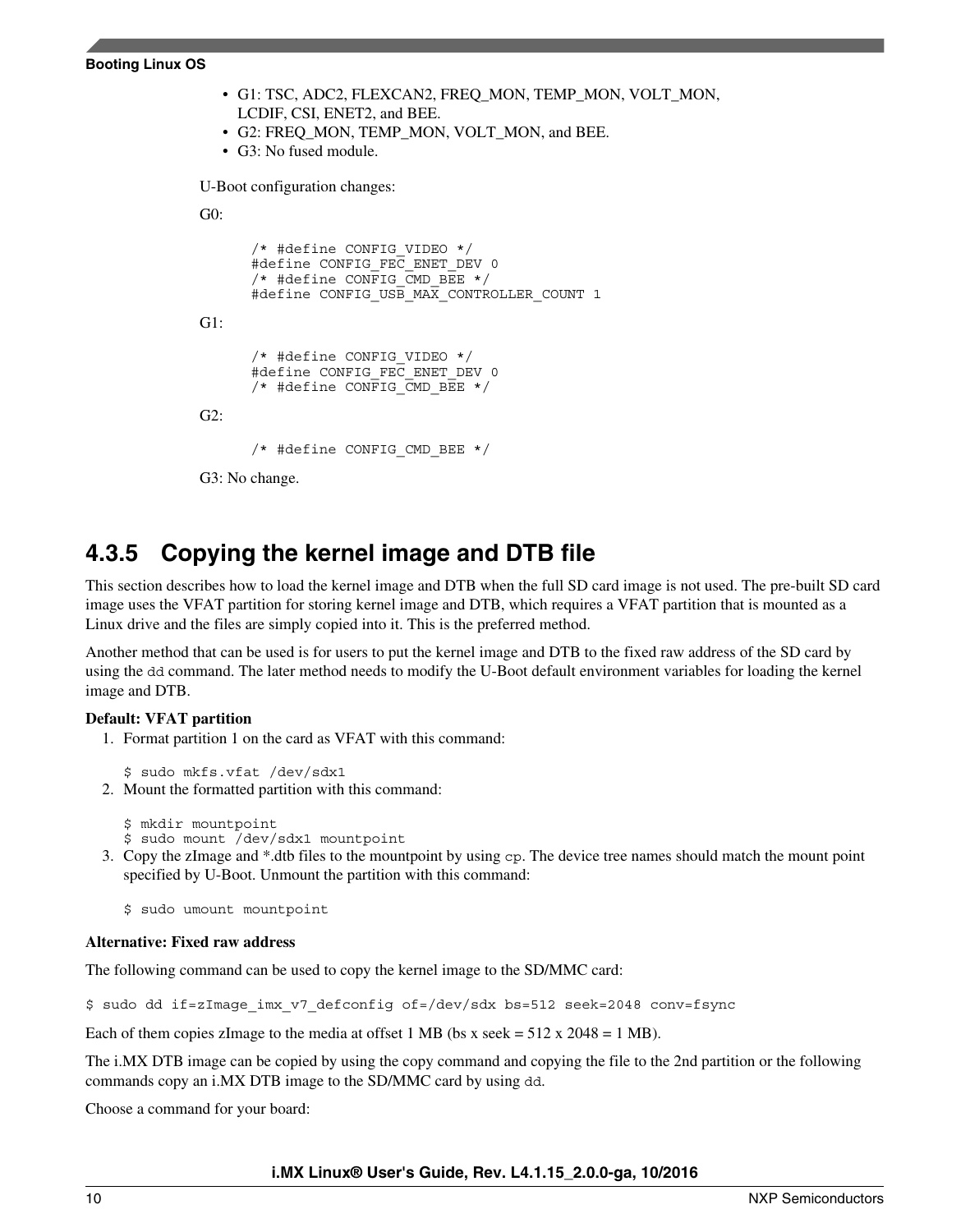```
$ sudo dd if=zImage-imx6qp-sabreauto.dtb of=/dev/sdx bs=512 seek=20480 conv=fsync
$ sudo dd if=zImage-imx6q-sabreauto.dtb of=/dev/sdx bs=512 seek=20480 conv=fsync
$ sudo dd if=zImage-imx6q-sabresd.dtb of=/dev/sdx bs=512 seek=20480 conv=fsync
$ sudo dd if=zImage-imx6sl-evk.dtb of=/dev/sdx bs=512 seek=20480 conv=fsync
$ sudo dd if=zImage-imx7d-sdb.dtb of=/dev/sdx bs=512 seek=20480 conv=fsync
$ sudo dd if=zImage-imx6qp-sabresd.dtb of=/dev/sdx bs=512 seek=20480 conv=fsync
```
This copies the board-specific .dtb file to the media at offset 10 MB (bs x seek =  $512 \times 20480 = 10 \text{ MB}$ ).

The following command can be used to copy the kernel image to the i.MX 6UltraLite EVK board and i.MX 6ULL EVK board:

```
$ sudo dd if=zImage-imx6ul-14x14-evk.dtb of=/dev/sdx bs=512 seek=20480 conv=fsync
$ sudo dd if=zImage-imx6ull-14x14-evk.dtb of=/dev/sdx bs=512 seek=20480 conv=fsync
```
### **4.3.6 Copying the root file system (rootfs)**

This section describes how to load the rootfs image when the full SD card image is not used.

Copy the target file system to a partition that only contains the rootfs. This example uses partition 2 for the rootfs. First format the partition. The file system format ext3 or ext4 is a good option for the removable media due to the built-in journaling. Replace sdx with the partition in use in your configuration.

```
$ sudo mkfs.ext3 /dev/sdx2
Or
$ sudo mkfs.ext4 /dev/sdx2
```
Copy the target file system to the partition:

```
$ mkdir /home/user/mountpoint 
$ sudo mount /dev/sdx2 /home/user/mountpoint
```
Extract a rootfs package to a directory: extract fsl-image-gui-imx6qpsabreauto.ext3 to /home/user/rootfs for example:

\$ sudo mount -o loop -t ext3 fsl-image-gui-imx6qpsabreauto.ext3 /home/user/rootfs

The rootfs directory needs to be created manually.

Assume that the root file system files are located in /home/user/rootfs as in the previous step:

```
$ cd /home/user/rootfs
$ sudo cp -a * /home/user/mountpoint
$ sudo umount /home/user/mountpoint
$ sudo umount /home/user/rootfs
$ sync
```
#### **NOTE**

Copying the file system takes several minutes depending on the size of your rootfs.

The file system content is now on the media.

### **4.4 Downloading images**

Images can be downloaded to a device using a U-Boot image that is already loaded on the boot device or by using the Manufacturing Tool, MfgTool. Use a terminal program to communicate with the i.MX boards.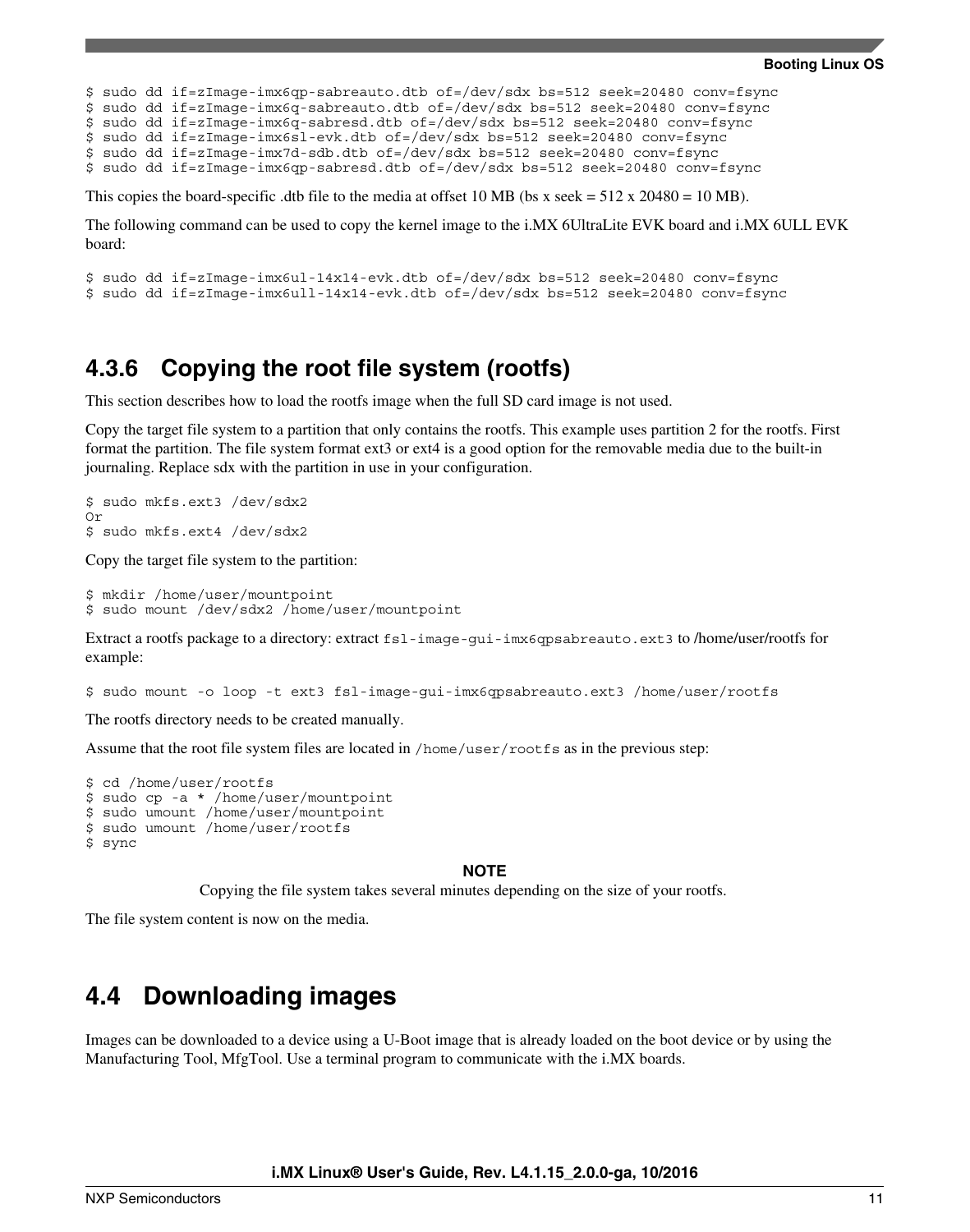### **4.4.1 Downloading images using U-Boot**

The following sections describe how to download images using the U-Boot bootloader.

The commands described below are generally useful when using U-Boot. Additional commands and information can be found by typing help at the U-Boot prompt.

The U-Boot print command can be used to check environment variable values.

The setenv command can be used to set environment variable values.

### **4.4.1.1 Downloading an image to MMC/SD**

This section describes how to download U-Boot to an MMC/SD card that is not the one used to boot from.

Insert an MMC/SD card into the SD card slot. This is slot SD3 on i.MX 6 SABRE boards and SD1 on i.MX 6SoloLite boards, SD2 on i.MX 6UltraLite EVK board and i.MX 6ULL EVK board, and SD1 on i.MX 7Dual SABRE-SD board.

To flash the original U-Boot, see [Preparing an SD/MMC card to boot.](#page-6-0)

The U-Boot bootloader is able to download images from a TFTP server into RAM and to write from RAM to an SD card. For this operation, the Ethernet interface is used and U-Boot environment variables are initialized for network communications.

The boot media contains U-Boot, which is executed upon power-on. Press any key before the value of the U-Boot environment variable, "bootdelay", decreases and before it times out. The default setting is 1 second to display the U-Boot prompt.

1. To clean up the environment variables stored on MMC/SD to their defaults, execute the following command in the U-Boot console:

```
U-Boot > env default -f -a 
U-Boot > saveenv
U-Boot > reset
```
2. Configure the U-Boot environment for network communications. The folllowing is an example. The lines preceded by the "#" character are comments and have no effect.

```
U-Boot > setenv serverip <your TFTPserver ip>
U-Boot > setenv bootfile <your kernel zImage name on the TFTP server>
U-Boot > setenv fdt file <your dtb image name on the TFTP server>
```
The user can set a fake MAC address through ethaddr enviroment if the MAC address is not fused.

U-Boot > setenv ethaddr 00:01:02:03:04:05 U-Boot > save

3. Copy zImage to the TFTP server. Then download it to RAM:

U-Boot > dhcp 4. Query the information about the MMC/SD card.

U-Boot > mmc dev U-Boot > mmcinfo

5. Check the usage of the "mmc" command. The "blk#" is equal to "<the offset of read/write>/<br/>block length of the card>". The "cnt" is equal to "<the size of read/write>/<block length of the card>".

```
U-Boot > help mmc
mmc - MMC sub system
Usage:
mmc read addr blk# cnt
mmc write addr blk# cnt
mmc erase blk# cnt
mmc rescan
mmc part - lists available partition on current mmc device
```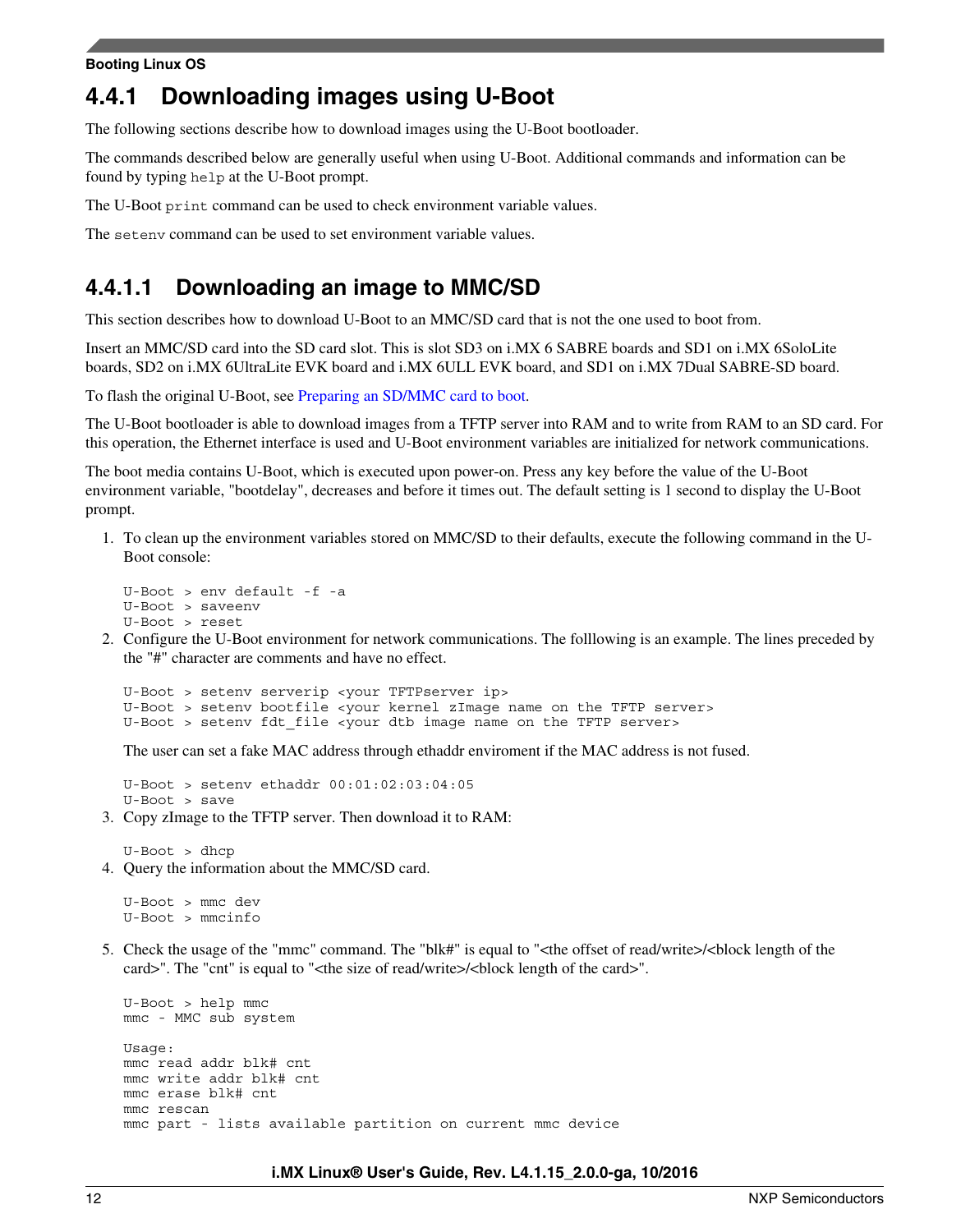mmc dev [dev] [part] - show or set current mmc device [partition] mmc list - lists available devices

6. Program the kernel zImage located in RAM at \${loadaddr} into the SD card. For example, the command to write the image with the size 0x800000 from \${loadaddr} to the offset of 0x100000 of the microSD card. See the following examples for the definition of the mmc parameters.

```
blk# = (microSD 0ffset) / (SD  block  length) = 0x100000/0x200 = 0x800cnt = (image Size)/(SD block length) = 0x800000/0x200 = 0x4000
```
This example assumes that the kernel image is equal to 0x800000. If the kernel image exceeds 0x800000, increase the image length. After issuing the TFTP command, filesize of the U-Boot environment variable is set with the number of bytes transferred. This can be checked to determine the correct size needed for the calculation. Use the U-Boot command printenv to see the value.

```
U-Boot > mmc dev 2 0
U-Boot > tftpboot ${loadaddr} ${bootfile}
### Suppose the kernel zImage is less than 8M.
U-Boot > mmc write ${loadaddr} 0x800 0x4000
```
7. Program the dtb file located in RAM at \${fdt\_addr} into the microSD.

U-Boot > tftpboot \${fdt addr} \${fdt file} U-Boot > mmc write  $\frac{1}{5}$   $\left\{\text{fdt} - \text{addr}\right\}$  0x5000 0x800

- 8. On i.MX 6 SABRE boards, you can boot the system through the rootfs in the SD card by the HannStar LVDS. The kernel MMC module now uses a fixed mmcblk index for the uSDHC slot. The SD3 slot uses mmcblk2 on i.MX 6 SABRE boards, the SD1 slot uses mmcblk0 on the i.MX 7Dual SABRE-SD board, and the SD2 slot uses mmcblk1 on the i.MX 6UltraLite board and i.MX 6ULL EVK board.
- 9. Boot the board.

```
U-Boot >setenv bootcmd_mmc 'run bootargs_base mmcargs;mmc dev;mmc
read ${loadaddr} 0x800 0x4000;mmc read ${ftdt$ addr} 0x5000 0x800;bootz ${loadaddr} - $
{fdt_addr}'
U-Boot > setenv bootcmd 'run bootcmd_mmc'
U-Boot > saveenv
```
### **4.4.1.2 Using eMMC**

There is an eMMC chip on i.MX SABRE boards. It is accessed through SDHC4 on i.MX 6 SABRE boards or SDHC3 on i.MX 7Dual SABRE-SD board. The following steps describe how to use this memory device.

1. Carry out the following command on the U-Boot console to clean up the environments stored on eMMC:

```
U-Boot > env default -f -a 
U-Boot > save
U-Boot > reset
```
2. Configure the boot pin. Power on the board and set the U-Boot environment variables as required. For example,

```
U-Boot > setenv serverip <your tftpserver ip>
U-Boot > setenv bootfile <your kernel zImage name on the tftp server>
U-Boot > setenv fdt_file <your dtb image name on the tftp server>
### The user can set fake MAC address via ethaddr enviroment if the MAC address is not 
fused
U-Boot > setenv ethaddr 00:01:02:03:04:05
U-Boot > save
```
3. Copy zImage to the TFTP server. Then download it to RAM:

U-Boot > dhcp

4. Query the information about the eMMC chip.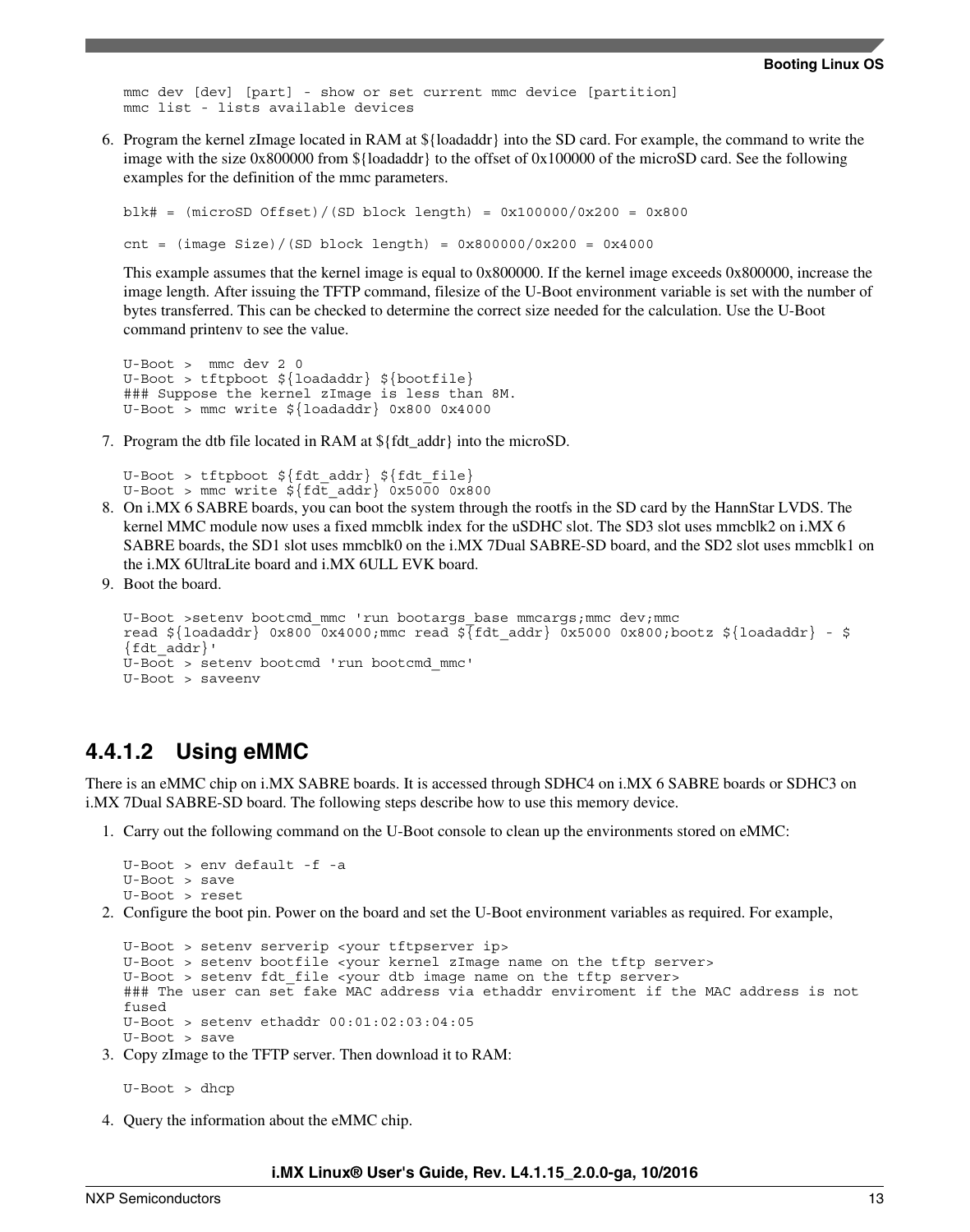```
U-Boot > mmc dev
U-Boot > mmcinfo
```
5. Check the usage of the "mmc" command. "blk#" is equal to "<the offset of read/write>/<br/>block length of the card>". "cnt" is equal to "<the size of read/write>/<br/>block length of the card>".

```
mmc read addr blk# cnt
mmc write addr blk# cnt
mmc erase blk# cnt
mmc rescan
mmc part - lists available partition on current mmc device
mmc dev [dev] [part] - show or set current mmc device [partition]
mmc list - lists available devices
```
6. Program the kernel zImage into eMMC. For example, the command below writes the image with the size 0x800000 from \${loadaddr} to the offset 0x100000 of the eMMC chip. Here, the following equations are used: 0x800  $=0x1000000x200$ ,  $0x4000=0x8000000x200$ . The block size of this card is 0x200. This example assumes that the kernel image is less than 0x800000 bytes. If the kernel image exceeds 0x800000, enlarge the image length.

```
### Select mmc dev 2 (USDHC4) on the i.MX 6 SABRESD board:
U-Boot > mmc dev 2 0
### Select mmc dev 1 (USDHC3) on the i.MX 7Dual SABRESD board:
U-Boot > mmc dev 1 0
### Select mmc dev 1 (USDHC2) on the i.MX 6UltraLite EVK board:
U-Boot > mmc dev 1 0
### Suppose kernel zImage is less than 8 MB:
U-Boot > tftpboot ${loadaddr} ${bootfile}
U-Boot > mmc write \frac{1}{2}[loadaddr] 0x800 0x4000
```
7. Program the dtb file located in RAM at \${fdt\_addr} into the eMMC chip.

```
U-Boot > tftpboot ${fdt_addr} ${fdt_file}
U-Boot > mmc write \frac{2}{5} \left\{\text{fdt} - \text{addr}\right\} 0x5000 0x800
```
8. Boot up the system through RFS in eMMC by HannStar LVDS. The kernel MMC module now uses the fixed mmcblk indices for the USDHC slots. The eMMC/SD4 slot in i.MX 6 SABRE boards is mmcblk3. The eMMC5.0/SD3 slot on the i.MX 7Dual SABRE board is mmcblk2. eMMC is not populated on the i.MX 7Dual SABRE board.

```
U-Boot > seteny mmcboot 'run bootargs base mmcargs; mmc dev 2;
mmc read ${loadaddr} 0x800 0x4000; mmc read ${fdt_addr} 0x5000 0x800;bootz ${loadaddr} 
- ${fdt addr} '
U-Boot > setenv bootcmd 'run mmcboot'
U-Boot > saveenv
```
9. Boot up the system through RFS in eMMC by the CLAA WVGA panel:

```
• For i.MX 6 boards:
```
U-Boot > setenv mmcargs 'setenv bootargs \${bootargs} root=/dev/mmcblk3p2 rootwait rw **video=mxcfb0:dev=lcd,CLAA-WVGA,if=RGB565** ip=dhcp'

• For i.MX 7Dual SABRE boards:

U-Boot > setenv mmcargs 'setenv bootargs \${bootargs} root=/dev/mmcblk2p2 rootwait rw **video=mxcfb0:dev=lcd,CLAA-WVGA,if=RGB565** ip=dhcp'

- 10. Boot up the system through RFS in eMMC by HDMI:
	- For i.MX 6 boards:

```
U-Boot > setenv mmcargs 'setenv bootargs ${bootargs} root=/dev/mmcblk3p2 rootwait 
rw video=mxcfb0:dev=hdmi,1920x1080M@60,if=RGB24'
```
• For i.MX 7Dual SABRE boards:

```
U-Boot > setenv mmcargs 'setenv bootargs ${bootargs} root=/dev/mmcblk2p2 rootwait 
rw video=mxcfb0:dev=hdmi,1920x1080M@60,if=RGB24'
```
To program the rootfs to MMC/SD, see [Using an i.MX board as the host server to create a rootfs](#page-15-0) or [Preparing an SD/MMC](#page-6-0) [card to boot.](#page-6-0)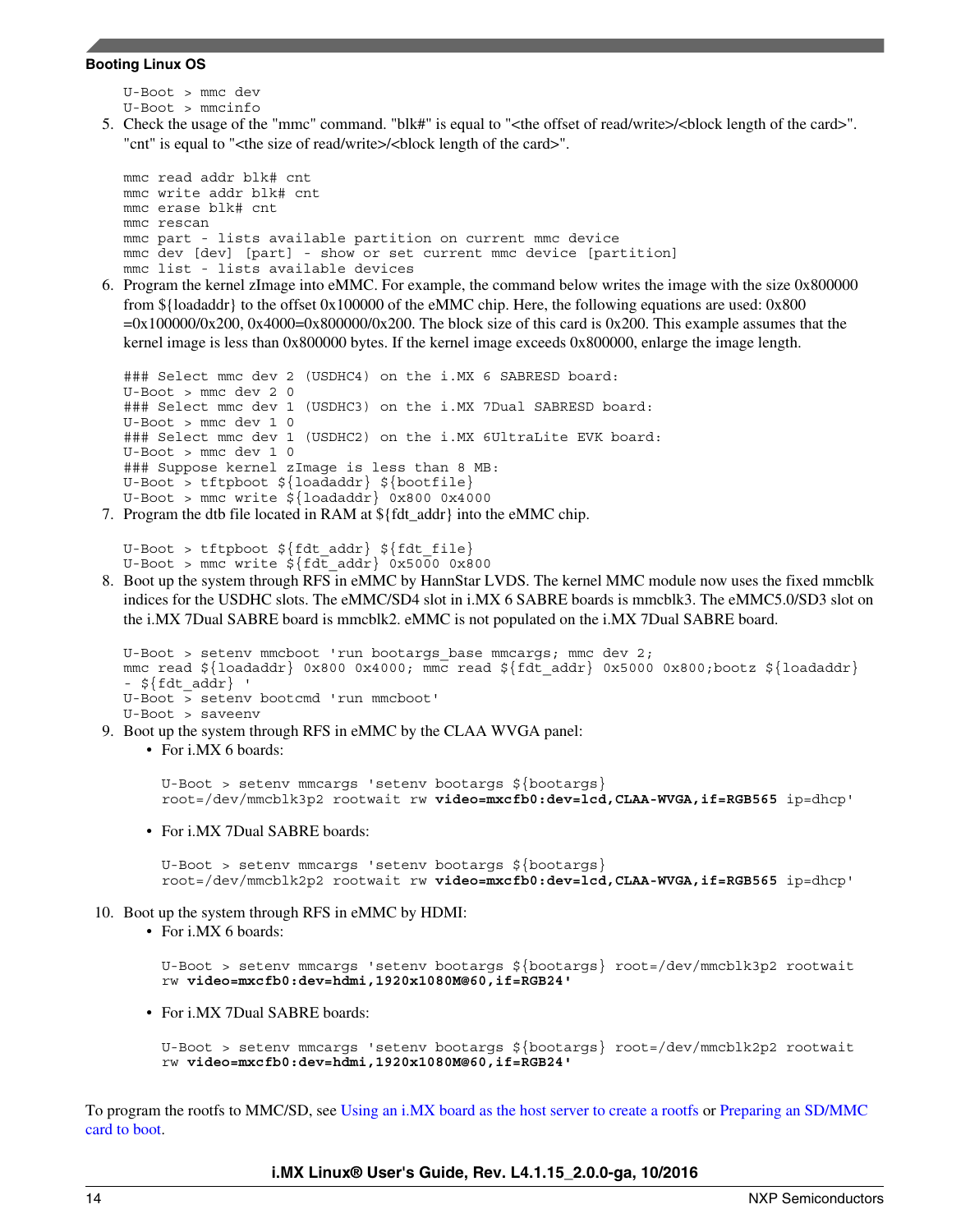### **4.4.1.3 Flashing U-Boot on SPI-NOR from U-Boot**

Flashing directly to SPI-NOR with TFTPBoot is limited to i.MX 6 SABRE-AI boards. To flash U-Boot on SPI-NOR, perform the following steps:

- 1. Boot from an SD card.
- 2. Set Jumper J3 to position: 2-3.
- 3. Fetch the U-Boot image with built-in SPI-NOR support. This example uses u-boot.imx.

```
----------------
tftpboot ${loadaddr} u-boot.imx
-----------------
```
4. Flash the U-Boot image in SPI-NOR.

```
-----------------
sf probe 
sf erase 0 0x80000
sf write ${loadaddr} 0x400 0x7FC00
----------------
```
- 5. Set boot switches to boot from SPI-NOR on SABRE-AI.
	- $S2-11$
	- $S2-21$
	- $S2-30$
	- S2-4 0
	- S1-[1:10] X
- 6. Reboot the target board.

### **4.4.1.4 Flashing U-Boot on Parallel NOR from U-Boot**

Flashing directly to Parallel NOR with TFTPBoot is limited to i.MX 6 SABRE-AI boards. To flash U-Boot on Parallel NOR, perform the following steps:

- 1. Check the jumper J3, should NOT between pins 2 and 3.
- 2. Update the SD u-boot with eimnor version, command refer to chapter "Copying a bootloader image", and then boot from SD card.
- 3. TFTP the U-Boot image.

```
tftpboot ${loadaddr} u-boot.imx
```
4. Flash the U-Boot image.

cp.b \${loadaddr} 0x08001000 \${filesize}

5. Change boot switches and reboot.

S2 all 0 S1-6 1 others 0 6. By default, rootfs is mounted on NFS.

### **4.4.1.5 Flashing an ARM® Cortex®-M4 image on QuadSPI**

i.MX 6SoloX SABRE-SD/SABRE-AI and i.MX 7Dual SABRE-SD boards have the ARM Cortex-M4 processor and QuadSPI memory that can be used to flash an image to it.

U-Boot has a default script to flash the ARM Cortex-M4 image from the SD card VFAT partition. To execute the script, perform the following steps:

- 1. Copy the ARM Cortex-M4 image to the first VFAT partition of the boot SD card. Name the file to "m4\_qspi.bin".
- 2. Boot from the SD card.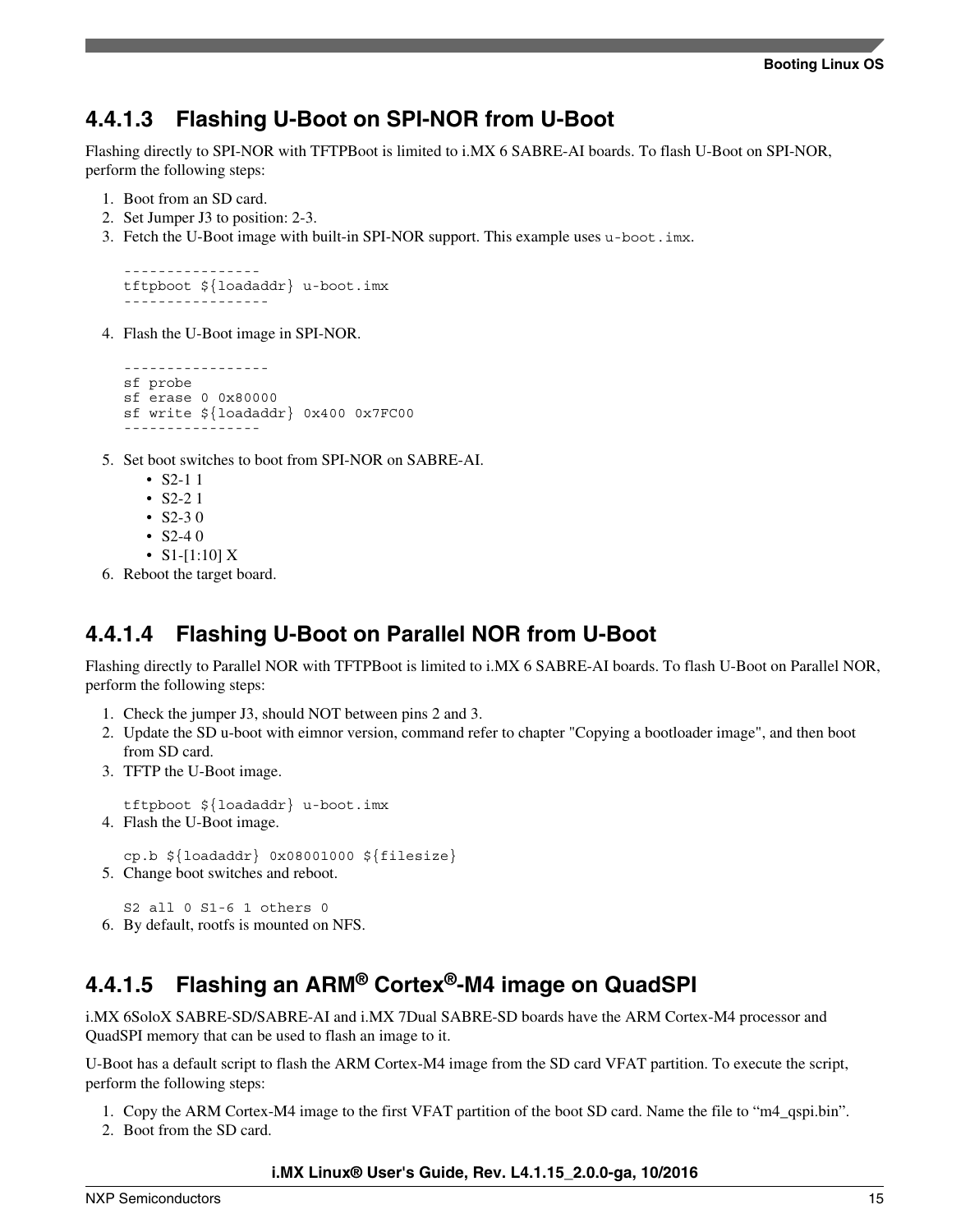<span id="page-15-0"></span>3. Flash the ARM Cortex-M4 image from the SD card to the NOR flash on QuadSPI2 PortB CS0 on the i.MX 6SoloX SABRE-SD board or QuadSPI1 PortB CS0 on the i.MX 6SoloX SABRE-AI board or QuadSPI1 PortA CS0 offset 1 MB on the i.MX 7Dual SABRE-SD board.

--------------- run update\_m4\_from\_sd -----------------

Alternatively, users can flash the ARM Cortex-M4 image from TFTP by performing the following steps:

- 1. Boot from the SD card.
- 2. TFTP the ARM Cortex-M4 image.

```
-----------------
tftp ${loadaddr} m4_qspi.bin
----------------
```
3. Select the NOR flash on QuadSPI2 PortB CS0 on the i.MX 6SoloX SABRE-SD board or QuadSPI1 PortB CS0 on the i.MX 6SoloX SABRE-AI board.

```
-----------------
sf probe 1:0
    ----------------
Select the NOR flash on QuadSPI1 PortA CS0 on the i.MX 7Dual SABRE-SD board
-----------------
sf probe 0:0
----------------
```
4. Flash the ARM Cortex-M4 image to the selected NOR flash. The erase size is \${filesize}, around 64 Kbytes. This example assumes that it is 128 Kbytes.

```
-----------------
sf erase 0x0 0x20000
sf write ${loadaddr} 0x0 ${filesize}
----------------
```
i.MX 7Dual SABRE-SD needs to program the ARM Cortex-M4 images to 1 MB offset, because the first 1 MB is used by the U-Boot image in QuadSPI.

```
-----------------
sf erase 0x100000 0x20000
sf write ${loadaddr} 0x100000 ${filesize}
----------------
```
#### **NOTE**

On i.MX 7Dual SABRE-SD, the ARM Cortex-M4 image on QuadSPI is supported only when the U-Boot image is built by the target mx7dsabresd qspi1\_defconfig booted by U-Boot from QuadSPI.

The default U-Boot for i.MX 7Dual SABRESD boards uses the Cortex-M4 image from the SD card and runs it on OCRAM.

## **4.4.2 Using an i.MX board as the host server to create a rootfs**

Linux OS provides multiple methods to program images to the storage device. This section describes how to use the i.MX platform as a Linux host server to create the rootfs on an MMC/SD card or the SATA device. The following example is for an SD card. The device file node name needs to be changed for a SATA device.

- 1. Boot from NFS or other storage. Determine your SD card device ID. It could be mmcblk\* or sd\*. (The index is determined by the USDHC controller index.) Check the partition information with the command:
	- \$ cat /proc/partitions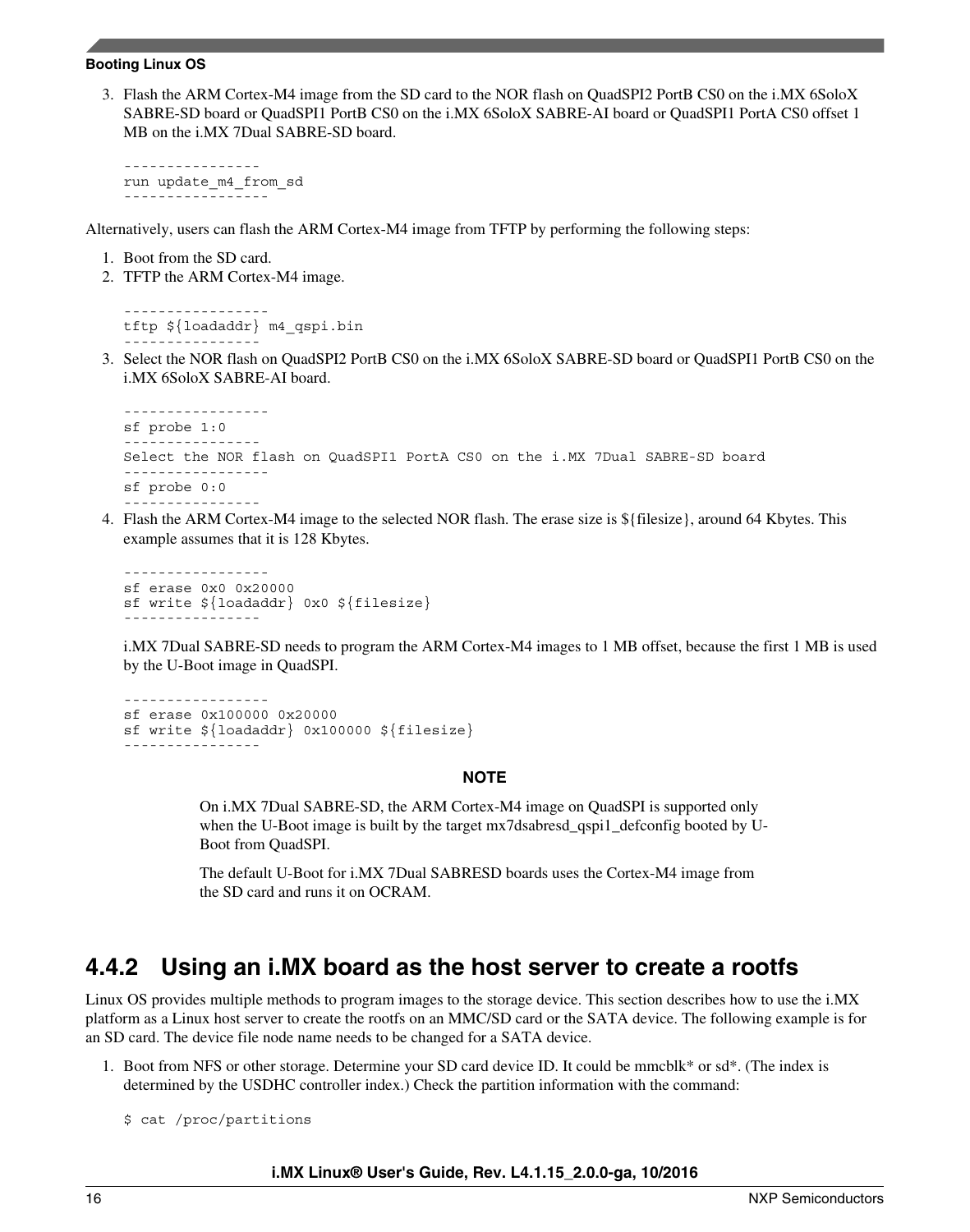2. To create a partition on the MMC/SD card, use the fdisk command (requires root privileges) in the Linux console:

root@freescale ~\$ sudo fdisk /dev/\$SD

Replace \$SD above with the name of your device.

3. If this is a new SD card, you may get the following message:

The device contains neither a valid DOS partition table, nor Sun, SGI or OSF disk label Building a new DOS disklabel. Changes will remain in memory only, until you decide to write them. After that the previous content won't be recoverable. The number of cylinders for this disk is set to 124368. There is nothing wrong with that, but this is larger than 1024, and could in certain setups cause problems with: 1) software that runs at boot time (e.g., old versions of LILO) 2) booting and partitioning software from other OSs (e.g., DOS FDISK, OS/2 FDISK)

The usual prompt and commands to partition the card are as follows. Text in boldface indicates what the user types.

Command (m for help): **p**

```
Disk /dev/sdd: 3965 MB, 3965190144 bytes
4 heads, 32 sectors/track, 60504 cylinders, total 7744512 sectors
Units = sectors of 1 * 512 = 512 bytes
Sector size (logical/physical): 512 bytes / 512 bytes
I/O size (minimum/optimal): 512 bytes / 512 bytes
Disk identifier: 0x00080bff
```
- Device Boot Start End Blocks Id System 4. As described in [Flash memory maps,](#page-24-0) the rootfs partition should be located after the kernel image. The first 0x800000
	- bytes can be reserved for MBR, bootloader, and kernel sections. From the log shown above, the Units of the current MMC/SD card is 32768 bytes. The beginning cylinder of the first partition can be set to "0x300000/32768 = 96." The last cylinder can be set according to the rootfs size. Create a new partition by typing the letters in bold:

```
 Command (m for help): n
    e extended
    p primary partition (1-4)
    Select (default p): p
    Partition number (1-4): 1
    First cylinder (1-124368, default 1): 96
   Last cylinder or +size or +sizeM or +sizeK (96-124368, default 124368): Using
default value 124368 
    Command (m for help): w
    The partition table has been altered!
```
Calling ioctl() to re-read \$SD partition table

5. Check the partitions (see above) to determine the name of the partition. \$PARTITION is used here to indicate the partition to be formatted. Format the MMC/SD partitions as ext3 or ext4 type. For example, to use ext3:

```
root@freescale ~$ mkfs.ext3 /dev/$PARTITION
mke2fs 1.42 (29-Nov-2011)
Filesystem label=
OS type: Linux
Block size=4096 (log=2)
Fragment size=4096 (log=2)
248992 inodes, 994184 blocks
49709 blocks (5.00%) reserved for the super user
First data block=0
Maximum filesystem blocks=1019215872
31 block groups
32768 blocks per group, 32768 fragments per group
8032 inodes per group
Superblock backups stored on blocks:
         32768, 98304, 163840, 229376, 294912, 819200, 884736
Writing inode tables: done
Creating journal (16384 blocks): done
```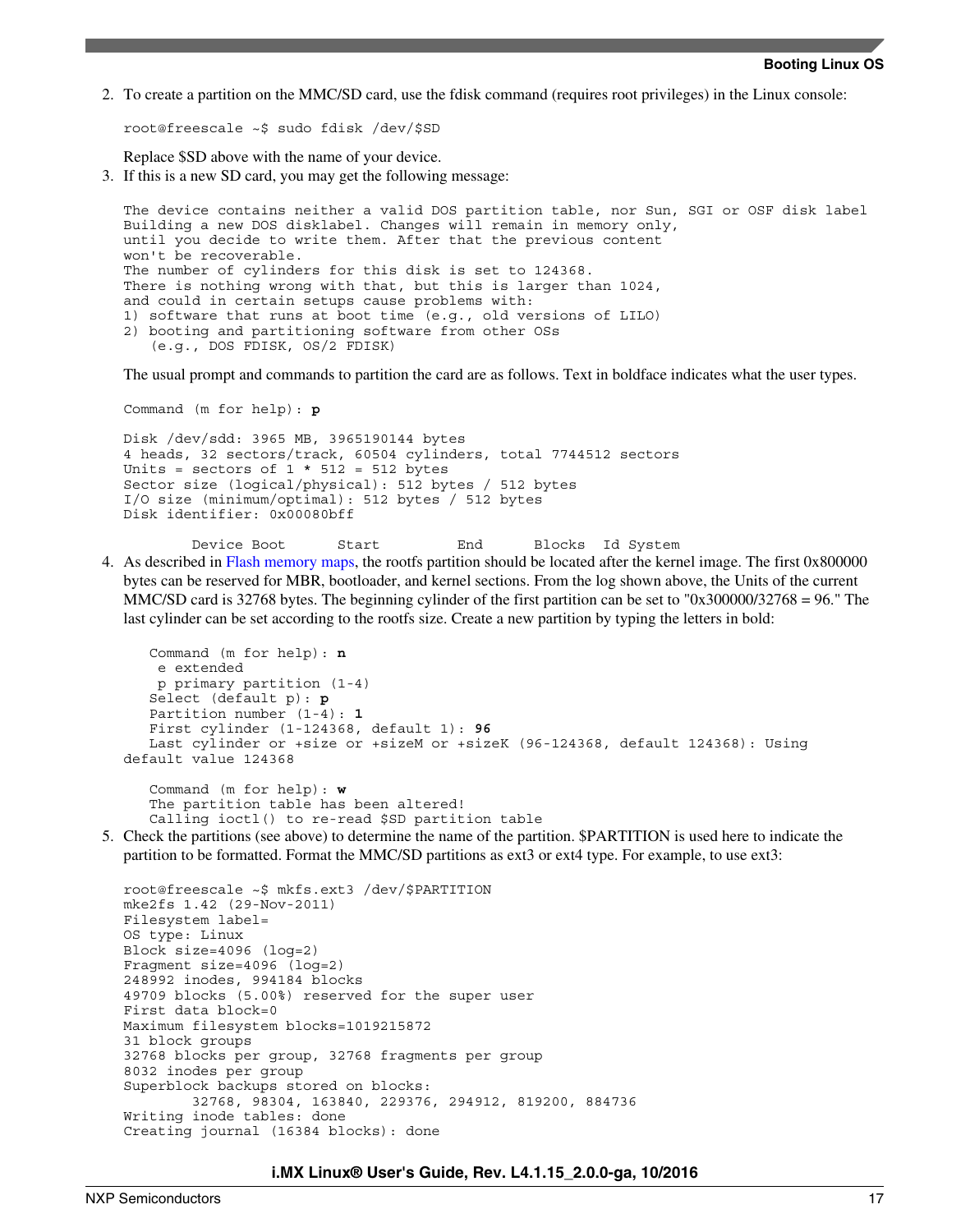<span id="page-17-0"></span>Writing superblocks and filesystem accounting information: done This filesystem will be automatically checked every 20 mounts or 180 days, whichever comes first. Use tune2fs -c or -i to override.

6. Copy the rootfs contents to the MMC/SD card. The name may vary from the one used below. Check the directory for the rootfs desired. (Copy the \*.ext2 to NFS rootfs).

```
mkdir /mnt/tmpmnt
mount -t ext3 -o loop /fsl-image-gui-imx6qsabresd.ext3 /mnt/tmpmnt
cd /mnt
mkdir mmcblk0p1
mount -t ext3 /dev/$PARTITION /mnt/mmcblk0p1
cp -af /mnt/tmpmnt/* /mnt/mmcblk0p1/
umount /mnt/mmcblk0p1
umount /mnt/tmpmnt
```
- 7. Type sync to write the contents to MMC/SD.
- 8. Type poweroff to power down the system. Follow the instructions in [Running Linux OS on the target](#page-26-0) to boot the image from the MMC/SD card.

#### **NOTE**

By default, v2013.04 and later versions of U-Boot support loading the kernel image and DTB file from the SD/MMC vfat partition by using the fatload command. To use this feature, perform the following steps:

- 1. Format the first partition (for example 32M) of the SD/MMC card with vfat filesystem.
- 2. Copy zImage and the DTB file into the VFAT partition after you mount the VFAT partition into your host computer.
- 3. Make sure that the zImage and DTB file name are synchronized with the file name pointed to by the U-Boot environment variables: fdt\_file and image. Use the print command under U-Boot to display these two environment variables. For example:

print fdt\_file image

4. U-Boot loads the kernel image and the DTB file from your VFAT partition automatically when you boot from the SD/MMC card.

### **4.5 How to boot the i.MX boards**

When U-Boot is loaded onto one of the devices that support booting, the DIP switches can be used to boot from that device. The boot modes of the i.MX boards are controlled by the boot configuration DIP switches on the board. For help locating the boot configuration switches, see the quick start guide for the specific board as listed under References above.

The following sections list basic boot setup configurations. The tables below represent the DIP switch settings for the switch blocks on the specified boards. An X means that particular switch setting does not affect this action.

### **4.5.1 Booting from an SD card in slot SD1**

The following table shows the DIP switch settings for booting from the SD card slot labeled SD1 on the i.MX 7Dual SABRE-SD boards.

| <b>Switch</b>   | D1          | D <sub>2</sub> | D <sub>3</sub> | D4         | D5          | D <sub>6</sub> | D7         | D <sub>8</sub> |
|-----------------|-------------|----------------|----------------|------------|-------------|----------------|------------|----------------|
| SW <sub>2</sub> | <b>IOFF</b> | <b>OFF</b>     | ON             | <b>OFF</b> | <b>IOFF</b> | <b>OFF</b>     | <b>OFF</b> | <b>OFF</b>     |
| SW <sub>3</sub> | ON          | <b>OFF</b>     |                |            |             |                |            | ۰              |

**Table 2. Booting from SD1 on i.MX 7Dual SABRE-SD**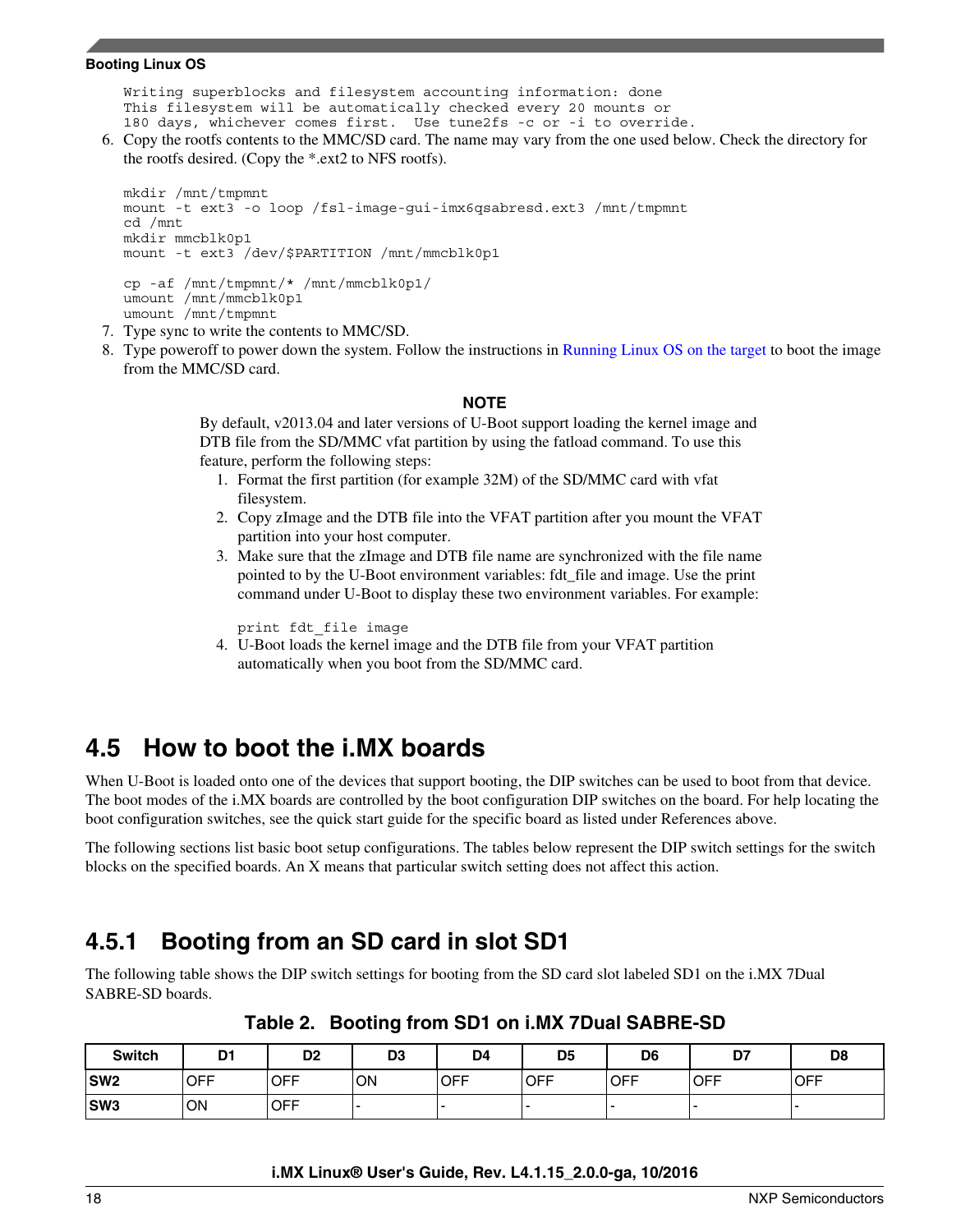### **4.5.2 Booting from an SD card in slot SD2**

The SD card slot that is labeled SD2 indicates that this slot is connected to the uSDHC pin SD2 on the processor. Most boards label this slot as SD2. This slot is referred to as SD2 in this document.

#### **i.MX 6 SABRE-SD boards**

The following table shows the DIP switch settings for booting from the SD card slot labeled SD2 and J500 on the i.MX 6 SABRE-SD boards. The SD2 card slot is located beside the LVDS1 connection on the back of the board.

### **Table 3. Booting from SD2 (J500) on i.MX 6 SABRE-SD**

| <b>Switch</b>   | D.<br>◡   | DC.<br>יש  | n <sub>o</sub><br>υJ<br>$\sim$ | D <sub>4</sub> | D <sub>5</sub><br>$\sim$ | D <sub>6</sub> | --<br>- | D8         |
|-----------------|-----------|------------|--------------------------------|----------------|--------------------------|----------------|---------|------------|
| SW <sub>6</sub> | <b>ON</b> | <b>OFF</b> | $\cap$ FF                      | <b>OFF</b>     | <b>OFF</b>               | <b>OFF</b>     | ON      | <b>OFF</b> |
|                 | $\sim$    | $ -$       | ◡                              | $\sim$         | __                       | $\sim$         | $\sim$  |            |

#### **i.MX 6SoloLite boards**

The i.MX 6SoloLite boards have three SD card slots on the main board. The one on the end is labeled as the SD2 slot. The following table shows the DIP switch settings for booting from SD2.

| <b>Switch</b>   | D <sub>1</sub> | D <sub>2</sub> | D <sub>3</sub>           | D4         | D <sub>5</sub> | D <sub>6</sub> | D7         | D <sub>8</sub>           |
|-----------------|----------------|----------------|--------------------------|------------|----------------|----------------|------------|--------------------------|
| <b>SW3</b>      | <b>OFF</b>     | ON             | OFF                      | <b>OFF</b> | <b>OFF</b>     | <b>OFF</b>     | <b>OFF</b> | <b>IOFF</b>              |
| SW4             | <b>OFF</b>     | <b>OFF</b>     | <b>ON</b>                | <b>OFF</b> | ON             | <b>ON</b>      | <b>OFF</b> | <b>OFF</b>               |
| SW <sub>5</sub> | <b>OFF</b>     | <b>OFF</b>     | <b>OFF</b>               | <b>OFF</b> | <b>OFF</b>     | <b>OFF</b>     | <b>OFF</b> | <b>OFF</b>               |
| lS1             | <b>OFF</b>     | ΟN             | $\overline{\phantom{0}}$ |            |                |                |            | $\overline{\phantom{0}}$ |

The i.MX 6UltraLite EVK board or i.MX 6ULL EVK board has one TF card slot on the CPU board. This slot uses the USDHC2 controller. The following table shows the DIP switch settings for booting from the TF slot.

### **Table 5. Booting from TF on i.MX 6UltraLite EVK and i.MX 6ULL EVK**

| <b>Switch</b> | D <sub>1</sub> | D <sub>2</sub> | D <sub>3</sub> | D <sub>4</sub> |
|---------------|----------------|----------------|----------------|----------------|
| <b>SW601</b>  | OFF            | <b>OFF</b>     | ON             | <b>OFF</b>     |
| <b>SW602</b>  | ON             | <b>OFF</b>     |                |                |

### **4.5.3 Booting from an SD card in slot SD3**

The SD card slot that is labeled SD3 indicates that this slot is connected to the uSDHC pin SD3 on the processor. Most boards label this slot as SD3. This slot is referred to as SD3 in this document.

### **i.MX 6 SABRE-AI boards**

The following table shows the DIP switch settings to boot from an SD card in slot SD3 on i.MX 6 SABRE-AI boards.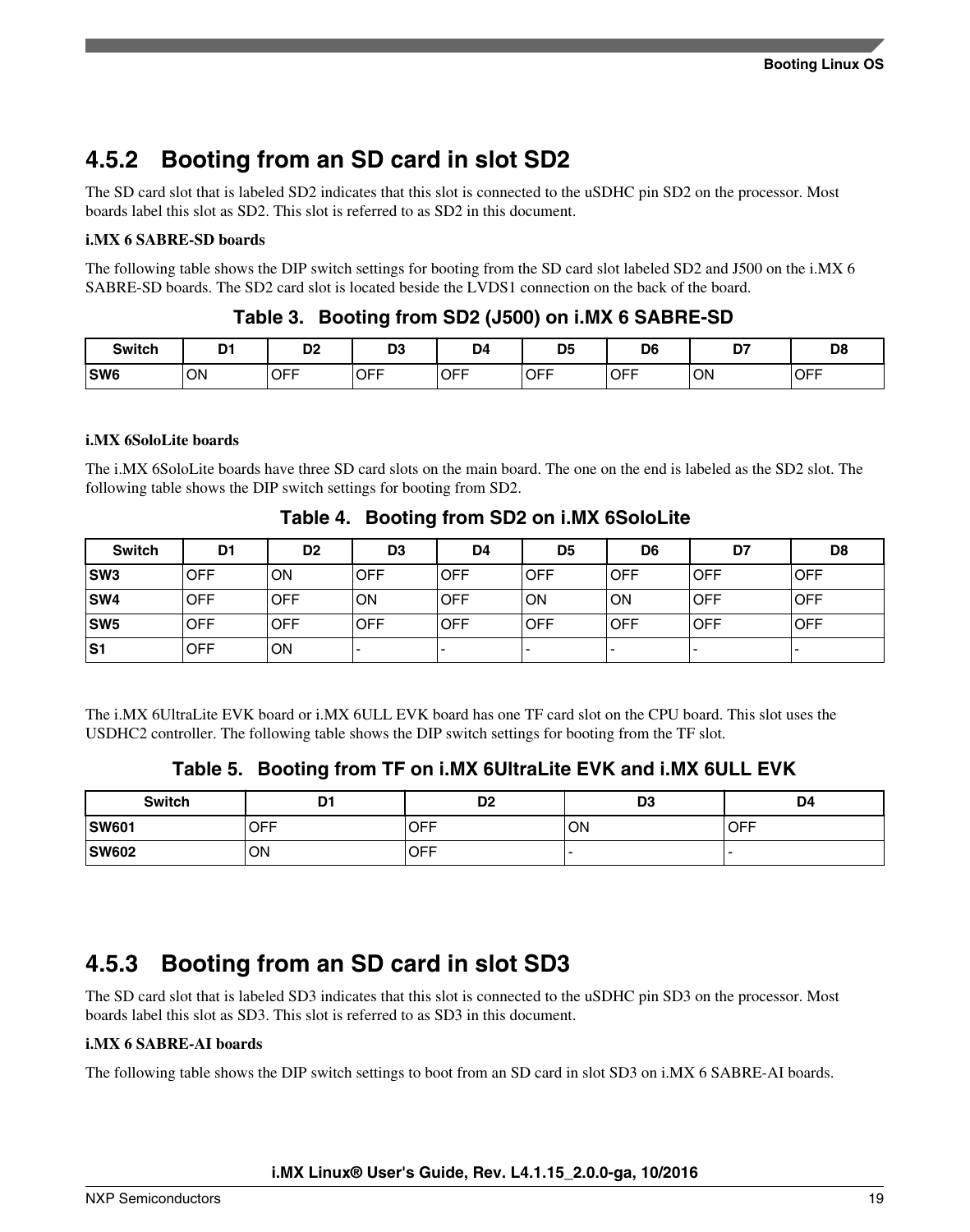| <b>Switch</b>  | D <sub>1</sub> | D <sub>2</sub> | D <sub>3</sub> | D <sub>4</sub> | D <sub>5</sub> | D <sub>6</sub> | D7                      | D <sub>8</sub> | D <sub>9</sub> | D <sub>10</sub> |
|----------------|----------------|----------------|----------------|----------------|----------------|----------------|-------------------------|----------------|----------------|-----------------|
| S1             |                | $\lambda$      |                | <b>OFF</b>     | ON             |                | $\lambda$<br>$\sqrt{ }$ | ↗              | ↗              | $\lambda$       |
| S <sub>2</sub> | $\lambda$      | <b>IOFF</b>    | ΟN             | <b>OFF</b>     |                |                | -                       |                |                |                 |
| S <sub>3</sub> | <b>OFF</b>     | <b>OFF</b>     | ΟN             | <b>OFF</b>     |                |                | -                       |                |                |                 |

### **Table 6. Booting from an SD card in slot SD3 on i.MX 6 SABRE-AI boards**

#### **i.MX 6SoloX SABRE-AI boards**

The following table shows the DIP switch settings to boot from an SD card in slot SD3 on i.MX 6SoloX SABRE-AI boards.

**Table 7. Booting from an MMC card in Slot SD3 on i.MX 6SoloX SABRE-AI boards**

| <b>Switch</b> | D <sub>1</sub> | D <sub>2</sub> | D <sub>3</sub> | D <sub>4</sub> | D <sub>5</sub> | D <sub>6</sub> | D7         | D <sub>8</sub> |  |
|---------------|----------------|----------------|----------------|----------------|----------------|----------------|------------|----------------|--|
| S4            | <b>OFF</b>     | ON             | <b>OFF</b>     | $\lambda$      | <b>OFF</b>     | <b>OFF</b>     | ON         | <b>OFF</b>     |  |
| lS3           |                | <b>OFF</b>     | <b>OFF</b>     | <b>OFF</b>     | ΟN             | ON             | <b>OFF</b> | <b>IOFF</b>    |  |
| S1            | <b>OFF</b>     | <b>OFF</b>     | ON             | <b>OFF</b>     |                |                |            |                |  |

#### **i.MX 6 SABRE-SD boards**

The following table shows the DIP switch settings for booting from SD3, also labeled as J507. The SD3 slot is located between the HDMI and UART ports.

### **Table 8. Booting from an SD card in slot SD3 on i.MX 6 SABRE-SD boards**

| <b>Switch</b>   | D.  | D <sub>0</sub><br>◡▵ | Dr.<br>ن لا | D <sub>4</sub> | D <sub>5</sub> | D <sub>6</sub>               | n,<br>., | D <sub>8</sub> |
|-----------------|-----|----------------------|-------------|----------------|----------------|------------------------------|----------|----------------|
| SW <sub>6</sub> | OFF | ON<br>$\sim$         | <b>OFF</b>  | <b>OFF</b>     | OFF            | $\cap$ FF<br>י ∪רי<br>$\sim$ | ON       | <b>OFF</b>     |

### **4.5.4 Booting from an SD card in slot SD4**

The following table describes the dip switch settings for booting from an SD card in slot SD4.

The SD4 slot is on the center of the edge of the SoloX board.

### **Table 9. Booting from an SD card in slot SD4 on i.MX 6SoloX SABRE-SD**

| <b>Switch</b> | D <sub>1</sub> | D <sub>2</sub> | D <sub>3</sub> | D4         | D <sub>5</sub> | D6         | D7         | D <sub>8</sub> |
|---------------|----------------|----------------|----------------|------------|----------------|------------|------------|----------------|
| SW10          | <b>OFF</b>     | <b>OFF</b>     | <b>OFF</b>     | <b>OFF</b> | <b>OFF</b>     | <b>OFF</b> | OFF        | <b>OFF</b>     |
| SW11          | <b>OFF</b>     | <b>OFF</b>     | ON             | ON         | ON             | <b>OFF</b> | <b>OFF</b> | <b>OFF</b>     |
| SW12          | <b>OFF</b>     | ΟN             | <b>OFF</b>     | <b>OFF</b> | <b>OFF</b>     | <b>OFF</b> | <b>OFF</b> | <b>OFF</b>     |

|  |  |  |  | Table 10. Booting from an MMC card in slot SD4 on i.MX 6SoloX SABRE-SD |
|--|--|--|--|------------------------------------------------------------------------|
|--|--|--|--|------------------------------------------------------------------------|

| <b>Switch</b> | D1         | D <sub>2</sub> | D <sub>3</sub> | D4         | D <sub>5</sub> | D <sub>6</sub> | D7          | D <sub>8</sub> |
|---------------|------------|----------------|----------------|------------|----------------|----------------|-------------|----------------|
| <b>SW10</b>   | <b>OFF</b> | <b>OFF</b>     | OFF            | <b>OFF</b> | <b>OFF</b>     | <b>OFF</b>     | <b>OFF</b>  | <b>IOFF</b>    |
| <b>SW11</b>   | <b>OFF</b> | <b>OFF</b>     | ON             | ΟN         | ON             | <b>OFF</b>     | <b>IOFF</b> | <b>OFF</b>     |
| <b>SW12</b>   | <b>OFF</b> | OΝ             | ON             | <b>OFF</b> | <b>OFF</b>     | <b>OFF</b>     | <b>OFF</b>  | <b>OFF</b>     |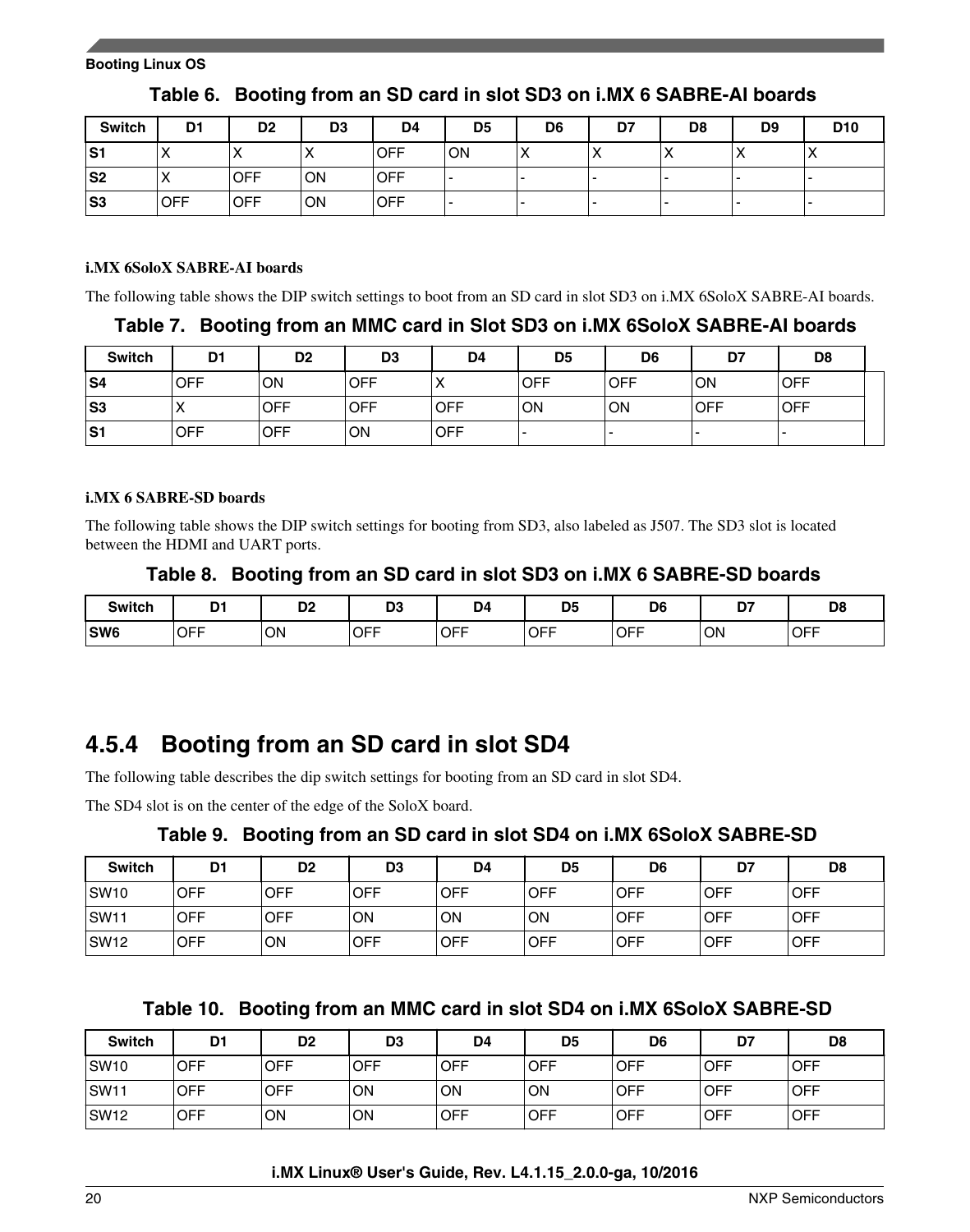## **4.5.5 Booting from eMMC**

eMMC 4.4 is a chip permanently attached to the board that uses the SD4 pin connections from the i.MX 6 processor. For more information on switch settings, see table "MMC/eMMC Boot Fusemap" in the IC reference manual.

The i.MX 6SoloLite EVK requires a daughter card with the eMMC chip mounted on it. The following table shows the boot switch settings to boot from eMMC4.4 on i.MX 6SoloLite EVK.

**Table 11. Booting from eMMC4.4 boot in 4 bit SDR mode on i.MX 6SoloLite EVK**

| <b>Switch</b>   | D <sub>1</sub> | D <sub>2</sub> | D <sub>3</sub> | D <sub>4</sub> | D <sub>5</sub> | D <sub>6</sub>   | D7<br>יש   | D <sub>8</sub> |
|-----------------|----------------|----------------|----------------|----------------|----------------|------------------|------------|----------------|
| SW <sub>3</sub> | <b>OFF</b>     | ON             | <b>ON</b>      | <b>OFF</b>     | <b>OFF</b>     | <b>IOFF</b>      | <b>OFF</b> | <b>OFF</b>     |
| SW <sub>4</sub> | <b>OFF</b>     | <b>OFF</b>     | ON             | <b>OFF</b>     | 'ON            | <sub>I</sub> OFF | <b>OFF</b> | <b>OFF</b>     |

The following table shows the boot switch settings to boot from eMMC4.4 (SDIN5C2-8G) on i.MX 6 SABRE-SD boards.

### **Table 12. Booting from eMMC on i.MX 6 SABRE-SD boards**

| <b>Switch</b>   | D1 | D <sub>0</sub><br>שע | D <sub>2</sub><br>יי | D4 | <b>DE</b><br>יש      | D <sub>6</sub> | n,<br>$\overline{\phantom{0}}$ | D <sub>8</sub> |
|-----------------|----|----------------------|----------------------|----|----------------------|----------------|--------------------------------|----------------|
| SW <sub>6</sub> | ON | ON                   | <b>OFF</b><br>- - -  | ON | <b>OFF</b><br>$\sim$ | ON             | ON                             | <b>OFF</b>     |

i.MX 7Dual is different from i.MX 6. The eMMC uses the SD3 pin connections from the i.MX 7Dual processor.

### **Table 13. Booting from eMMC on i.MX 7Dual SABRE-SD boards**

| <b>Switch</b>   | D <sub>1</sub> | D <sub>2</sub> | D <sub>3</sub> | D4 | D <sub>5</sub> | D <sub>6</sub>    | D7          | D <sub>8</sub> |
|-----------------|----------------|----------------|----------------|----|----------------|-------------------|-------------|----------------|
| SW <sub>2</sub> | <b>OFF</b>     | ON             | <b>OFF</b>     | ON | OFF            | $\overline{)$ OFF | <b>IOFF</b> | <b>IOFF</b>    |
| SW <sub>3</sub> | ON             | <b>OFF</b>     |                |    |                |                   |             |                |

### **4.5.6 Booting from SATA**

The following switch settings enable booting from SATA.

SATA booting is supported only by the i.MX 6Quad/6QuadPlus SABRE boards.

### **Table 14. Booting from SATA on i.MX 6 SABRE-SD boards**

| <b>Switch</b>   | D.<br>י ש  | D <sub>0</sub><br>ש | D <sub>3</sub> | D <sub>4</sub> | D <sub>5</sub> | D <sub>6</sub> | דה<br>ע    | D <sub>8</sub> |
|-----------------|------------|---------------------|----------------|----------------|----------------|----------------|------------|----------------|
| SW <sub>6</sub> | <b>OFF</b> | <b>OFF</b>          | <b>OFF</b>     | <b>OFF</b>     | <b>OFF</b>     | ON             | <b>OFF</b> | <b>OFF</b>     |

## **4.5.7 Booting from NAND**

The following table shows the DIP switch settings needed to boot from NAND on i.MX 6 SABRE-AI boards.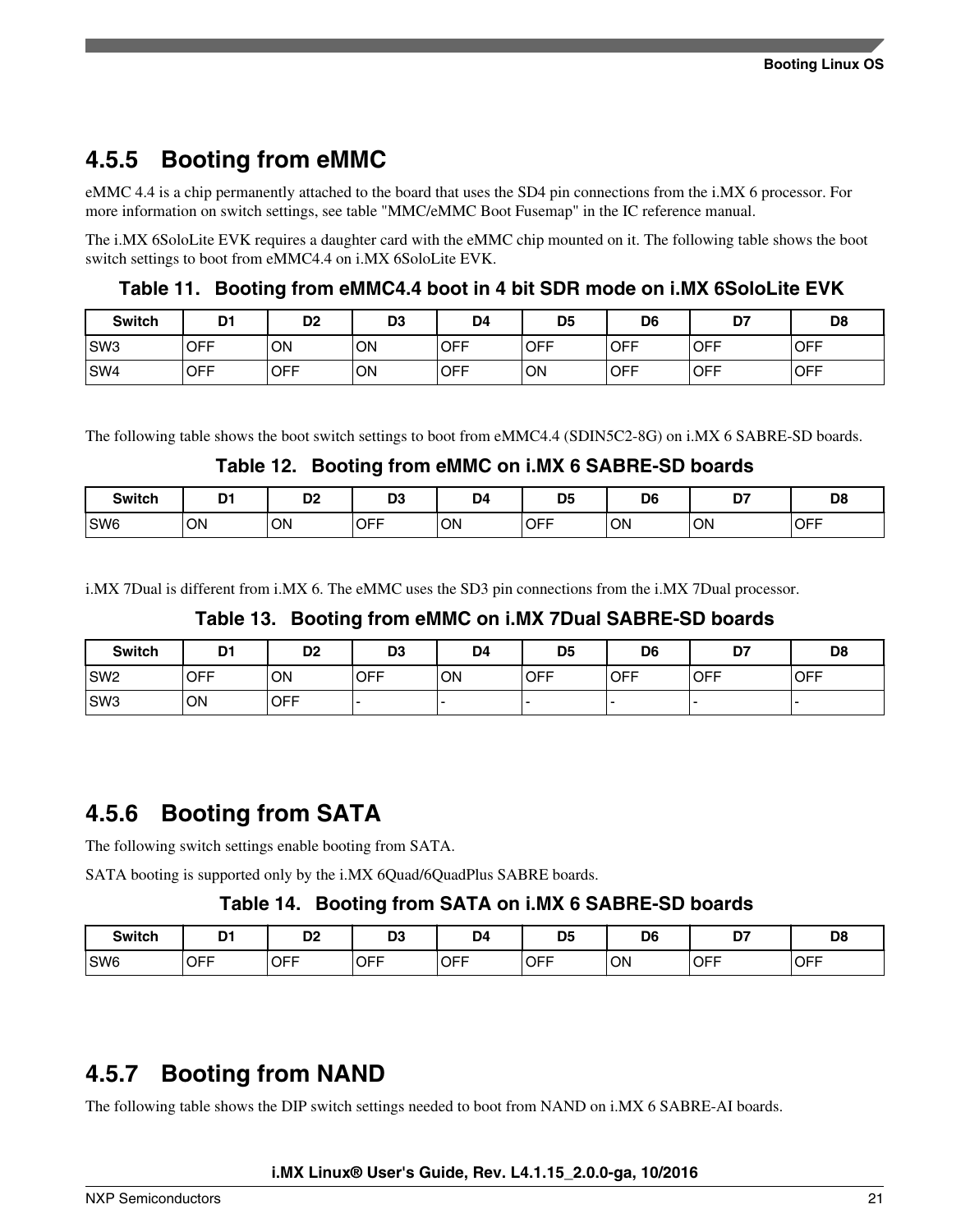| <b>Switch</b>  | D <sub>1</sub> | D <sub>2</sub> | D <sub>3</sub> | D4         | D <sub>5</sub> | D6         | D7         | D <sub>8</sub> | D <sub>9</sub> | D <sub>10</sub> |
|----------------|----------------|----------------|----------------|------------|----------------|------------|------------|----------------|----------------|-----------------|
| S1             | <b>OFF</b>     | <b>OFF</b>     | <b>OFF</b>     | <b>ON</b>  | <b>OFF</b>     | <b>OFF</b> | <b>OFF</b> | <b>OFF</b>     | <b>OFF</b>     | <b>OFF</b>      |
| S <sub>2</sub> | <b>OFF</b>     | <b>OFF</b>     | <b>OFF</b>     | <b>ON</b>  |                |            |            |                |                | -               |
| S <sub>3</sub> | <b>OFF</b>     | <b>OFF</b>     | ON             | <b>OFF</b> |                |            |            |                |                | -               |

**Table 15. Booting from NAND on i.MX 6 SABRE-AI**

The following table shows the DIP switch settings needed to boot from NAND for i.MX 6SoloX SABRE-AI boards.

### **Table 16. Booting from NAND on i.MX 6 SoloX SABRE-AI**

| <b>Switch</b>  | D <sub>1</sub> | D <sub>2</sub> | D <sub>3</sub> | D4         | D <sub>5</sub>           | D <sub>6</sub> | D7         | D <sub>8</sub> |
|----------------|----------------|----------------|----------------|------------|--------------------------|----------------|------------|----------------|
| S4             | <b>OFF</b>     | <b>OFF</b>     | OFF            | <b>OFF</b> | <b>OFF</b>               | <b>OFF</b>     | <b>OFF</b> | <b>ON</b>      |
| S <sub>3</sub> | <b>OFF</b>     | <b>OFF</b>     | <b>OFF</b>     | <b>OFF</b> | <b>OFF</b>               | <b>OFF</b>     | <b>OFF</b> | <b>OFF</b>     |
| S <sub>1</sub> | <b>OFF</b>     | <b>OFF</b>     | ON             | <b>OFF</b> | $\overline{\phantom{0}}$ | -              |            |                |

The following table shows the DIP switch settings needed to boot from NAND for i.MX 7Dual SABRE-SD boards.

### **Table 17. Booting from NAND on i.MX 7Dual SABRE-SD**

| <b>Switch</b>  | D <sup>1</sup> | D <sub>2</sub> | D <sub>3</sub>    | D4  | D <sub>5</sub> | D <sub>6</sub> | D7 | D <sub>8</sub> |
|----------------|----------------|----------------|-------------------|-----|----------------|----------------|----|----------------|
| S <sub>2</sub> | <b>OFF</b>     | ΟN             | ON                | . . |                |                |    | <b>OFF</b>     |
| S <sub>3</sub> | ON             | <b>OFF</b>     | $\mathbf{v}$<br>↗ |     |                |                |    |                |

## **4.5.8 Booting from SPI-NOR**

Enable booting from SPI NOR on i.MX 6 SABRE-AI boards by placing a jumper on J3 between pins 2 and 3.

**Table 18. Booting from SPI-NOR on i.MX 6 SABRE-AI boards**

| <b>Switch</b> | D <sub>1</sub> | D <sub>2</sub> | D <sub>3</sub> | D <sub>4</sub> | D <sub>5</sub> | D <sub>6</sub> | D7                         | D <sub>8</sub> | D <sub>9</sub> | D <sub>10</sub> |
|---------------|----------------|----------------|----------------|----------------|----------------|----------------|----------------------------|----------------|----------------|-----------------|
| S1            | $\lambda$<br>⌒ | ⌒              | $\lambda$      | $\sqrt{ }$     | ⌒              |                | $\checkmark$<br>$\sqrt{ }$ | $\sqrt{ }$     | $\lambda$      | X               |
| S2            | ON             | ON             | <b>OFF</b>     | <b>OFF</b>     | <b>OFF</b>     | <b>OFF</b>     | <b>IOFF</b>                | <b>OFF</b>     | <b>OFF</b>     | <b>OFF</b>      |
| S3            | <b>OFF</b>     | <b>OFF</b>     | ON             | <b>OFF</b>     |                |                | -                          | -              |                |                 |

| <b>Switch</b>   | D <sub>1</sub> | D <sub>2</sub> | D <sub>3</sub> | D4             | D <sub>5</sub> | D <sub>6</sub> | D7          | D <sub>8</sub> |
|-----------------|----------------|----------------|----------------|----------------|----------------|----------------|-------------|----------------|
| l Switch        | D <sub>1</sub> | D <sub>2</sub> | D <sub>3</sub> | D <sub>4</sub> | D <sub>5</sub> | D <sub>6</sub> | D7,         | D8 l           |
| SW3             | <b>OFF</b>     | <b>OFF</b>     | ON             | <b>ON</b>      | <b>OFF</b>     | <b>OFF</b>     | <b>OFF</b>  | <b>OFF</b>     |
| SW4             | <b>OFF</b>     | <b>OFF</b>     | <b>OFF</b>     | OFF            | <b>OFF</b>     | <b>OFF</b>     | <b>OFF</b>  | <b>OFF</b>     |
| SW <sub>5</sub> | <b>OFF</b>     | <b>OFF</b>     | <b>OFF</b>     | OFF            | ON             | <b>OFF</b>     | <b>IOFF</b> | <b>OFF</b>     |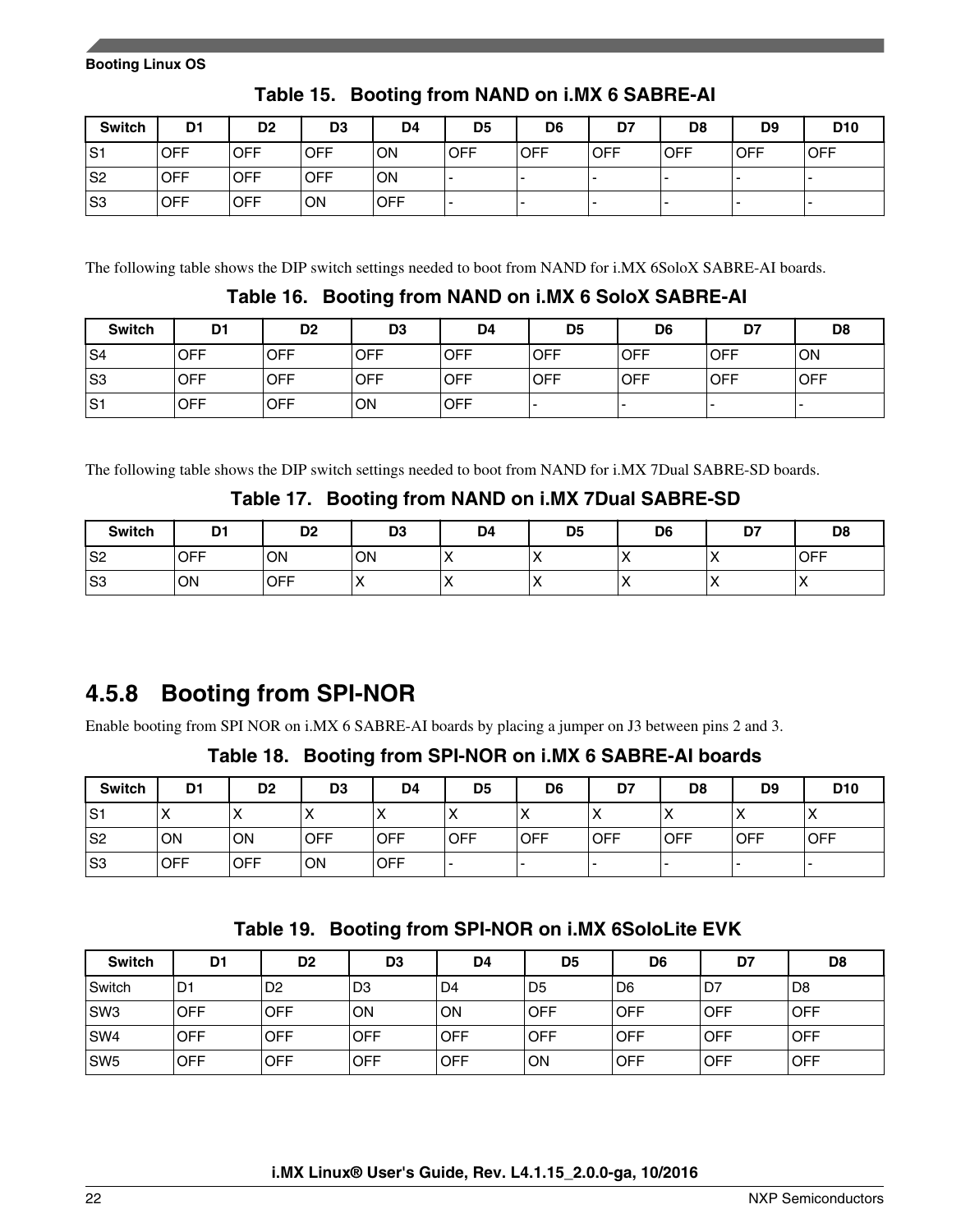## **4.5.9 Booting from EIM (Parallel) NOR**

The following table shows the DIP switch settings to boot from NOR.

| <b>Switch</b> | D1         | D <sub>2</sub>           | D <sub>3</sub> | D <sub>4</sub> | D5          | D <sub>6</sub> | D7                     | D8        | D <sub>9</sub> | D <sub>10</sub>         |
|---------------|------------|--------------------------|----------------|----------------|-------------|----------------|------------------------|-----------|----------------|-------------------------|
| lS1           | ⌒          | $\overline{\phantom{a}}$ |                | <b>OFF</b>     | <b>IOFF</b> | ON             | $\mathbf{v}$<br>$\sim$ | $\lambda$ |                | $\lambda$<br>$\sqrt{ }$ |
| S2            | ↗          | <b>OFF</b>               | <b>OFF</b>     | <b>OFF</b>     | . .         |                |                        |           |                | . .                     |
| S3            | <b>OFF</b> | <b>OFF</b>               | ON             | <b>OFF</b>     | . .         |                |                        |           |                |                         |

### **Table 20. Booting From EIM NOR on i.MX 6 SABRE-AI boards**

**NOTE**

SPI and EIM NOR have pin conflicts on i.MX 6 SABRE-AI boards. Neither can be used for the same configuration. The default U-Boot configuration is set to SPI NOR.

### **4.5.10 Booting from QuadSPI**

The following tables list the DIP switch settings for booting from QuadSPI.

**Table 21. Booting from QuadSPI on i.MX 6SoloX SABRE-SD**

| <b>Switch</b>    | D <sub>1</sub> | D <sub>2</sub> | D <sub>3</sub> | D4  | D <sub>5</sub> | D6          | D7          | D <sub>8</sub> |
|------------------|----------------|----------------|----------------|-----|----------------|-------------|-------------|----------------|
| SW <sub>10</sub> | <b>OFF</b>     | <b>OFF</b>     | <b>OFF</b>     | OFF | <b>OFF</b>     | <b>OFF</b>  | <b>IOFF</b> | <b>OFF</b>     |
| <b>SW11</b>      | <b>OFF</b>     | <b>OFF</b>     | <b>OFF</b>     | OFF | <b>OFF</b>     | <b>OFF</b>  | <b>OFF</b>  | <b>OFF</b>     |
| SW <sub>12</sub> | <b>OFF</b>     | <b>OFF</b>     | OFF            | ΟN  | ON             | <b>IOFF</b> | <b>OFF</b>  | <b>OFF</b>     |

**Table 22. Booting from QuadSPI on i.MX 6SoloX SABRE-AI**

| <b>Switch</b>   | D <sub>1</sub> | D <sub>2</sub> | D <sub>3</sub> | D <sub>4</sub> | D5         | D <sub>6</sub> | D7         | D <sub>8</sub> |
|-----------------|----------------|----------------|----------------|----------------|------------|----------------|------------|----------------|
| SW <sub>4</sub> | <b>OFF</b>     | <b>OFF</b>     | <b>OFF</b>     | <b>OFF</b>     | ON         | <b>OFF</b>     | <b>OFF</b> | <b>OFF</b>     |
| SW <sub>3</sub> | <b>OFF</b>     | <b>OFF</b>     | <b>OFF</b>     | <b>OFF</b>     | <b>OFF</b> | <b>OFF</b>     | <b>OFF</b> | <b>OFF</b>     |
| SW <sub>1</sub> | <b>OFF</b>     | OFF            | ON             | OFF            |            |                |            |                |

**Table 23. Booting from QuadSPI on i.MX 7Dual SABRE-SD**

| <b>Switch</b>   | D <sub>1</sub> | D <sub>2</sub> | D <sub>3</sub> | D <sub>4</sub> | D5         | D <sub>6</sub> | D7         | D <sub>8</sub> |
|-----------------|----------------|----------------|----------------|----------------|------------|----------------|------------|----------------|
| SW <sub>2</sub> | ON             | <b>OFF</b>     | <b>OFF</b>     | <b>OFF</b>     | <b>OFF</b> | <b>OFF</b>     | <b>OFF</b> | <b>OFF</b>     |
| SW <sub>3</sub> | <b>ON</b>      | <b>OFF</b>     |                |                |            |                |            | . .            |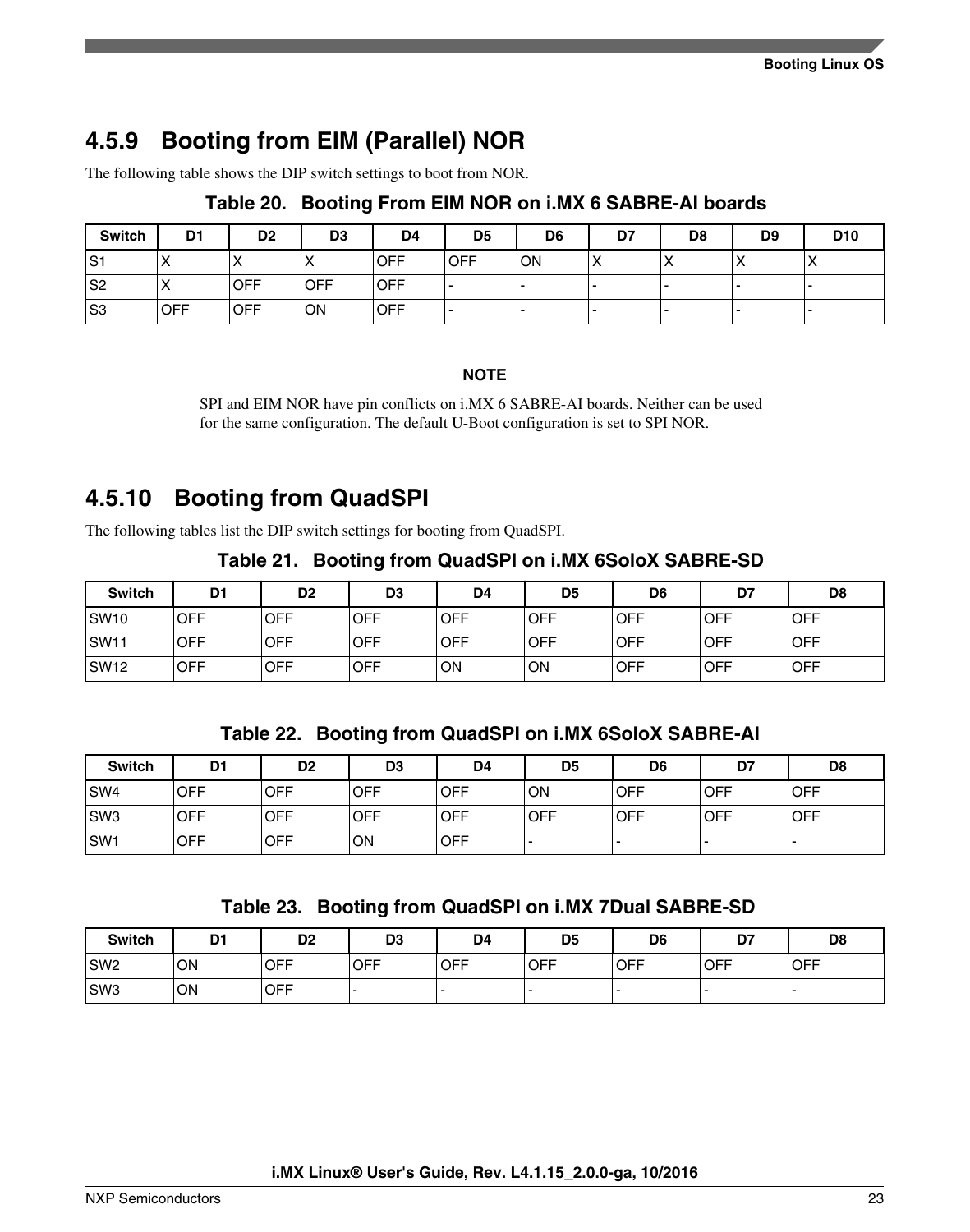<span id="page-23-0"></span>

| <b>Switch</b> | D1  | D <sub>2</sub> | D <sub>3</sub> | D4         |
|---------------|-----|----------------|----------------|------------|
| SW601         | OFF | <b>OFF</b>     | <b>OFF</b>     | <b>OFF</b> |
| <b>SW602</b>  | ΟN  | <b>OFF</b>     |                |            |

**Table 24. Booting from QuadSPI on i.MX 6UltraLite EVK and i.MX 6ULL EVK**

### **4.5.11 Serial download mode for the Manufacturing Tool**

No dedicated boot DIP switches are reserved for serial download mode on i.MX 6 SABRE-SD and i.MX 6SoloLite boards. There are various ways to enter serial download mode. One way is to set the boot mode to boot from SD slot SD3 (set SW6 DIP switches 2 and 7 to **on**, and the rest are **off**). Do not insert the SD card into slot SD3, and power on the board. After the message "HID Compliant device" is displayed, the board enters serial download mode. Then insert the SD card into SD slot SD3. Another way to do this is to configure an invalid boot switch setting, such as setting all the DIP switches of SW6 to off.

**Table 25. Setup for the Manufacturing Tool on i.MX 6SoloLite EVK**

| Switch | D1 (BOOT_MODE0) | D2 (BOOT_MODE1) |
|--------|-----------------|-----------------|
| lS1    | ON              | <b>OFF</b>      |

The following table shows the boot switch settings for i.MX 6 SABRE-AI boards, which are used to enter serial download mode for the Manufacturing Tool. If the boot image in the boot media is not validated, the system also enters the serial download mode.

|  |  |  |  | Table 26. Setup for the Manufacturing Tool on i.MX 6 SABRE-AI boards |
|--|--|--|--|----------------------------------------------------------------------|
|--|--|--|--|----------------------------------------------------------------------|

| <b>Switch</b> | -<br>- -   | r.<br>◡▵      | r.<br>יש | l IZ                              |
|---------------|------------|---------------|----------|-----------------------------------|
| S3            | . – –<br>마 | M∩.<br>$\sim$ | . – –    | $\sim$ $ -$<br>. .<br>.<br>$\sim$ |

|  | Table 27. Setup for the Manufacturing Tool on i.MX 7Dual SABRE-SD boards |  |
|--|--------------------------------------------------------------------------|--|
|--|--------------------------------------------------------------------------|--|

| <b>Switch</b> | D.       | - -             | nc. | . 34 |
|---------------|----------|-----------------|-----|------|
|               | . .      | ∽               | v.  | - -  |
| IS3           | ~--<br>- | O٨<br>$\ddotsc$ |     |      |

### **Table 28. Setup for Manufacturing Tool on i.MX 6UltraLite EVK board and i.MX 6ULL EVK board**

| <b>Switch</b><br>______ | -<br>-<br>$ -$ | D <sub>0</sub><br>UΖ |
|-------------------------|----------------|----------------------|
| SW602                   | <b>OFF</b>     | ON                   |

### **4.5.12 How to Build U-Boot and Kernel in Standalone Environment**

To build U-Boot and Kernel in a standalone environment, perform the following steps: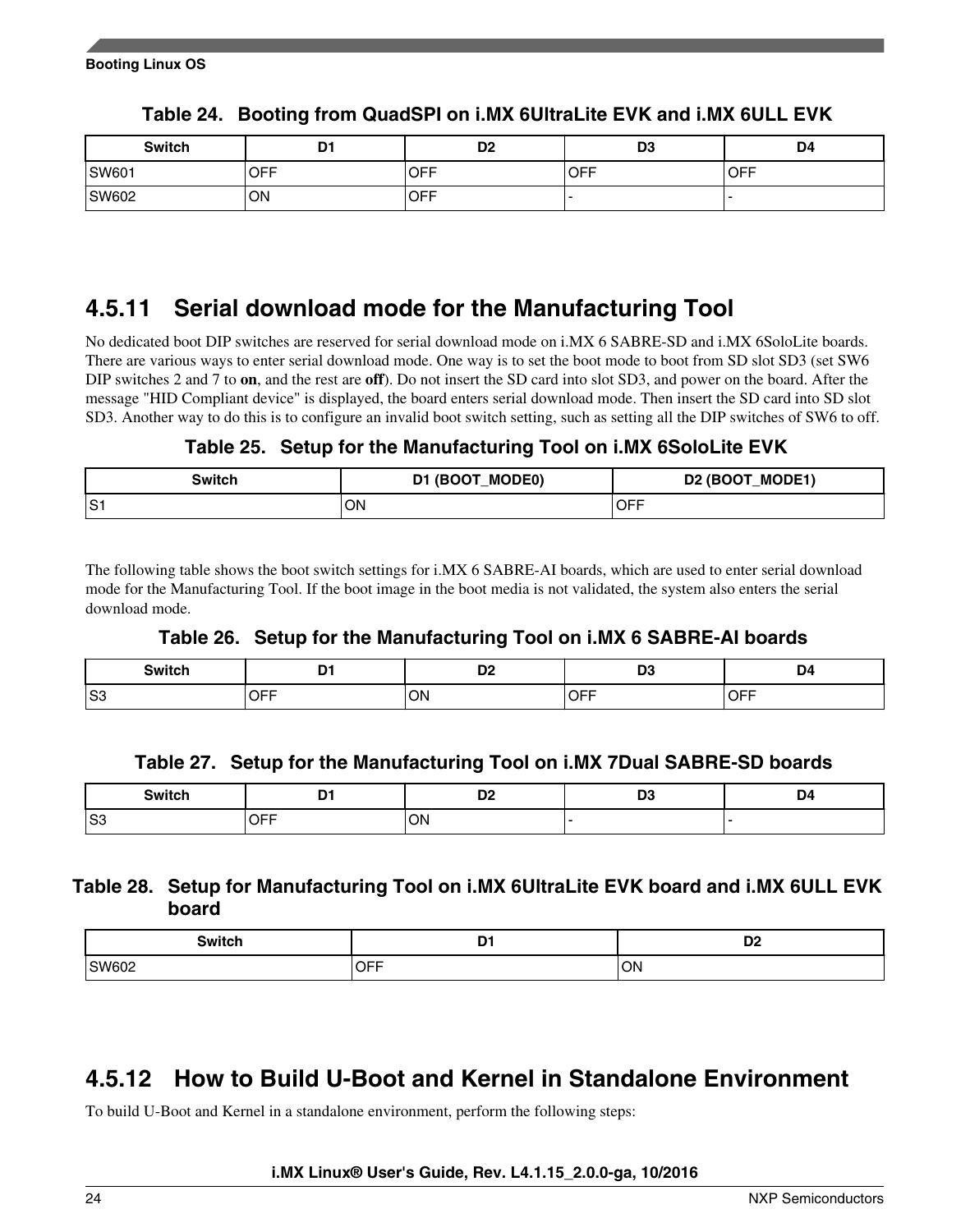<span id="page-24-0"></span>First, generate a development SDK, which includes the tools, toolchain, and small rootfs to compile against to put on the host machine.

• Generate an SDK from the Yocto Project build environment with the following command. To set up the Yocto Project build environment, follow the steps in the *i.MX Yocto Project User's Guide* (IMXLXYOCTOUG). In the following command, set Target-Machine to the machine you are building for. The populate sdk generates an script file that sets up a standalone environment without Yocto Project. This SDK should be updated for each release to pick up the latest headers, toolchain, and tools from the current release.

DISTRO=fsl-imx-fb MACHINE=Target-Machine bitbake core-image-minimal -c\_populate\_sdk

• From the build directory, the bitbake was run in, copy the sh file in tmp/deploy/sdk to the host machine to build on and execute the script to install the SDK. The default location is in /opt but can be placed anywhere on the host machine.

On the host machine, these are the steps to build U-Boot and Kernel:

• On the host machine, set the environment with the following command before building.

export CROSS\_COMPILE=/opt/fsl-imx-fb/4.1.15/environment-setup-cortexa9hf-vfp-neon-pokylinux-gnueabi

export ARCH=arm

• To build U-Boot in the standalone environment, find the configuration for the target boot. In the following example, i.MX 6ULL is the target.

```
Download source by cloning with git clone http://git.freescale.com/git/cgit.cgi/imx/
uboot-imx.git -b imx_v2016.03_4.1.15_2.0.0_ga
cd uboot-imx
make clean
make mx6ull_14x14_evk_defconfig
make u-boot.imx
```
• To build the kernel in the standalone environment, execute the following commands:

```
Download source by cloning with git clone http://git.freescale.com/git/cgit.cgi/imx/
linux-imx.git -b imx_4.1.15_2.0.0_ga
cd linux-imx
make defconfig
make
```
### **4.6 Flash memory maps**

This section describes the software layout in memory on memory devices used on the i.MX boards.

This information is useful for understanding subsequent sections about image downloading and how the images are placed in memory.

The mtdparts directive can be used in the Linux boot command to specify memory mapping. The following example briefly describes how to use memory maps. Memory is allocated in the order of how it is listed. The dash (-) indicates the the rest of the memory.

```
mtdparts=[memory type designator]: [size]([name of partition]), [size]([name of partition]),-
([name of final partition])
```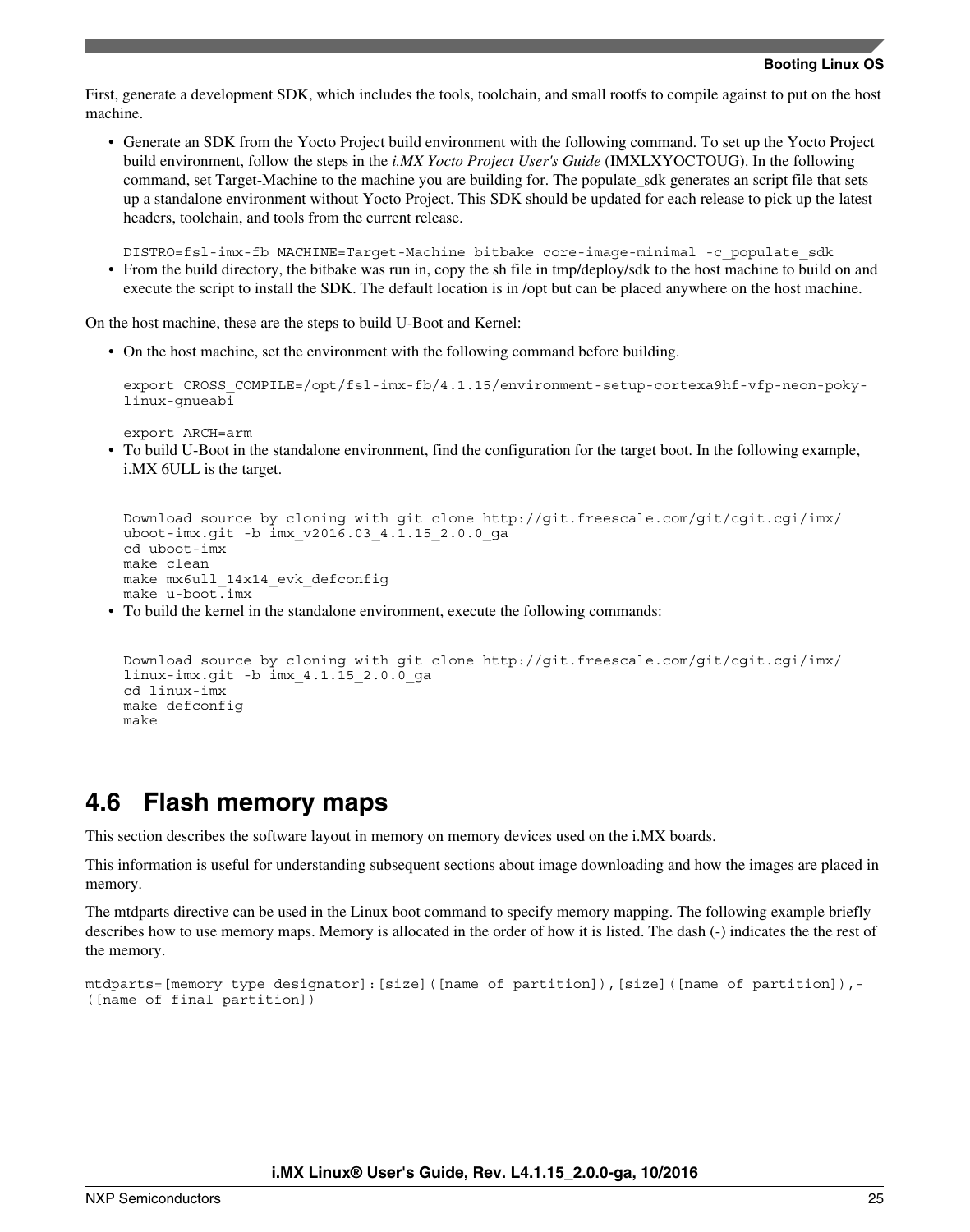## **4.6.1 MMC/SD/SATA memory map**

The MMC/SD/SATA memory scheme is different from the NAND and NOR flash, which are deployed in the BSP software. The MMC/SD/SATA must keep the first sector (512 bytes) as the Master Boot Record (MBR) to use MMC/SD as the rootfs.

Upon boot-up, the MBR is executed to look up the partition table to determine which partition to use for booting. The bootloader should be after the MBR. The kernel image and rootfs may be stored at any address after the bootloader. By default, the the U-Boot boot arguments uses the first FAT partition for kernel and DTB, and the following ext3 partition for the root file system. Alternatively, users can store the kernel and the DTB in any raw memory area after the bootloader. The boot arguments must be updated to match any changed memory addresses.

The MBR can be generated through the fdisk command when creating partitions in MMC/SD cards on a Linux host server.

### **4.6.2 NAND flash memory map**

The NAND flash memory map is configured from the Linux kernel command line.

For example:

```
mtdparts=gpmi-nand:64m(boot),16m(kernel),16m(dtb),-(rootfs)
```
### **4.6.3 Parallel NOR flash memory map**

The default configuration contains only one parallel NOR partition. The parallel NOR device is generally 4 MB. U-Boot is loaded at the beginning of parallel NOR so that the device can boot from it. The default configuration is that on boot up, U-Boot loads the kernel, DTB, and root file system from the SD/MMC card into DDRAM. The end user can change the default settings according to their needs. More partitions can be added through the kernel command line. The memory type designator for the command below consists of the NOR address and the designator. This information can be found in the imx .dtsi device tree file in arch/arm/boot/dts. The following is an example of what might be added to the Linux boot command line:

mtdparts=8000000.nor:1m(uboot),-(rootfs)

The address for parallel NOR is 0x8000000 for i.MX 6 SABRE-AI.

### **4.6.4 SPI-NOR flash memory map**

The SPI-NOR flash memory can be configured using the Linux kernel command line.

U-Boot should be loaded at the 1 KB offset of the SPI-NOR memory, so that the device can boot from it. The default configuration is that on boot up, U-Boot loads the kernel, DTB, and root file system from the SD/MMC card into DDRAM. The end user can change the default settings according to their needs. More partitions can be added through the kernel command line. The following is an example of what might be added to the Linux boot command line:

```
mtdparts=spi32766.0:768k(uboot),8k(env),128k(dtb),-(kernel)
```
## **4.6.5 QuadSPI flash memory map**

The QuadSPI flash memory can be configured using the Linux kernel command line.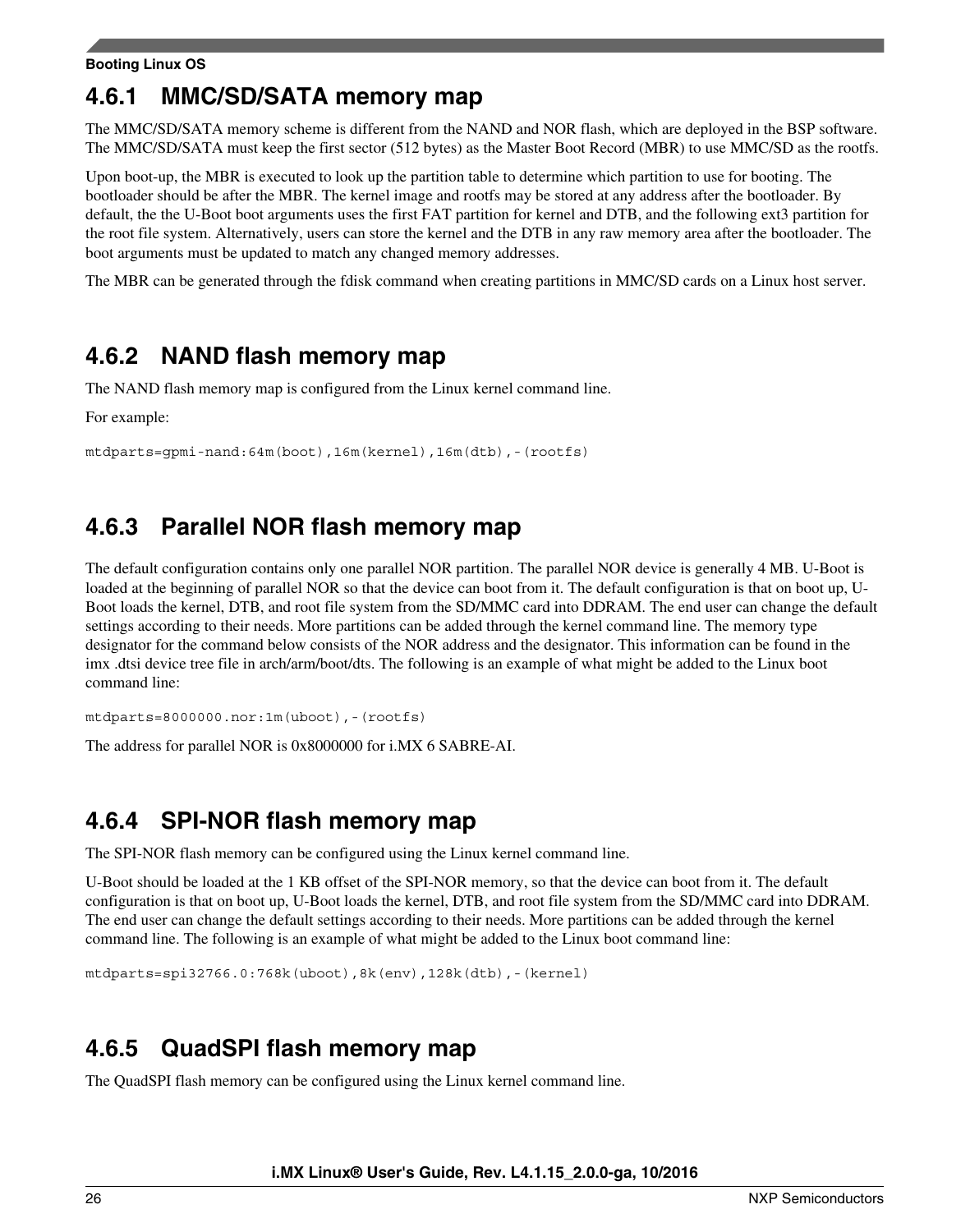<span id="page-26-0"></span>U-Boot is loaded at the beginning of the QuadSPI memory so that the device can boot from it. The default configuration is that on boot up, U-Boot loads the kernel, DTB, and root file system from the SD/MMC card into DDRAM. The end user can change the default settings according to their requirements. More partitions can be added through the kernel command line. The following is an example of what might be added to the Linux boot command line:

mtdparts=21e4000.qspi:1m(uboot),8m(kernel),1m(dtb),-(user)

U-Boot has the mapping below to help in accessing the QuadSPI flash in U-Boot for non-parallel mode.

| Device on hardware  | Device in U-Boot                                                                                                                  | <b>Memory address in U-Boot</b> | <b>Remark</b> |
|---------------------|-----------------------------------------------------------------------------------------------------------------------------------|---------------------------------|---------------|
| QuadSPI1 Port A CS0 | sf probe 0:0 on i.MX 6SoloX SABRE-AI<br>board, i.MX 7Dual SABRE-SD board, i.MX<br>6UltraLite EVK board and i.MX 6ULL EVK<br>board | 0x60000000                      |               |
| QuadSPI1 Port B CS0 | sf probe 1:0 on i.MX 6 SoloX SABRE-AI<br>board                                                                                    | 0x68000000                      |               |
| QuadSPI2 Port A CS0 | sf probe 0:0 on i.MX 6SoloX SABRE-SD<br>board                                                                                     | 0x70000000                      |               |
| QuadSPI2 Port B CS0 | sf probe 1:0 on i.MX 6SoloX SABRE-SD<br>board                                                                                     | 0x78000000                      |               |

**Table 29. U-Boot mapping for QuadSPI**

### **4.7 Running Linux OS on the target**

This section explains how to run a Linux image on the target using U-Boot.

These instructions assume that you have downloaded the kernel image using the instructions in [Downloading images o](#page-10-0)r [Preparing an SD/MMC card to boot.](#page-6-0) If you have not set up your Serial Terminal, see [Basic Terminal Setup](#page-2-0).

The basic procedure for running Linux OS on an i.MX board is follows. This document uses a specific set of environment variable names to make it easier to describe the settings. Each type of setting is described in its own section as follows.

- 1. Power on the board.
- 2. When U-Boot comes up, set the environment variables specific to your machine and configuration. Common settings are described below and settings specific to a device are described in separate sections.
- 3. Save the environment setup:

```
U-Boot > saveenv 
4. Run the boot command:
```
U-Boot > run bootcmd

The commands env default -f -a and saveenv can be used to return to the default environment.

#### **Specifying the console**

The console for debug and command-line control can be specified on the Linux boot command line. The i.MX 8DV SABRE-AI board uses ttymxc2, so it is not same for all boards. It is usually specified as follows, but the baudrate and the port can be modified. Therefore, for NFS, it might be ttymxc3.

U-Boot > setenv consoleinfo 'console=ttymxc2,115200'

#### **Specifying displays**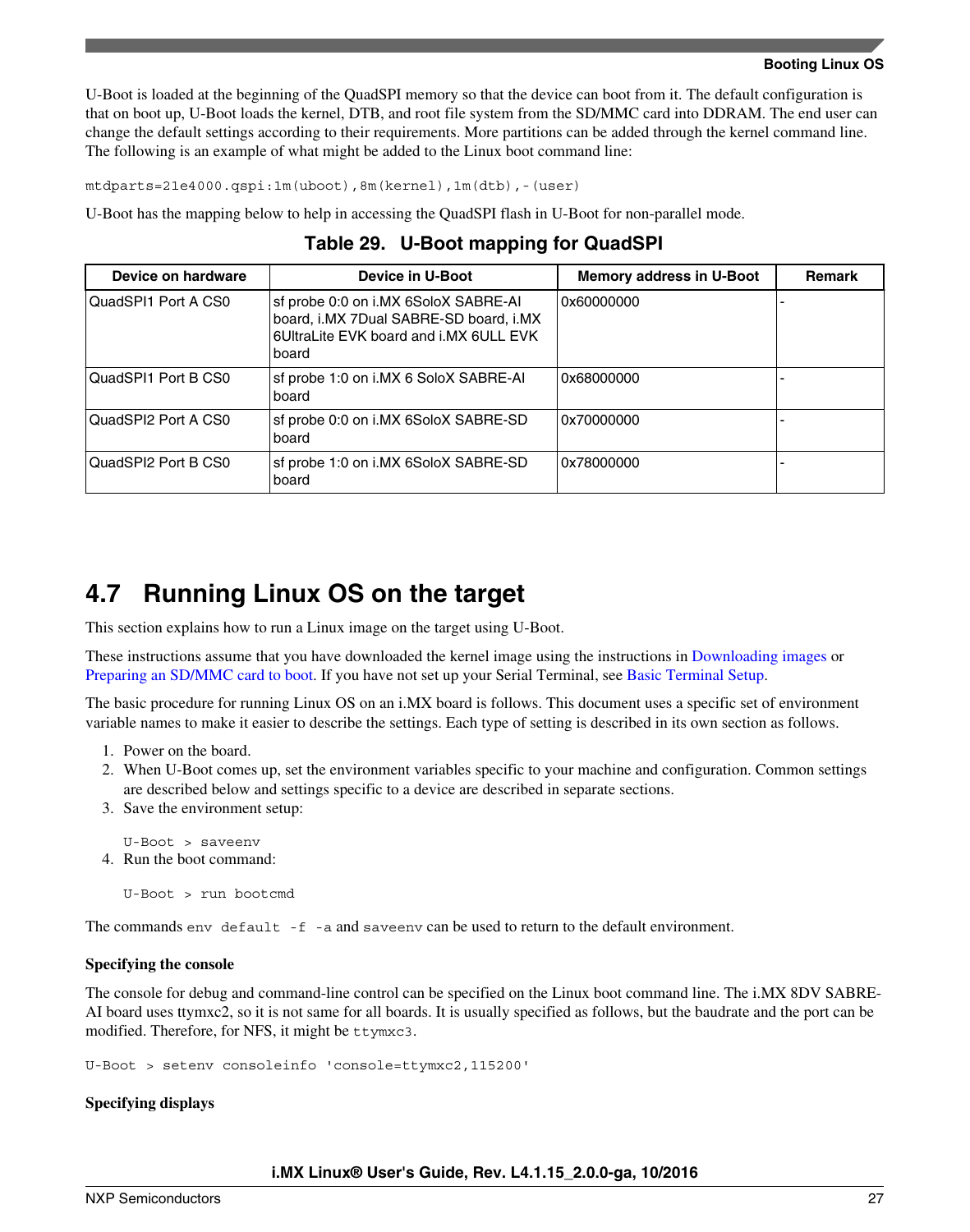The display information can be specified on the Linux boot command line. It is not dependant on the source of the Linux image. If nothing is specified for the display, the settings in the device tree is used. Add  $\frac{1}{2}$ {displayinfo} to the environment macro containing bootargs. The specific parameters can be found in the *i.MX Linux® Release Notes* (IMXLXRN). The following are some examples of what these might look like.

- U-Boot > setenv displayinfo 'video=mxcfb0:dev=hdmi,1920x1080M@60,if=RGB24' for an HDMI display
- U-Boot > setenv displayinfo 'video=mxcfb1:dev=ldb video=mxcfb0:dev=hdmi, 1920x1080M@60,if=RGB24' for LVDS and HDMI dual displays
- U-Boot > setenv displayinfo 'video=mxcfb0:dev=lcd,if=RGB565' for an LCD
- U-Boot > setenv displayinfo 'video=mxcepdcfb:E060SCM,bpp=16 max17135:pass=2,vcom=-2030000' for an EPDC connection
- U-Boot > setenv displayinfo 'video=mxcfb0:mxcfb0:dev=lcd,if=RGB565 video=mxcfb1:dev=hdmi,1920x1080M@60,if=RGB24' for LCD and HDMI dual displays

#### **Specifying memory addresses**

The addresses in the memory where the kernel and device tree are loaded to do not change based on the device that runs Linux OS. The instructions in this chapter use the environment variables loadaddr and ftd addr to indicate these values. The following table shows what addresses are used on different i.MX boards.

| Variable | 6Quad,<br>6QuadPlus,<br>and<br><b>6DualLite</b><br><b>SABRE (AI</b><br>and SD) | <b>SoloLite</b>      | <b>SoloX</b> | 7Dual<br><b>SABRE-</b><br><b>SD</b> | 6UltraLite<br><b>EVK and</b><br>i.MX 6ULL<br><b>EVK</b> | 8DV        | <b>Description</b>                                             |
|----------|--------------------------------------------------------------------------------|----------------------|--------------|-------------------------------------|---------------------------------------------------------|------------|----------------------------------------------------------------|
| loadaddr | 0x12000000                                                                     | 0x80800000 0x8080000 |              | 0x8080000                           | 0x80800000                                              | 0x80080000 | Address in the memory<br>the kernel are loaded to              |
| fdt addr | 0x18000000                                                                     | 0x83000000 0x8300000 | 0            | 0x8300000                           | 0x83000000                                              | 0x80F00000 | Address in the memory<br>the device tree code are<br>copied to |

**Table 30. Board-specific default values**

In addition, flat file is used to specify the filename of the device tree file. The commands used to set the U-Boot environment variables are as follows:

U-Boot > setenv loadaddr 0x80080000 U-Boot > setenv fdtaddr 0x80f00000 U-Boot > setenv fdt\_file fsl-imx8dv-sabreauto.dtb

#### **Specifying the location of the root file system**

The rootfs can be located on a device on the board or on NFS. The settings below show some options for specifying these.

- U-Boot > setenv rootfsinfo 'root=/dev/nfs ip=dhcp nfsroot=\${serverip}:\${nfsroot},v3,tcp'
- U-Boot > setenv rootfsinfo 'root=/dev/nfs ip=dhcp weim-nor nfsroot=\${serverip}:\$ {nfsroot},v3,tcp'
- U-Boot > setenv rootfsinfo 'ubi.mtd=4 root=ubi0:rootfs rootfstype=ubifs rootwait rw mtdparts=gpmi-nand:64m(boot),16m(kernel),16m(dtb),-(rootfs)'
- U-Boot > setenv rootfsinfo 'root=/dev/mmcblk0p2 rootwait rw'

#### **Special settings**

SoloLite, Solo and UltraLite can specify uart from osc on the command line to specify that the OSC clock rather than PLL3 should be used. This allows the system to enter low power mode.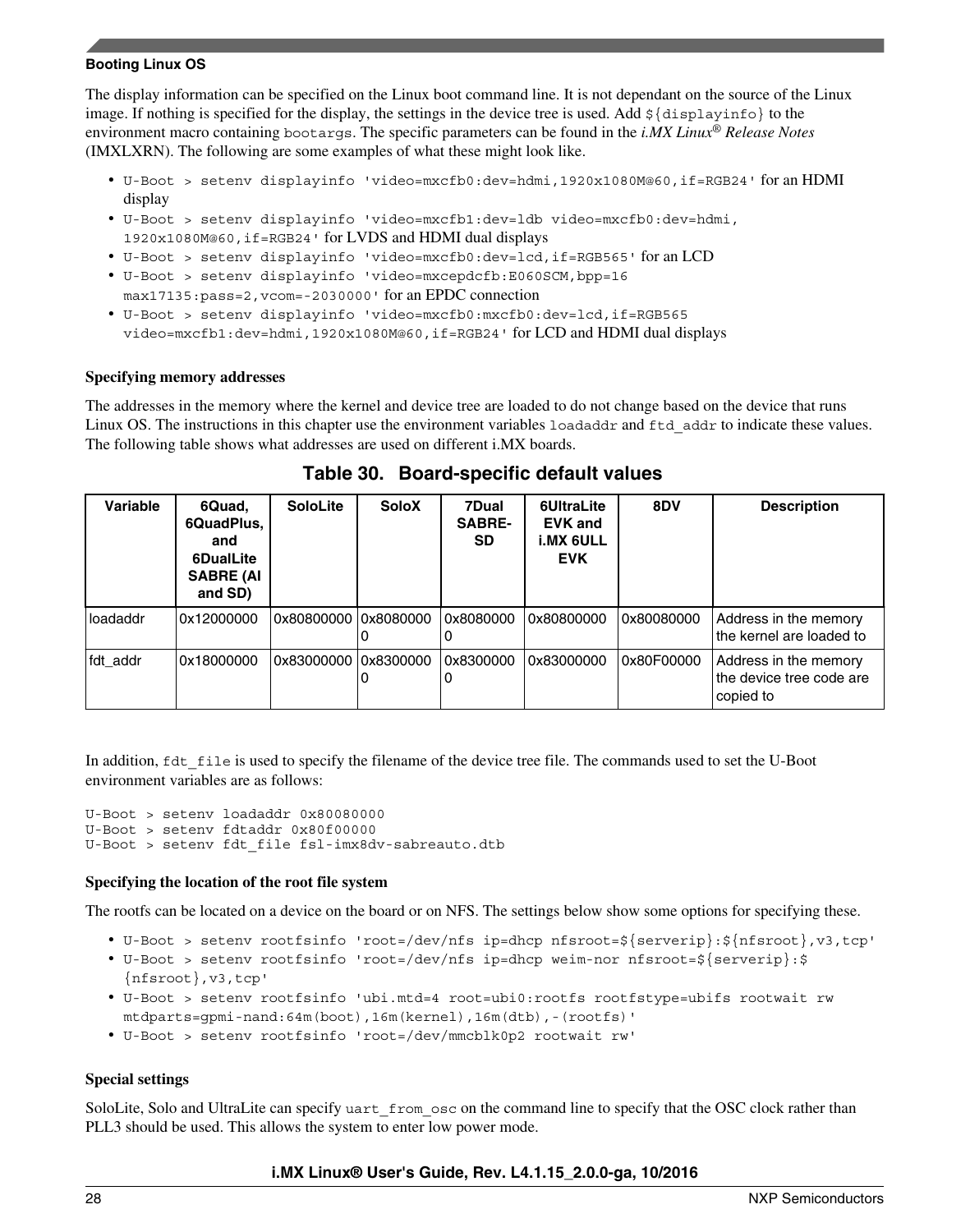U-Boot > setenv special 'uart\_from\_osc'

#### **Building the command line**

For clarification, this document groups the bootargs into one macro as follows:

```
U-Boot > setenv bootargsset 'setenv bootargs ${consoleinfo} ${rootfsinfo} ${displayinfo} $
{special}'
```
The executed boot command then looks like as follows. Arguments vary by device.

```
U-Boot > setenv bootcmd 'run bootargsset; {settings for device}; bootz ${loadaddr} - $
\{fdt addr}'
```
### **4.7.1 Running Linux OS from MMC/SD**

This scenario assumes that the board is configured to boot U-Boot, that the Linux kernel image is named zImage and is stored on the SD card in an MSDOS FAT partition, and one or more device tree files are also stored in this partition. The rootfs is also stored on the SD/MMC card in another partition.

When U-Boot boots up, it detects the slot where it is booting from and automatically sets mmcdev and mmcroot to use the rootfs on that SD card. In this scenario, the same SD card can be used to boot from any SD card slot on an i.MX 6 board, without changing any U-Boot settings. From the U-Boot command line, type boot to run Linux OS.

The following instructions can be used if the default settings are not desired.

Set mmcautodetect to "no" to turn off the automatic setting of the SD card slot in mmcdev and mmcroot. The U-Boot mmcdev is based on the soldered SD/MMC connections, so it varies depending on the board. The U-Boot mmc dev 0 is the lowest numbered SD slot present, 1 is the next, and so on. The Linux kernel, though, indexes all the uSDHC controllers whether they are present or not. The following table shows this mapping.

| <b>uSDHC</b>    | mmcroot     |
|-----------------|-------------|
| uSDHC 1         | mmcblk0*    |
| $ $ uSDHC 2     | $ mmcb$ k1* |
| $ $ uSDHC 3     | mmcblk2*    |
| $\vert$ uSDHC 4 | mmcblk3*    |

### **Table 31. Linux uSDHC relationships**

In the default configuration of the SD card, and the example here, U-Boot is at the 1024 byte offset before the first partition, partition 1 is the partition with the Linux kernel and device trees, and partition 2 is the rootfs.

#### **Setting up the environment variables**

For convenience, this document uses a standard set of variables to describe the information in the Linux command line. The values used here may be different for different machines or configurations. See the following table for some ideas on values. By default, U-Boot supports setting mmcdev and mmcroot automatically based on the uSDHC slot that we are booting from. This assumes zImage, the device tree file (DTB), and the rootfs are on the same SD/MMC card. To set these environment variables manually, set mmcautodetect to no to disable the feature.

The following is one way to set up the items needed to boot Linux OS.

```
U-Boot > setenv mmcpart 1
U-Boot > setenv loadfdt 'fatload mmc ${mmcdev}:${mmcpart} ${fdt_addr} ${fdt_file}'
U-Boot > setenv loadkernel 'fatload mmc ${mmcdev}:${mmcpart} ${loadaddr} zImage'
U-Boot > setenv bootcmd 'mmc dev ${mmcdev}; run loadkernel; run mmcargs; run loadfdt; bootz $
\{loadadr\} - \frac{\xi}{fdt}addr\};'
```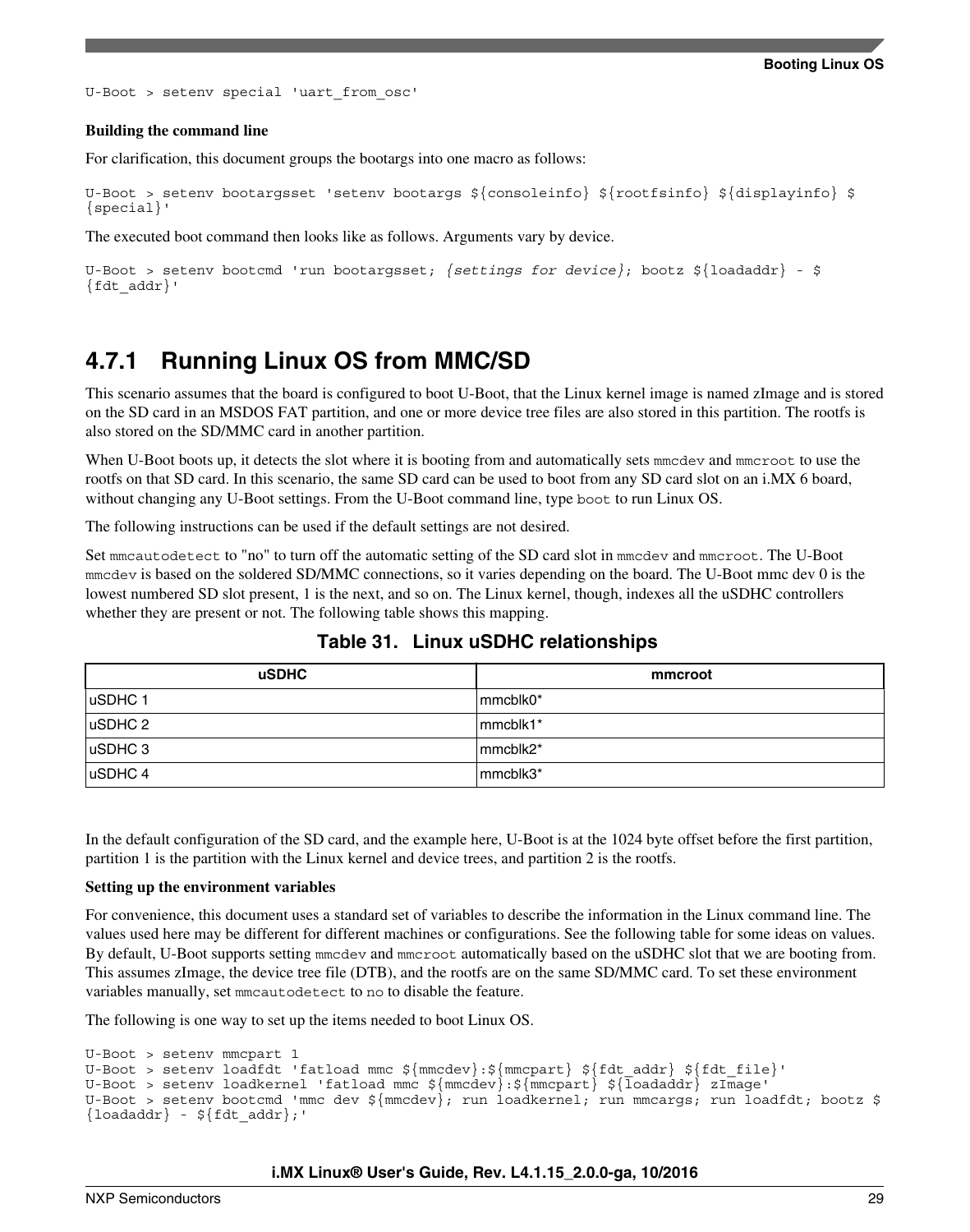The descriptions of the variables used above are as follows:

- mmcpart This is the partition on the MMC/SD card containing the kernel image.
- mmcroot The location of the root file system on the MMC SD card along with directives for the boot command for the rootfs.

#### **NOTE**

The U-Boot environment on the pre-built SD card does not match this. It is more complex so that it can automatically deal with more variations. The example above is designed to be easier to understand and use manually.

#### **Reading the kernel image from eMMC**

eMMC has user area, boot partition 1, and boot partition 2. To switch between the eMMC partitions, the user needs to use the command mmc dev [dev id] [partition id]. For example,

```
mmc dev 2 0 ---> user area
mmc dev 2 1 ---> boot partition 1
mmc dev 2 2 ---> boot partition 2
```
### **4.7.2 Running the image from NAND**

NAND can be found on i.MX 6 SABRE-AI boards.

Power up the board, and then enter the commands provided. The following settings may be used to boot the Linux system from NAND.

Assume that the kernel image starts from the address 0x1400000 byte (the block starting address is 0x800). The kernel image size is less than 0x400000 byte. The rootfs is located in /dev/mtd2.

```
U-Boot > setenv bootcmd 'run bootargsset; nand read ${loadaddr} 0x1000000 0x800000; nand 
read ${fdt$ addr} 0x2000000 0x100000; bootz ${loadaddr} - {fdt$ addr}'
```
### **4.7.3 Running Linux OS from Parallel NOR**

Parallel NOR is available on i.MX 6 SABRE-AI boards. The following procedure can be used to boot the system from Parallel NOR.

- 1. Assume that the kernel image starts at address 0xc0000 bytes.
- 2. At the U-Boot prompt, set up these variables:

```
U-Boot > setenv bootcmd 'run bootargsset; cp.b 0x80c0000 ${loadaddr} 0x800000;cp.b 
0x80a0000 \; \frac{1}{1} fdt \; addr 0x20000; bootz \; \frac{1}{1} odt - \frac{1}{1} fdt \; addr '
```
### **4.7.4 Running the Linux OS image from QuadSPI**

QuadSPI is available on i.MX 6SoloX SABRE-SD boards, i.MX 7Dual SABRE-SD boards, i.MX 6UltraLite EVK boards and i.MX 6ULL EVK boards. The following procedure may be used to boot the Linux system from QuadSPI NOR.

- 1. Assume that the kernel image starts from the address 0xA00000 byte and the DTB file starts from address 0x800000.
- 2. At the U-Boot prompt, set the following environment variables:

```
U-Boot > setenv bootcmd 'run bootargsset; sf probe; sf read ${loadaddr} 0xA00000 
0x2000; sf read \S{\text{fdt}_\text{addr}} 0x800000 0x800; bootz \S{\text{loadadr}} - \S{\text{fdt}_\text{addr}} '
```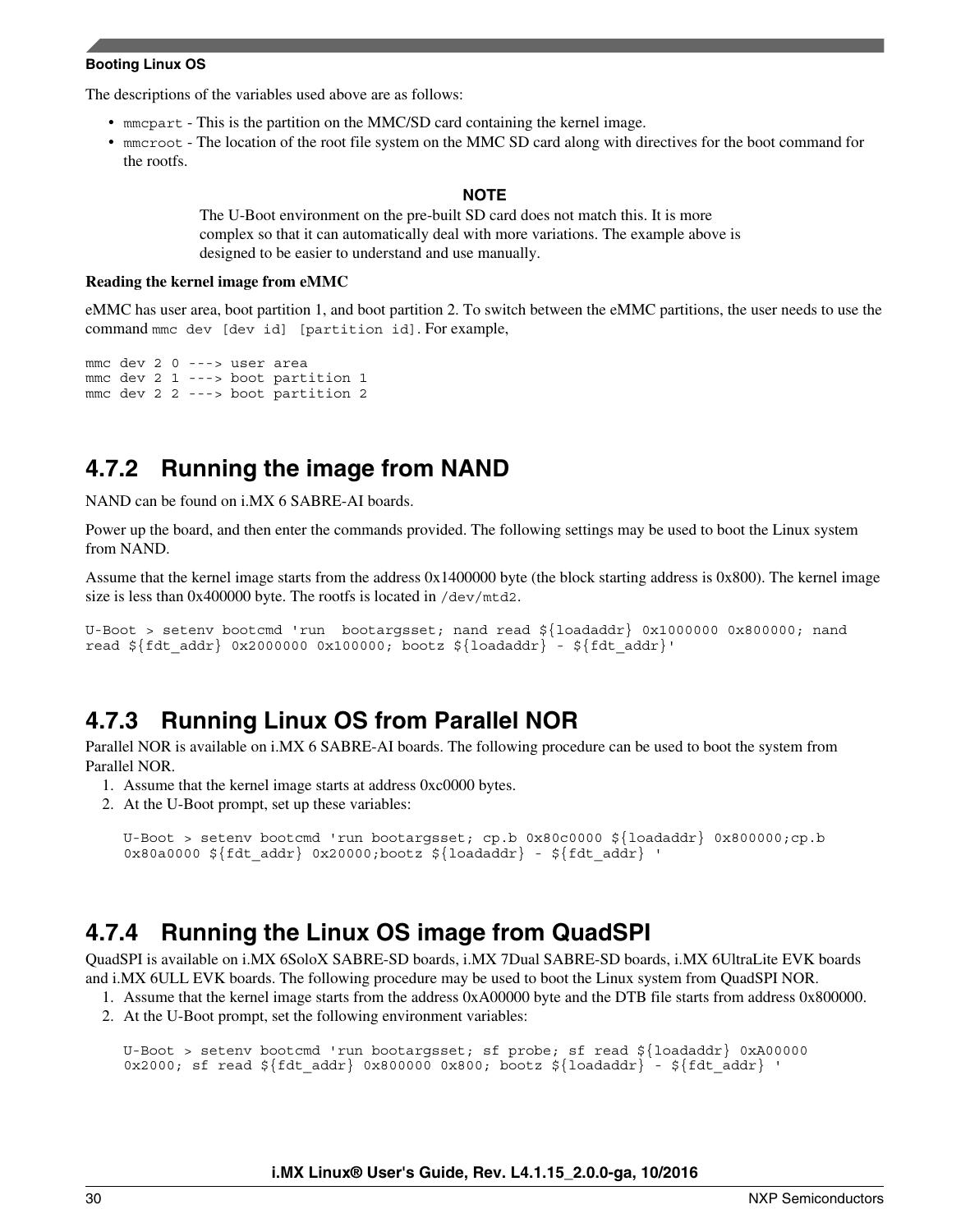### **4.7.5 Running the Linux image from NFS**

To boot from NFS, set the following environment variables at the U-Boot prompt:

```
U-Boot > setenv serverip 10.192.225.216
U-Boot > setenv image <your kernel zImage name on the TFTP server>
U-Boot > setenv fdt file <your dtb image name on the TFTP server>
U-Boot > setenv rootfsinfo 'setenv bootargs ${bootargs} root=/dev/nfs ip=dhcp \
                nfsroot=${serverip}:/data/rootfs_home/rootfs_mx6,v3,tcp'
U-Boot > setenv bootcmd net 'run rootfsinfo; dhcp \frac{1}{2}[mage}; dhcp \frac{1}{2}[fdt addr} \
               ${fdt _i}\; bootz ${loadaddr} - ${fdt _{addr}}'U-Boot > setenv bootcmd 'run bootcmd_net'
```
**NOTE**

If the MAC address has not been burned into the fuses, set the MAC address to use the network in U-Boot.

setenv ethaddr xx:xx:xx:xx:xx:xx

### **4.7.6 Running the ARM Cortex-M4 image**

On i.MX 6SoloX boards, there are two ways to boot ARM Cortex-M4 images in U-Boot:

- ARM Cortex-M4 processor Normal Up (supported on i.MX 6SoloX SABRE-AI and SABRE-SD boards). Performed by running the U-Boot command. Requires:
	- a. U-Boot normal SD image if ARM Cortex®-A9 processor boots from the SD card. U-Boot normal QSPI image if ARM Cortex-A9 processor boots from the QSPI NOR flash.
	- b. Kernel DTB: imx6sx-sdb-m4.dtb for i.MX 6SoloX SABRE-SD board. imx6sx-sabreauto-m4.dtb for i.MX 6SoloX SABRE-AI board.
	- c. Have the ARM Cortex-M4 image burned. (NOR flash of QuadSPI2 PortB CS0 for i.MX 6SoloX SABRE-SD board. NOR flash of QuadSPI1 PortB CS0 for i.MX 6SoloX SABRE-AI board.)
- ARM Cortex-M4 processor Fast Up (only supported on i.MX 6SoloX SABRE-SD boards). Initiated by U-Boot at a very early boot phase to meet the requirement of ARM Cortex-M4 processor booting in 50 ms. No U-Boot command is involved. Requires:
	- a. U-Boot ARM Cortex-M4 fast up image and ARM Cortex-A9 processor must boot from the QSPI2 NOR flash.
	- b. Kernel DTB: imx6sx-sdb-m4.dtb
	- c. Have the ARM Cortex-M4 image burned. (NOR flash of QuadSPI2 PortB CS0)

To facilitate the ARM Cortex-M4 processor Normal Up, a script has been added to the default U-Boot. The following steps may help users who need to run the Cortex-M4 processor Normal Up script.

- 1. Power on the board.
- 2. On the i.MX 6SoloX SABRE-SD board, assumed that the ARM Cortex-M4 image is at address 0x78000000 (NOR flash of QuadSPI2 PortB CS0). On the i.MX 6SoloX SABRE-AI board, assumed that the ARM Cortex-M4 image is at address 0x68000000 (NOR flash of QuadSPI1 PortB CS0).

At the U-Boot prompt:

U-Boot > run m4boot

Or users can perform the commands without depending on the script:

U-Boot > sf probe 1:0

For the i.MX 6SoloX SABRE-SD board:

U-Boot > bootaux 0x78000000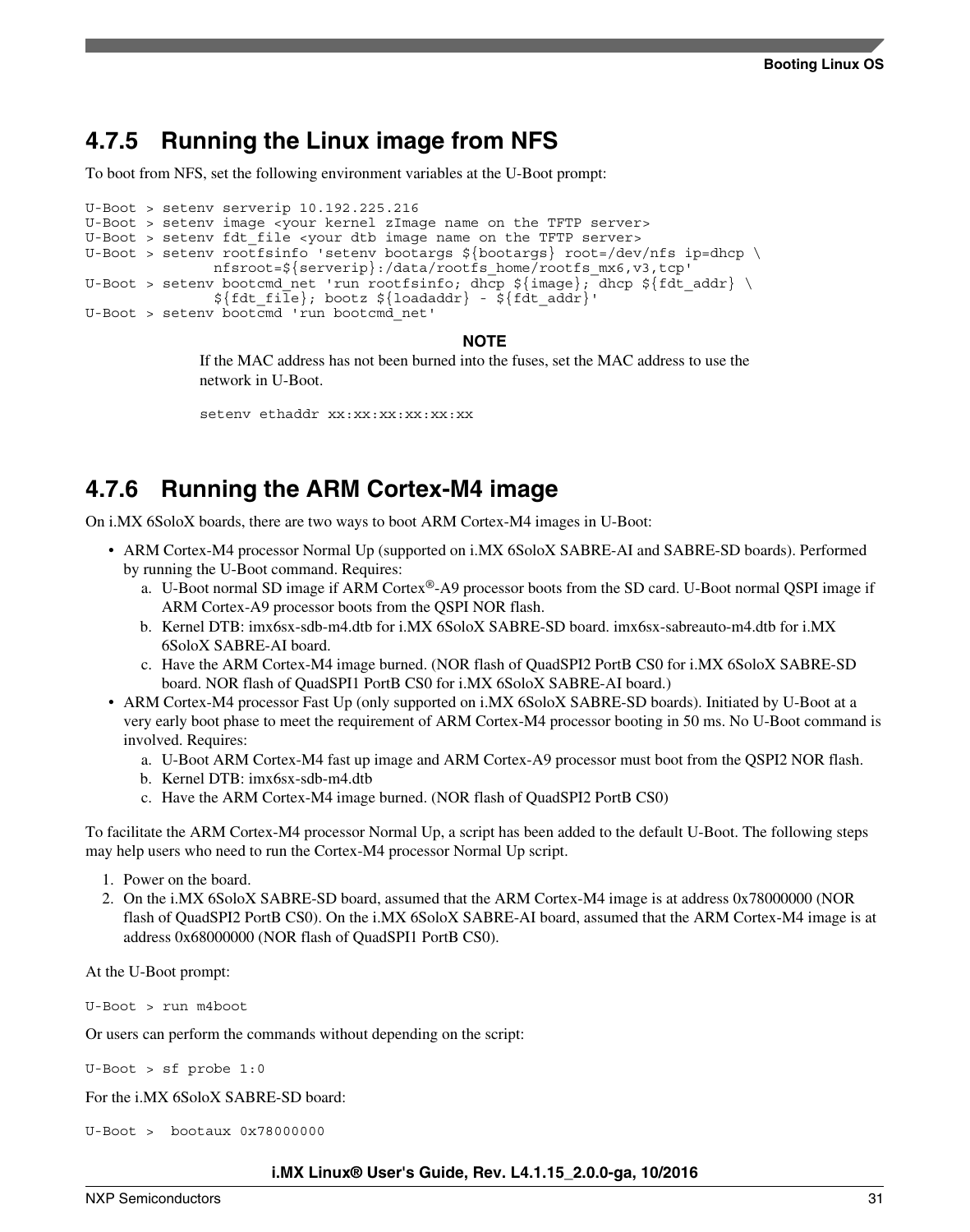#### <span id="page-31-0"></span>**Enabling Solo Emulation**

For the i.MX 6SoloX SABRE-AI board:

U-Boot > bootaux 0x68000000

#### **NOTE**

For how to add the MCC demo to the kernel and limit RAM available to kernel to use it, see Chapter 53 "i.MX 6 SoloX MultiCore Communication (MCC)" of the *i.MX Linux® Reference Manual* (IMXLXRM).

Beside supporting running the ARM Cortex-M4 image from QuadSPI, the default i.MX 7Dual SABRE-SD board supports loading the ARM Cortex-M4 image from the SD card and running it on OCRAM.

Prepare the ARM Cortex-M4 image to the FAT partition of the SD card. Name the file to "m4\_qspi.bin" when using "m4boot" script.

After the board is powered on, the following information is displayed at the U-Boot prompt:

U-Boot > run m4boot

Or perform the commands without depending on the script:

```
U-Boot > fatload mmc 0:0 0x7F8000 m4_qspi.bin
U-Boot > bootaux 0x7F8000
```
### **4.7.7 Linux OS login**

The default login username for the i.MX Linux OS is root with no password.

## **5 Enabling Solo Emulation**

Solo emulation can be enabled on the i.MX 6 SABRE-SD and i.MX 6 SABRE-AI boards. This is achieved by using a specific U-Boot configuration in the bootloader build process.

When this Solo emulation is enabled on the i.MX 6 SABRE platforms, the capabilities of the i.MX 6DualLite change to the following:

- One CPU enabled
- 32-bit data bus on DDR RAM
- 1 GB of RAM for i.MX 6DualLite SABRE-AI
- 512 MB of RAM for i.MX 6DualLite SABRE-SD

To build U-Boot for an i.MX 6Solo on an i.MX 6DualLite SABRE-SD card, use the following command:

MACHINE=imx6solosabresd bitbake u-boot-imx

To build U-Boot for an i.MX 6Solo on an i.MX 6DualLite SABRE-AI card, use the following command:

MACHINE=imx6solosabreauto bitbake u-boot-imx

## **6 Power Management**

The i.MX power management uses the standard Linux interface. Check the standard Linux power documentation for information on the standard commands. The *i.MX Linux® Reference Manual* (IMXLXRM) contains information on the power modes that are available and other Freescale-specific information in the power management section.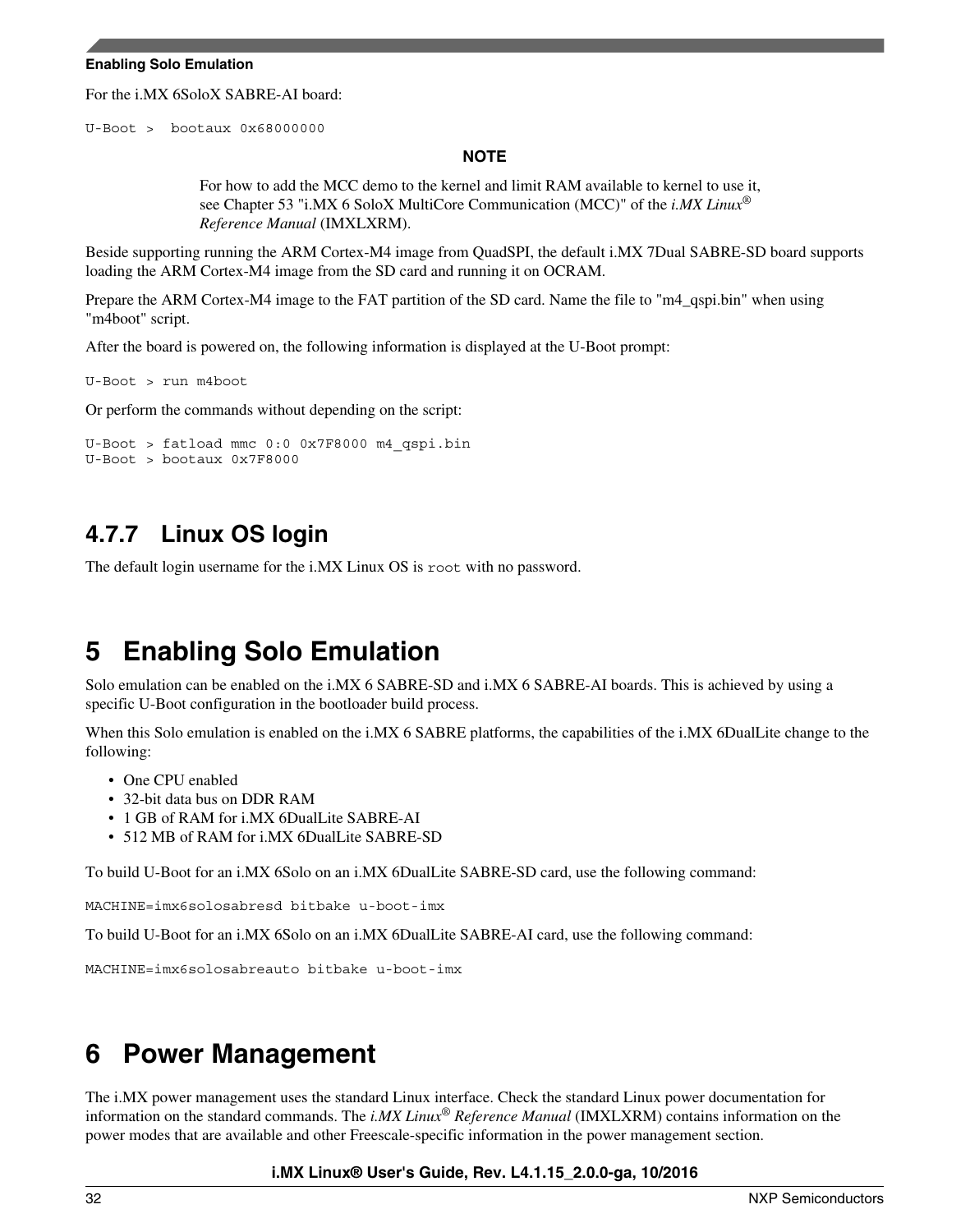There are three main power management techniques on i.MX boards: suspend and resume commands, CPU frequency scaling, and bus frequency scaling. They are described in the following sections.

### **6.1 Suspend and resume**

The power state can be changed by setting the standard Linux state, /sys/power/state. The command used to set the power state into suspend mode, available from the command line, is echo mem > /sys/power/state. The value mem can be replaced by any of the valid power states, as described by the *i.MX Linux® Reference Manual* (IMXLXRM).

Use one of the following methods to wake up the system from suspend mode.

• The debug UART can be set as a wakeup source with:

echo enabled > /sys/class/tty/ttymxc0/power/wakeup • RTC can be used to enter and exit from suspend mode by using the command:

```
/unit_tests/rtcwakeup.out –m mem –s 10
```
This command indicates to sleep for 10 secs. This command automatically sets the power state to mem mode.

### **6.2 CPU frequency scaling**

Scaling governors are used in the Linux kernel to set the CPU frequency. CPU frequencies can be scaled automatically depending on the system load either in response to ACPI events or manually by userspace programs. For more information about governors, read governors.txt from [www.kernel.org/doc/Documentation/cpu-freq/governors.txt](https://www.kernel.org/doc/Documentation/cpu-freq/governors.txt).

The following are some of the more frequently used commands:

These commands return information about the system and the current settings.

- The kernel is pre-configured to support only certain frequencies. The list of frequencies currently supported can be obtained from:
- cat /sys/devices/system/cpu/cpu0/cpufreq/scaling\_available\_frequencies • To get the available scaling governors:
- cat /sys/devices/system/cpu/\*/cpufreq/scaling\_available\_governors • To check the current CPU frequency:

cat /sys/devices/system/cpu/\*/cpufreq/cpuinfo\_cur\_freq

The frequency is displayed depending on the governor set.

• To check the maximum frequency:

cat /sys/devices/system/cpu/\*/cpufreq/cpuinfo\_max\_freq • To check the minimum frequency:

cat /sys/devices/system/cpu/\*/cpufreq/cpuinfo\_min\_freq

These commands set a constant CPU frequency:

• Use the maximum frequency:

echo performance > /sys/devices/system/cpu/cpu0/cpufreq/scaling\_governor

• Use the current frequency to be the constant frequency: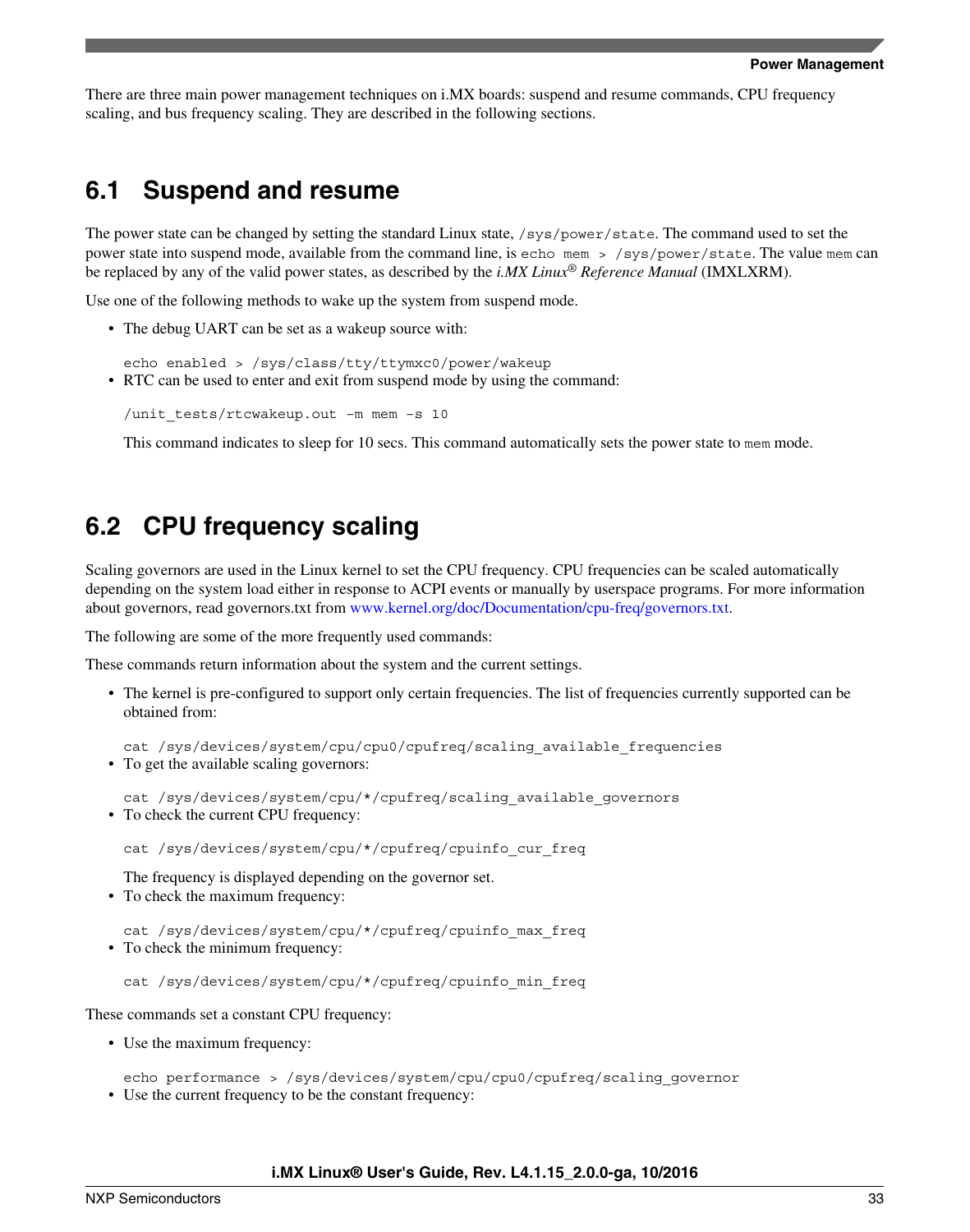echo userspace > /sys/devices/system/cpu/cpu0/cpufreq/scaling\_governor

<span id="page-33-0"></span>• The following two commands set the scaling governor to a specified frequency, if that frequency is supported. If the frequency is not supported, the closest supported frequency is used:

```
echo userspace > /sys/devices/system/cpu/cpu0/cpufreq/scaling_governor
echo <frequency> > /sys/devices/system/cpu/cpu0/cpufreq/scaling_setspeed
```
### **6.3 Bus frequency scaling**

This release does not support the bus frequency scaling feature.

The system automatically adjusts the bus frequency (DDR, AHB, etc.) for optimal performance based on the devices that are active.

The bus frequency driver is enabled by default. The following DDR frequencies are supported:

- Normal DDR frequency Default frequency in U-Boot
- Audio DDR frequency 50 MHz on i.MX 6Quad, i.MX 6DualLite, and i.MX 6SoloX, 100 MHz on i.MX 6SoloLite, and 100 MHz on i.MX 7Dual
- Low power idle DDR frequency 24 MHz
- Ultra Low power IDLE DDR frequency 1 MHz (only on i.MX 6SoloLite)

To enter a low power idle DDR frequency, ensure that all devices that require high DDR frequency are disabled. Most drivers do active clock management, but certain commands can be used to avoid waiting for timeouts to occur:

echo  $1 >$  /sys/class/graphics/fb0/blank -> to blank the display (may need to blank fb1, fb2, and so on, if more than one display is active).

ifconfig eth0 down -> disables the Ethernet module. On i.MX 6SoloX, i.MX 7Dual, i.MX 6UltraLite, and i.MX 6UltraLiteLite should also disable Ethernet 1 (eth1).

On most systems, the chip enters low power IDLE mode after the above two commands are executed.

To manipulate bus frequency, use the following commands to achieve the results desired:

cat /sys/bus/platform/drivers/imx\_busfreq/soc\:busfreq/enable -> displays the status of bus frequency.

echo 0 > /sys/bus/platform/drivers/imx\_busfreq/soc\:busfreq/enable -> disables bus frequency.

echo 1 > /sys/bus/platform/drivers/imx busfreq/soc\:busfreq/enable -> enables bus frequency.

The *i.MX Linux® Reference Manual* (IMXLXRM) has more information on the bus frequency in the chapter about DVFS.

## **7 Multimedia**

i.MX provides audio optimized software codecs, parsers, hardware acceleration units, and associated plugins. The i.MX provides GStreamer plugins to access the i.MX multimedia libraries and hardware acceleration units. This chapter provides various multimedia use cases with GStreamer command line examples.

Examples are provided for Gstreamer 1.x only, because Gstreamer 0.10 is no longer supported.

## **7.1 i.MX multimedia packages**

Due to license limitations, i.MX multimedia packages can be found in two locations: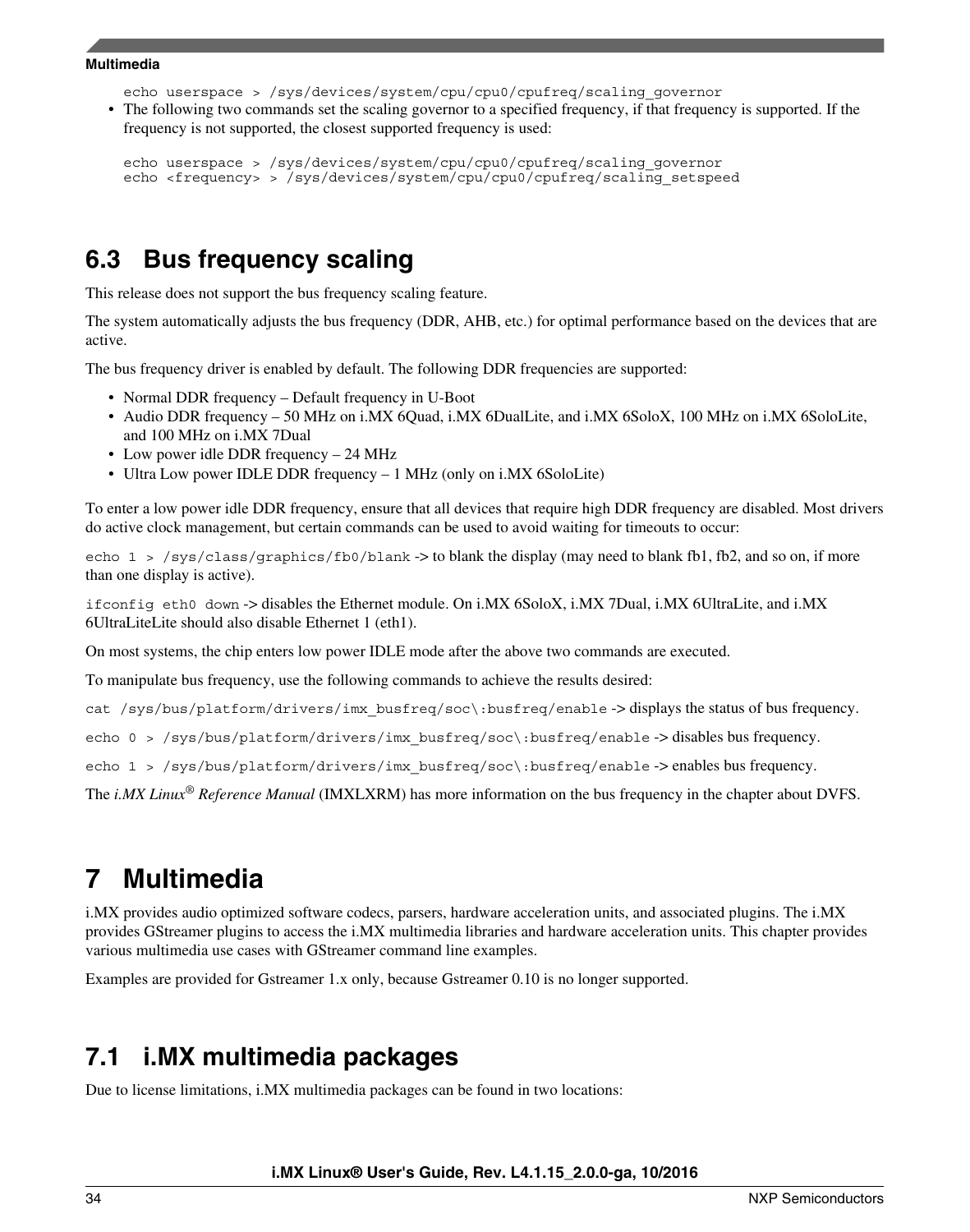- Standard packages: provided on the NXP mirror.
- Limited access packages: provided on [nxp.com](http://www.nxp.com) with controlled access.

For details, see the *i.MX Release Notes* (IMXLXRN).

## **7.2 Building limited access packages**

Place the limited access package in the downloads directory and read the readme file in each package.

For example, README-microsoft in the package imxcodec-microsoft-\$version.tar.gz.

### **7.3 Multimedia use cases**

GStreamer is the default multimedia framework on Linux OS. The following sections provide examples of GStreamer commands to perform the specific functions indicated. The following table shows how this document refers to common functions and what the actual command is.

**Table 32. Command mapping**

| Variable                  | <b>\$GSTL</b>  | <b>SPLAYBIN</b> | <b>SGPLAY</b>   | <b>\$GSTINSPECT</b> |
|---------------------------|----------------|-----------------|-----------------|---------------------|
| GStreamer<br>$\mathbf{v}$ | gst-launch-1.0 | playbin         | 1.0<br>⊺gplay-1 | $ $ qst-inspect-1.0 |

One option is to set these as environment variables as shown in the following examples. Use the full path to the command on your system.

```
export GSTL=gst-launch-1.0
export PLAYBIN=playbin
export GPLAY=gplay-1.0
export GSTINSPECT=gst-inspect-1.0
```
In this document, variables are often used to describe the command parameters that have multiple options. These variables are of the format \$description where the type of values that can be used are described. The possible options can be found in the Section about Multimedia in the *i.MX Linux® Release Notes* (IMXLXRN) for i.MX-specific options, or at ["gstreamer.freedesktop.org/](http://gstreamer.freedesktop.org/) for the community options.

The GStreamer command line pipes the input through various plugins. Each plugin section of the command line is marked by an excalmatory mark (!). Each plugin can have arguments of its own that appear on the command line after the plugin name and before the next excalmatory mark (!). Use \$GSTINSPECT \$plugin to get information on a plugin and what arguments it can use.

Square brackets ([ ]) indicate optional parts of the command line.

### **7.3.1 Playback use cases**

Playbacks include the following:

- Audio-only playback
- Video-only playback
- Audio/Video file playback
- Other methods for playback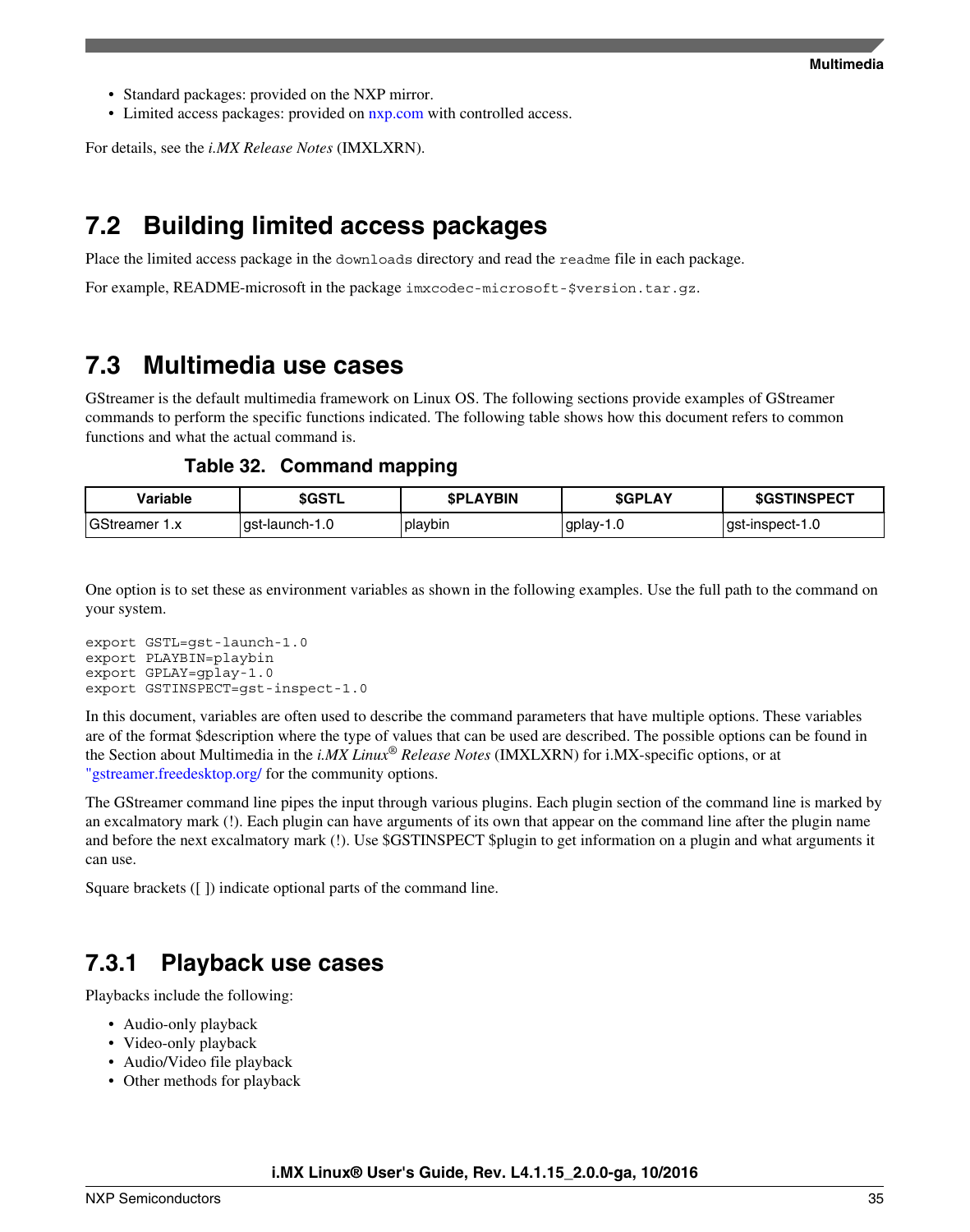### **7.3.1.1 Audio-only playback**

An audio-only playback command uses this format:

```
$GSTL filesrc location=$clip_name [typefind=true] ! [$id3parse] ! queue ! 
$audio_parser_plugins
     ! $audio decoder plugin ! $audio sink plugin
```
If the file to be played contains an ID3 header, use the ID3 parser. If the file does not have an ID3 header, this has no effect.

This example plays an MP3 file.

\$GSTL filesrc location=test.mp3 ! id3demux ! queue ! mpegaudioparse ! beepdec ! pulsesink

### **7.3.1.2 Video-only playback**

```
$GSTL filesrc location=test.video typefind=true 
     ! $capsfilter ! $demuxer plugin ! queue max-size-time=0
```
! \$video decoder plugin ! \$video sink plugin

An MP4 video file playback might look like this:

```
$GSTL filesrc location=test.mp4 typefind=true 
      ! video/quicktime ! aiurdemux ! queue max-size-time=0
      ! avdec_h264 ! overlaysink
```
### **7.3.1.3 Audio/Video file playback**

A command to play a video file with audio might look like this:

```
$GSTL filesrc location=test_file typefind=true ! $capsfilter 
      ! $demuxer_plugin name=demux demux. 
     ! queue max-size-buffers=0 max-size-time=0 ! $video_decoder_plugin
      ! $video_sink_plugin demux. 
     ! queue max-size-buffers=0 max-size-time=0 ! $audio decoder plugin
      ! $audio_sink_plugin
```
An example of this for an AVI file is as follows:

```
$GSTL filesrc location=test.avi typefind=true ! video/x-msvideo 
      ! aiurdemux name=demux demux.
      ! queue max-size-buffers=0 max-size-time=0 ! avdec_h264 
      ! overlaysink demux. 
      ! queue max-size-buffers=0 max-size-time=0 ! beepdec 
      ! pulsesink
```
For the plattforms without VPU hardware, \$video\_deocder\_plugin could be a software decoder plugin like avdec\_h264.

### **7.3.1.4 Multichannel audio playback**

For the multichannel audio playback settings to be used when pulseaudio is enabled, see [Pulseaudio input/output settings](#page-41-0).

### **7.3.1.5 Other methods for playback**

Use the \$PLAYBIN plugin or the i.MX \$GPLAY command line player for media file playback.

```
$GSTL $PLAYBIN uri=file:///mnt/sdcard/test.avi
$GPLAY /mnt/sdcard/test.avi
```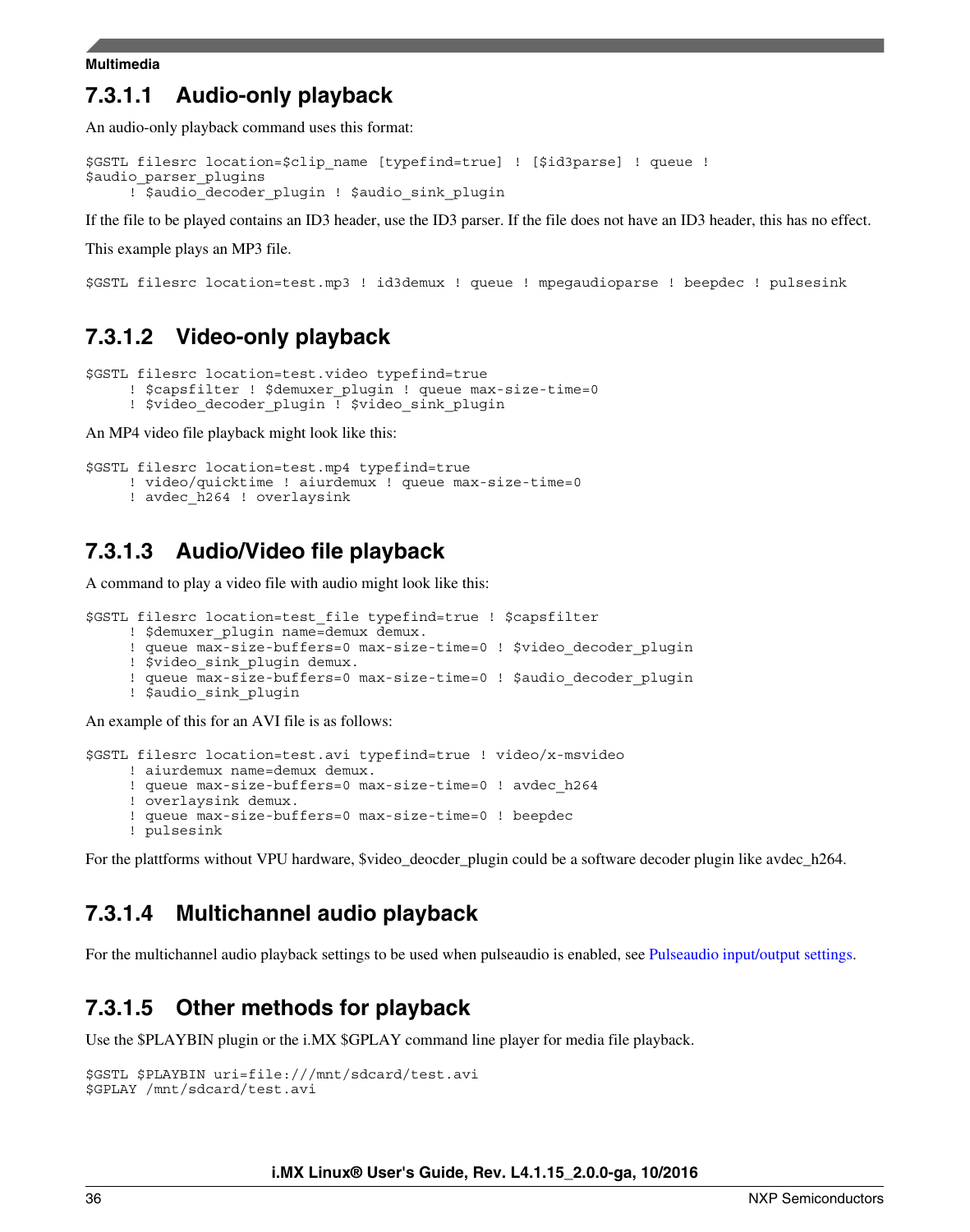### **7.3.2 Audio encoding**

```
Here are some examples for MP3 encoding.
```

```
$GSTL filesrc location=test.wav ! wavparse ! avenc_mp2 
      ! filesink location=output.mp3
```
### **7.3.3 Video encoding**

Video encoding requires VPU hardware, so this command only works on a SOC with a VPU.

```
$GSTL filesrc location=test.yuv 
    ! videoparse format=2 witdh=$WIDTH height=$HEIGHT framerate=30/1 
    ! vpuenc_xxx ! $MUXER ! filesink location=$output
```
- The target encoder codec type can be MPEG4, H263, H264, or MJPEG.
- The vpuenc\_xxx can be vpuenc\_mpeg4, vpuenc\_h263, vpuenc\_h264, or vpuenc\_jpeg.
- The \$MUXER can be set to qtmux, matroskamux, mp4mux, avimux, or flvmux.
- Different muxers support different encoded codec types. Use \$GSTINSPECT \$MUXER to see the capabilities of the muxer to be used.

### **7.3.4 Transcoding**

Transcoding is converting a file from one video encoding to another.

```
$GSTL filesrc location=$filename typefind=true ! $capsfilter ! aiurdemux
! vpudec ! imxvideoconvert_ipu ! $CAPS1 ! vpuenc_xxx ! matroskamux ! filesink 
location=720p.mkv
```
capsfilter is the container's mime type. CAPS1 is the target video resolution, and the vpuenc\_xxx can be vpuenc\_mpeg4, vpuenc\_h263, vpuenc\_h264, and vpuenc\_jpeg..

For example:

```
gst-launch-1.0 filesrc location=$FILE.mp4 typefind=true ! video/quicktime ! aiurdemux ! 
vpudec ! imxvideoconvert ipu ! video/x-raw,format=NV12,width=1280,height=720 ! vpuenc h263 !
matroskamux ! filesink location = $FILE.mkv
```
### **7.3.5 Audio recording**

The following examples show how to make an MP3 or WMA audio recording.

• MP3 recording

```
$GSTL pulsesrc num-buffers=$NUMBER blocksize=$SIZE ! avenc_mp2
      ! filesink location=output.mp3
```
#### **NOTE**

The recording duration is calculated as \$NUMBER \* \$SIZE \* 8 / (samplerate \* channel \* bit width).

Thus, to record 10 seconds of a stereo channel sample with a 44.1K sample rate and a 16 bit width, use the following command: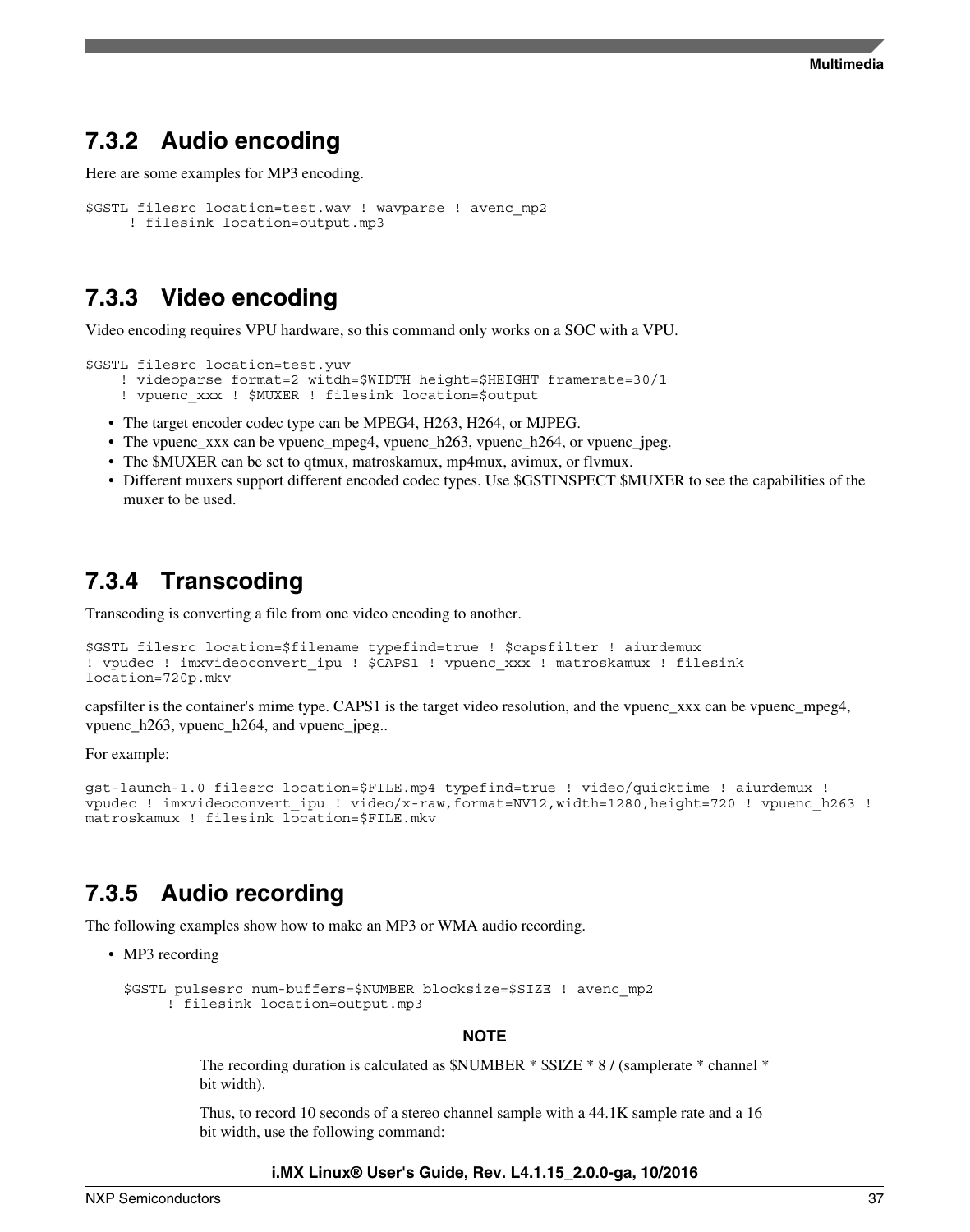```
Multimedia
```

```
$GSTL alsasrc num-buffers=430 blocksize=4096 ! avenc_mp2
      ! filesink location=output.mp3
```
### **7.3.6 Video recording**

Video recording is done using the camera input, so this activity only applies to platforms with a camera. Different cameras need to be set with different capture modes for special resolutions. See Chapter "Supporting the i.MX 6Dual/6Quad/6Solo/ 6DualLite Camera Sensor with CSI" in the *i.MX BSP Porting Guide* (IMXBSPPG).

Use the \$GSTINSPECT command to obtain more information about the codec property.

An example of recording might look like this:

```
$GSTL imxv4l2src device=$DEVICE num-buffers=300 ! $INPUT_CAPS ! queue ! vpuenc_h264
     ! $ $MUXER ! filesink location=output.$EXTENSION
```
- \$DEVICE could be set to /dev/video, /dev/video0, or /dev/video1 according to the system video input device.
- \$INPUT\_CAPS should be set to 'video/xraw,format=(string)NV12,width=1920,height=1080,framerate=(fraction)30/1'.
- \$MUXER can be set as to qtmux, matroskamux, mp4mux, avimux, or flvmux.
- \$EXTENSION is filename extension according to the muxer type.

### **7.3.7 Audio/Video recording**

A command used to record audio and video together might look like this:

\$GSTL –e imxv4l2src device=\$DEVICE ! \$INPUT\_CAPS ! queue ! vpuenc\_h264 ! queue ! mux. pulsesrc ! 'audio/x-raw, rate=44100, channels=2' ! imxmp3enc ! queue ! mux. \$MUXER name=mux ! filesink location= output.\$EXTENSION

- \$INPUT\_CAPS should be set to 'video/x-raw, format=(string)NV12, width=1920, height=1080, framerate=(fraction)30/1'.
- \$MUXER can be set as to qtmux, matroskamux, mp4mux, avimux, or flvmux.

Common parameters are as follws:

- -e indicates to send EOS when the user presses **Ctrl+C** to avoid output corruption.
- **SEXTENSION** is the filename extension according to the multiplexer type.

### **7.3.8 Recording the TV-in source**

The TV-in source plugin gets video frames from the TV decoder. It is based on the V4l2 capture interface. A command line example is follows:

gst-launch-1.0 imxv4l2src ! imxv4l2sink

#### **NOTE**

The TV decoder is ADV7180. It supports NTSC and PAL TV mode. The output video frame is interlaced, so the sink plugin needs to enable deinterlace. The default value of imxv4l2sink deinterface is True.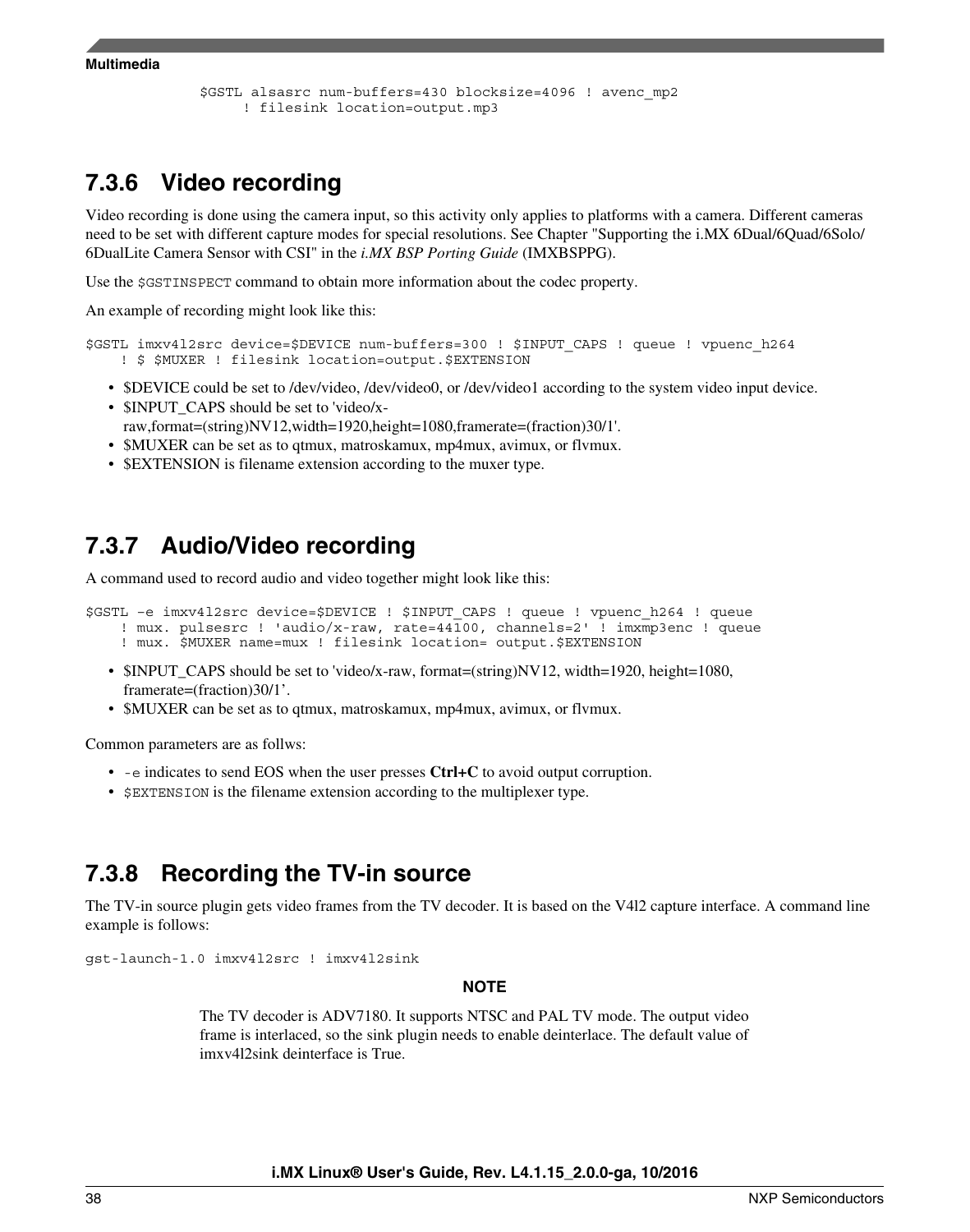### **7.3.9 Web camera**

The following command line is an example of how to record and transfer web camera input.

\$GSTL imxv4l2src device=/dev/video1 ! vpuenc\_h264 ! rtph264pay ! udpsink host=\$HOST\_IP

HOST\_IP is the IP/multicast group to send the packets to.

This command line is an example of how to receive and display web camera input.

```
$GSTL udpsrc ! application/x-rtp ! rtph264depay ! vpudec ! imxv4l2sink
```
### **7.3.10 HTTP streaming**

The HTTP streaming includes the following:

• Manual pipeline

```
$GSTL souphttpsrc location= http://SERVER/test.avi ! typefind 
        ! aiurdemux name=demux demux. ! queue max-size-buffers=0 max-size-time=0
        ! vpudec ! $video_sink_plugin demux. ! queue max-size-buffers=0 max-size-time=0
        ! beepdec ! $audio_sink_plugin
• PLAYBIN
 $GSTL $PLAYBIN uri=http://SERVER/test.avi
```

```
• GPLAY
```

```
$GPLAY http://SERVER/test.avi
```
### **7.3.11 Real Time Streaming Protocol (RTSP) playback**

Use the following command to see the GStreamer RTP depacketize plugins:

```
$GSTINSPECT | grep depay
```
RTSP streams can be played with a manual pipline or by using playbin. The format of the commands is as follows.

• Manual pipeline

```
$GSTL rtspsrc location=$RTSP_URI name=source 
      ! queue ! $video rtp depacketize plugin ! $vpu dec ! $video sink plugin source.
      ! queue ! $audio_rtp_depacketize_plugin ! $audio parse plugin ! beepdec !
 $audio_sink_plugin 
• PLAYBIN
```

```
$GSTL $PLAYBIN uri=$RTSP_URI
```
Two properties of rtspsrc that are useful for RTSP streaming are:

- **Latency**: This is the extra added latency of the pipeline, with the default value of 200 ms. If you need low-latency RTSP streaming playback, set this property to a smaller value.
- **Buffer-mode**: This property is used to control the buffering algorithm in use. It includes four modes:
	- None: Outgoing timestamps are calculated directly from the RTP timestamps, not good for real-time applications.
	- Slave: Calculates the skew between the sender and receiver and produces smoothed adjusted outgoing timestamps, good for low latency communications.
	- Buffer: Buffer packets between low and high watermarks, good for streaming communication.
	- Auto: Chooses the three modes above depending on the stream. This is the default setting.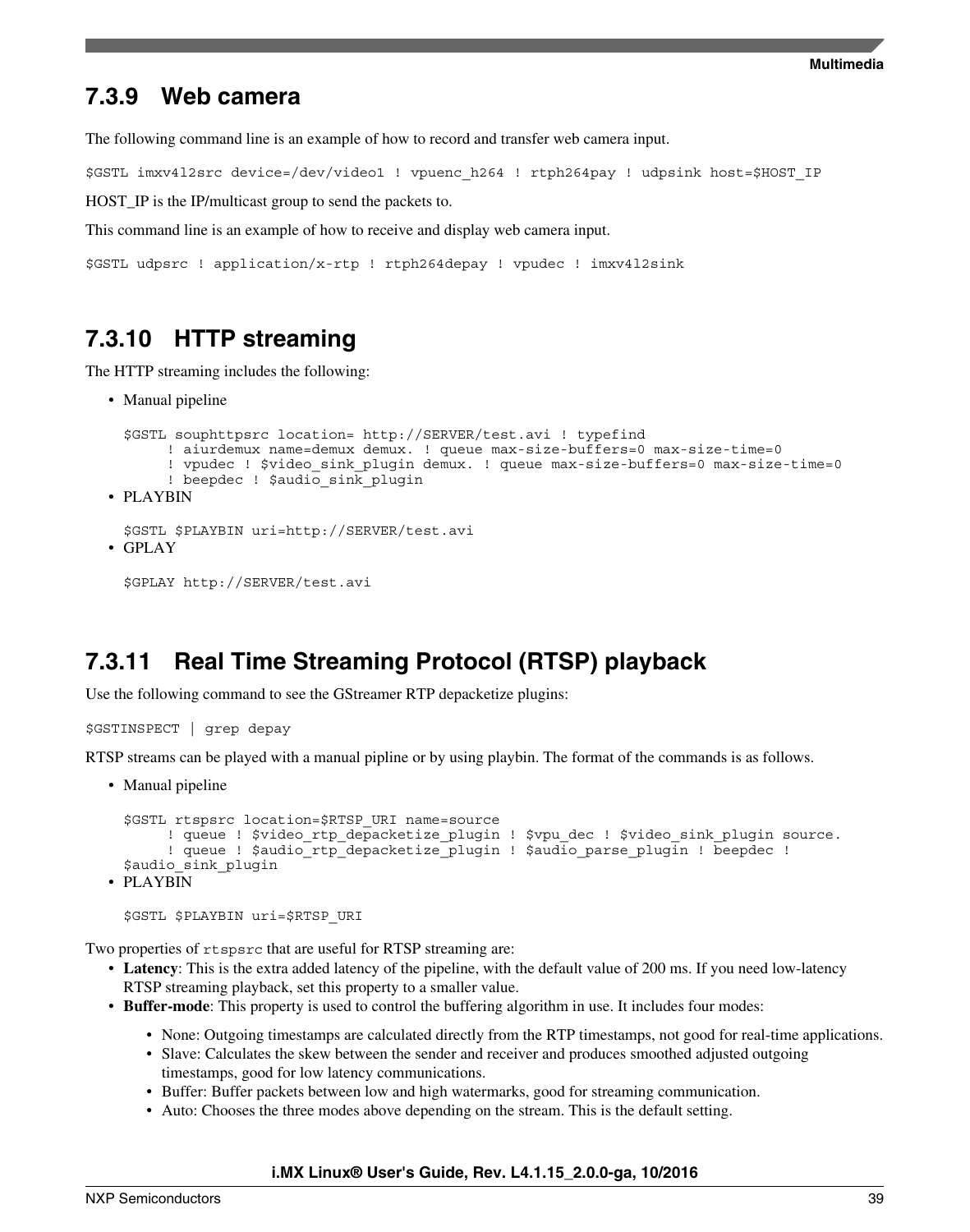To pause or resume the RTSP streaming playback, use a buffer-mode of slave or none for rtspsrc, as in buffermode=buffer. After resuming, the timestamp is forced to start from 0, and this causes buffers to be dropped after resuming.

Manual pipeline example:

```
$GSTL rtspsrc location=rtsp://10.192.241.11:8554/test name=source
      ! queue ! rtph264depay ! avdec_h264 ! overlaysink source.
      ! queue ! rtpmp4gdepay ! aacparse ! beepdec ! pulsesink
```
Playback does not exit automatically in GStreamer 1.x, if buffer-mode is set to buffer in the rtpsrc plugin.

### **7.3.12 RTP/UDP MPEGTS streaming**

There are some points to keep in mind when doing RTP/UDP MPEGTS Streaming:

- The source file that the UDP/RTP server sends must be in TS format.
- Start the server one second earlier than the time client starts.
- Two properties of aiurdemux that are useful for UDP/RTP TS streaming are:

**streaming-latency**: This is the extra added latency of the pipeline, and the default value is 400 ms. This value is designed for the situation when the client starts first. If the value is too small, the whole pipeline may not run due to lack of audio or video buffers. In that situation, you should cancel the current command and restart the pipeline. If the value is too large, wait for a long time to see the video after starting the server.

**low\_latency\_tolerance:** This value is a range that total latency can jitter around streaming-latency. This property is disabled by default. When the user sets this value, the maximum latency is (streaming-latency + low latency tolerance).

The UDP MPEGTS Streaming command line format looks like this:

```
$GSTL udpsrc do-timestamp=false uri=$UDP_URI caps="video/mpegts"
      ! aiurdemux streaming_latency=400 name=d d. ! queue ! $vpu_dec
         queue ! $video render sink sync=true d. ! queue ! beepdec ! $audio sink plugin
sync=true 
$GSTL udpsrc do-timestamp=false uri=udp://10.192.241.255:10000 caps="video/mpegts" 
      ! aiurdemux streaming_latency=400 name=d d. ! queue ! vpudec 
      ! queue ! overlaysink sync=true d. ! queue ! beepdec ! pulsesink sync=true 
The format for a RTP MPEGTS streaming command is covered as follows:
```

```
$GSTL udpsrc do-timestamp=false uri=$RTP_URI caps="application/x-rtp"
      ! rtpmp2tdepay ! aiurdemux streaming_latency=400 name=d d. ! queue ! $vpu_dec 
     ! queue ! $video render sink sync=true d. ! queue ! beepdec ! $audio sink plugin
sync=true 
$GSTL udpsrc do-timestamp=false uri=udp://10.192.241.255:10000 caps="application/x-rtp"
      ! rtpmp2tdepay ! aiurdemux streaming_latency=400 name=d d.
      ! queue ! vpudec ! queue ! overlaysink sync=true d. ! queue ! beepdec 
      ! pulsesink sync=true
```
### **7.3.13 RTSP streaming server**

The RTSP streaming server use case is based on the open source gst-rtsp-server package. It uses the i.MX aiurdemux plugin to demultiplex the file to audio or video elementary streams and to send them out through RTP. Start the RTSP streaming server on one board, and play it on another board with the RTSP streaming playback commands.

The gst-rtsp-server package is not installed by default in the Yocto Project release. Follow these steps to build and install it.

1. Enable the layer meta-openembedded/meta-multimedia: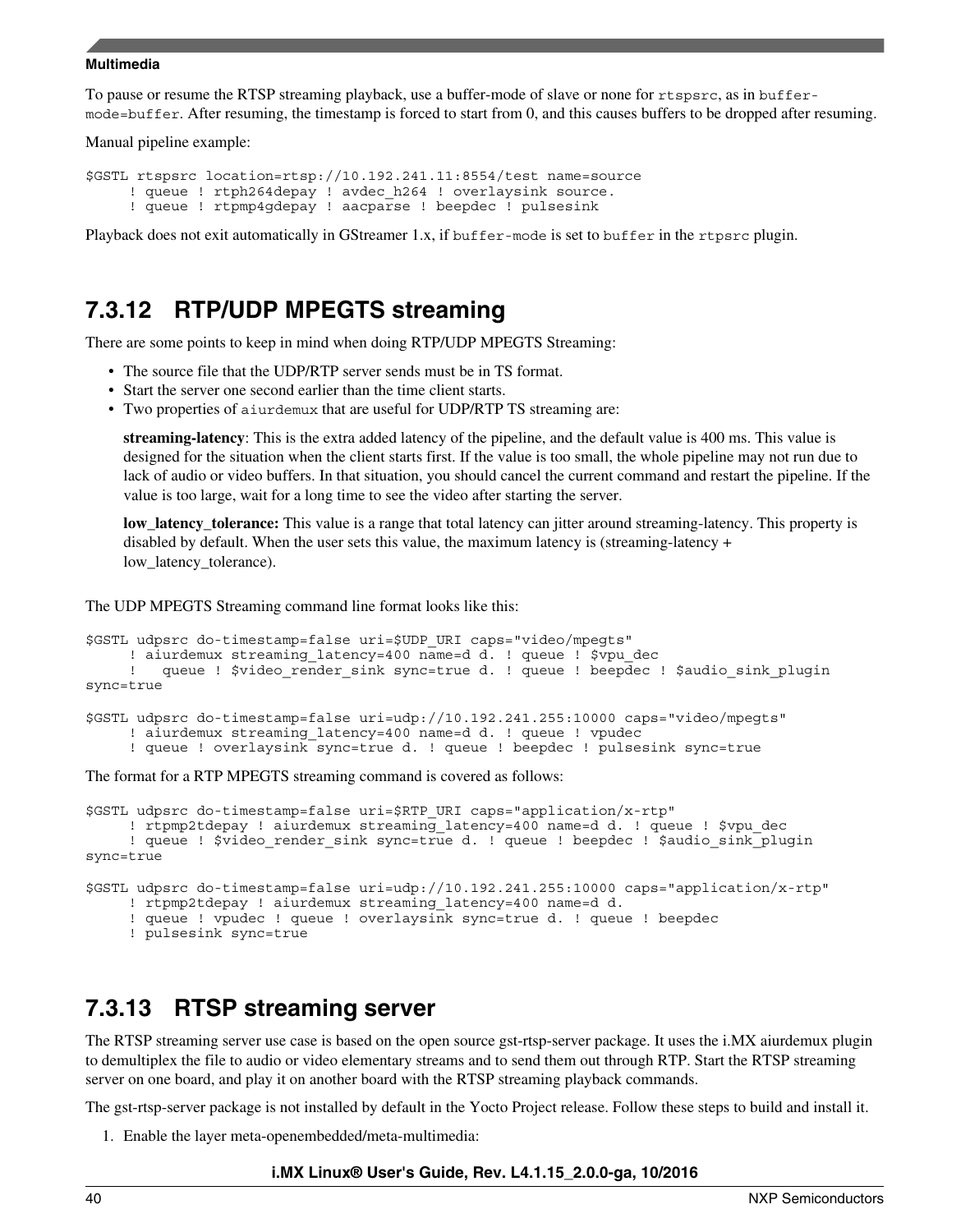Add the line BBLAYERS  $+=$  " $\frac{5}{8}$ BSPDIR}/sources/meta-openembedded/meta-multimedia" to the configuration file \$yocto\_root/build/conf/bblayers.conf.

2. Include gst-rtsp-server into the image build:

Add the line IMAGE\_INSTALL\_append += "gstreamer1.0-rtsp-server" to the configuration file \$yocto\_root/build/conf/local.conf.

- 3. Run bitbake for your image to build with gst-rstp-server.
- 4. You can find the test-uri binary in the folder:

\$yocto\_root/build/tmp/work/cortexa9hf-vfp-neon-poky-linux-gnueabi/gstreamer1.0-rtsp-server/\$version/build/ examples/.libs

5. Flash the image.

Copy test-uri into /usr/bin in the rootfs on your board and assign execute permission to it.

Some information on running the tool is as follows:

• Command:

test-uri \$RTSP\_URI

For example:

```
test-uri file:///home/root/temp/TestSource/mp4/1.mp4
```
• Server address:

rtsp://\$SERVER\_IP:8554/test

For example:

rtsp://10.192.241.106:8554/test

• Client operations supported are Play, Stop, Pause, Resume, and Seek.

### **7.3.14 Video conversion**

There are three video conversion plugins, imxvideoconvert\_ipu, imxvideoconvert\_g2d, and imxvideoconvert\_pxp. All of them can be used to perform video color space conversion, resize, and rotate. imxvideoconvert\_ipu can also be used to perform video deinterlacing. They can be used to connect before ximagesink to enable the video rendering on X Windows or used in transcoding to change video size, rotation, or deinterlacing.

Use gst-inspect-1.0 to get each convertor's capability and supported input and output formats. Note that imxvideoconvert\_g2d can only perform color space converting to RGB space.

**CSC**

```
gst-launch-1.0 videotestsrc ! video/x-raw,format=NV12 ! imxvideoconvert_{xxx} ! video/x-
raw,format=RGB16 ! ximagesink display=:0
```
#### **Resize**

```
gst-launch-1.0 videotestsrc ! video/x-raw,format=NV12,width=800,height=600 ! 
imxvideoconvert_{xxx} ! video/x-raw, width=640, height=480 ! ximagesink display=:0
```
#### **Rotate**

```
gst-launch-1.0 videotestsrc ! imxvideoconvert_{xxx} rotation=2 ! ximagesink display=:0
```
#### **Deinterlacing**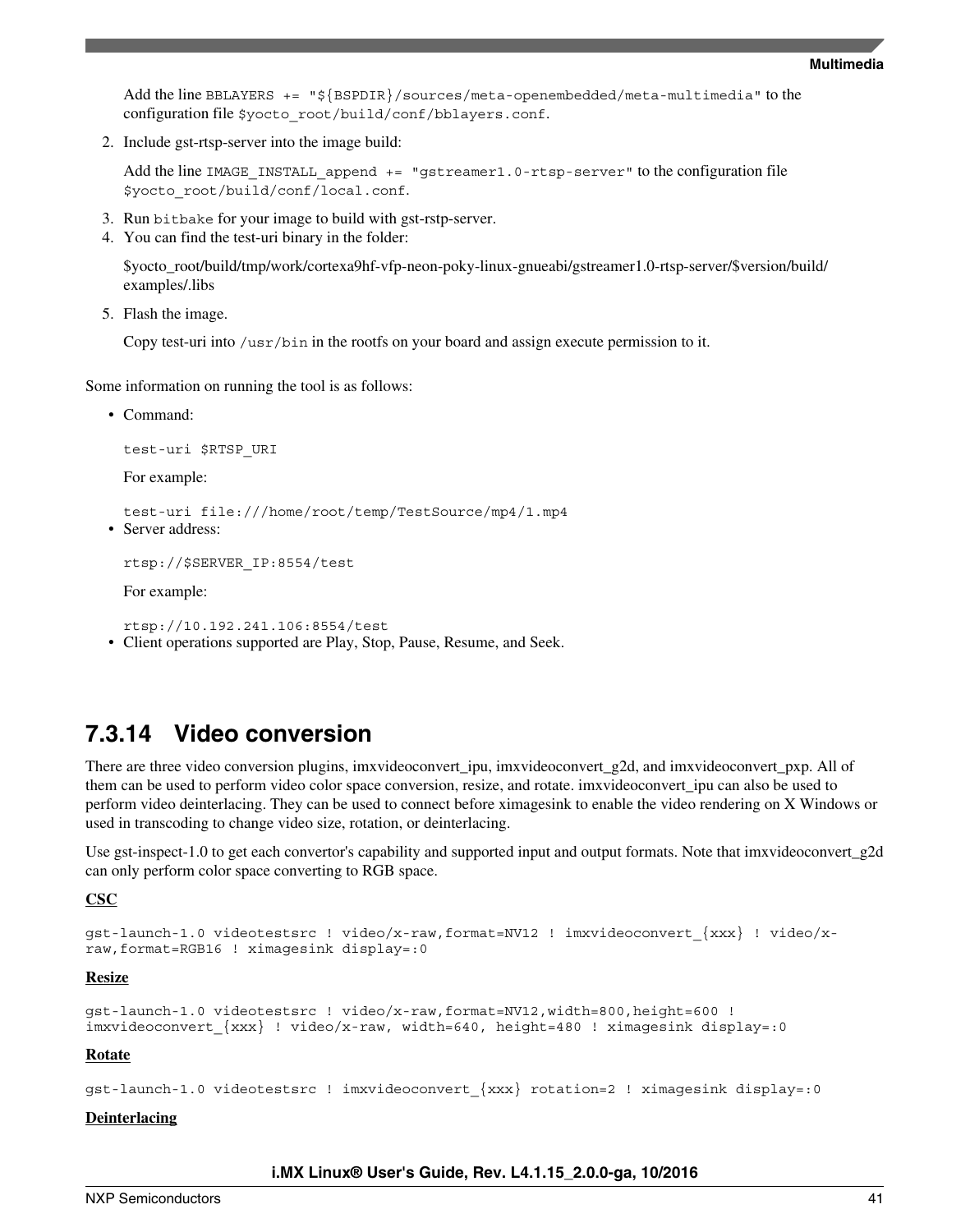```
gst-launch-1.0 playbin uri=file://$FILE video-sink="imxvideoconvert_ipu deinterlace=3 ! 
ximagesink display=:0 sync=false"
```
#### **Transcoding**

```
gst-launch-1.0 filesrc location=$FILE.mp4 typefind=true ! video/quicktime ! aiurdemux ! 
vpudec ! imxvideoconvert_ipu ! video/x-raw,format=NV12,width=1280,height=720 ! vpuenc_h263 ! 
avimux ! filesink location=$FILE.avi
```
#### **Combination**

It is possible to combine CSC, resize, rotate, and deinterlace at one time. Both of imxvideoconvert\_ipu and imxvideoconvert\_g2d can be used at the same time in a pipeline. The following is an example:

```
gst-launch-1.0 videotestsrc ! video/x-raw,format=I420,width=1280,height=800,interlace-
mode=interleaved ! imxvideoconvert_ipu rotation=2 deinterlace=3 ! video/x-
raw,format=NV12,width=800,height=600 ! vpuenc_h264 ! vpudec ! imxvideoconvert_g2d 
rotation=3 ! video/x-raw,format=RGB16,width=640,height=480 ! ximagesink sync=false display=:0
```
### **7.3.15 Video composition**

imxcompositor\_g2d uses corresponding hardware to accelerate video composition. It can be used to composite multiple videos into one. The video position, size, and rotation can be specified while composition. Video color space conversion is also performed automatically if input and output video are not same. Each video can be set to an alpha and z-order value to get alpha blending and video blending sequence.

Note that imxcompositor\_g2d can only output RGB color space format. Use gst-inspect-1.0 to get more detailed information, including the supported input and output video format.

• Composite two videos into one.

```
gst-launch-1.0 imxcompositor_{xxx} name=comp sink_1::xpos=160 sink_1::ypos=120 ! 
overlaysink videotestsrc ! comp.sink_0 videotestsrc ! comp.sink_1
```
• Composite two videos into one with red background color.

gst-launch-1.0 imxcompositor\_{xxx} background=0x000000FF name=comp sink\_1::xpos=160 sink 1::ypos=120 ! overlaysink videotestsrc ! comp.sink 0 videotestsrc ! comp.sink 1 • Composite two videos into one with CSC, resize, and rotate.

```
gst-launch-1.0 imxcompositor_{xxx} name=comp sink_0::width=640 sink_0::height=480
       sink_1::xpos=160 sink_1::ypos=120 sink_1::width=640 sink_1::height=480 
sink 1::rotate=1 !
       video/x-raw,format=RGB16 ! overlaysink videotestsrc !
       video/x-raw,format=NV12,width=320,height=240 ! comp.sink_0 videotestsrc !
       video/x-raw,format=I420,width=320,height=240 ! comp.sink_1
```
• Composite three videos into one with CSC, resize, rotate, alpha, z-order, and keep aspect ratio.

```
gst-launch-1.0 imxcompositor_{xxx} name=comp sink_0::width=640 sink_0::height=480
      sink 0::alpha=0.5 sink 0::z-order=3 sink 1::alpha=0.8 sink 1::z-order=2sink 1::xpos=160
      sink 1::ypos=120 sink 1::width=640 sink 1::height=480 sink 1::rotate=1
sink_2::xpos=320
       sink_2::ypos=240 sink_2::width=500 sink_2::height=500 sink_2::alpha=0.6
      sink 2::keep-ratio=true ! video/x-raw,format=RGB16 ! overlaysink videotestsrc !
       video/x-raw,format=NV12,width=320,height=240 ! comp.sink_0 videotestsrc !
       video/x-raw,format=I420,width=320,height=240 ! comp.sink_1 videotestsrc !
       video/x-raw,format=RGB16,width=320,height=240 ! comp.sink_2
```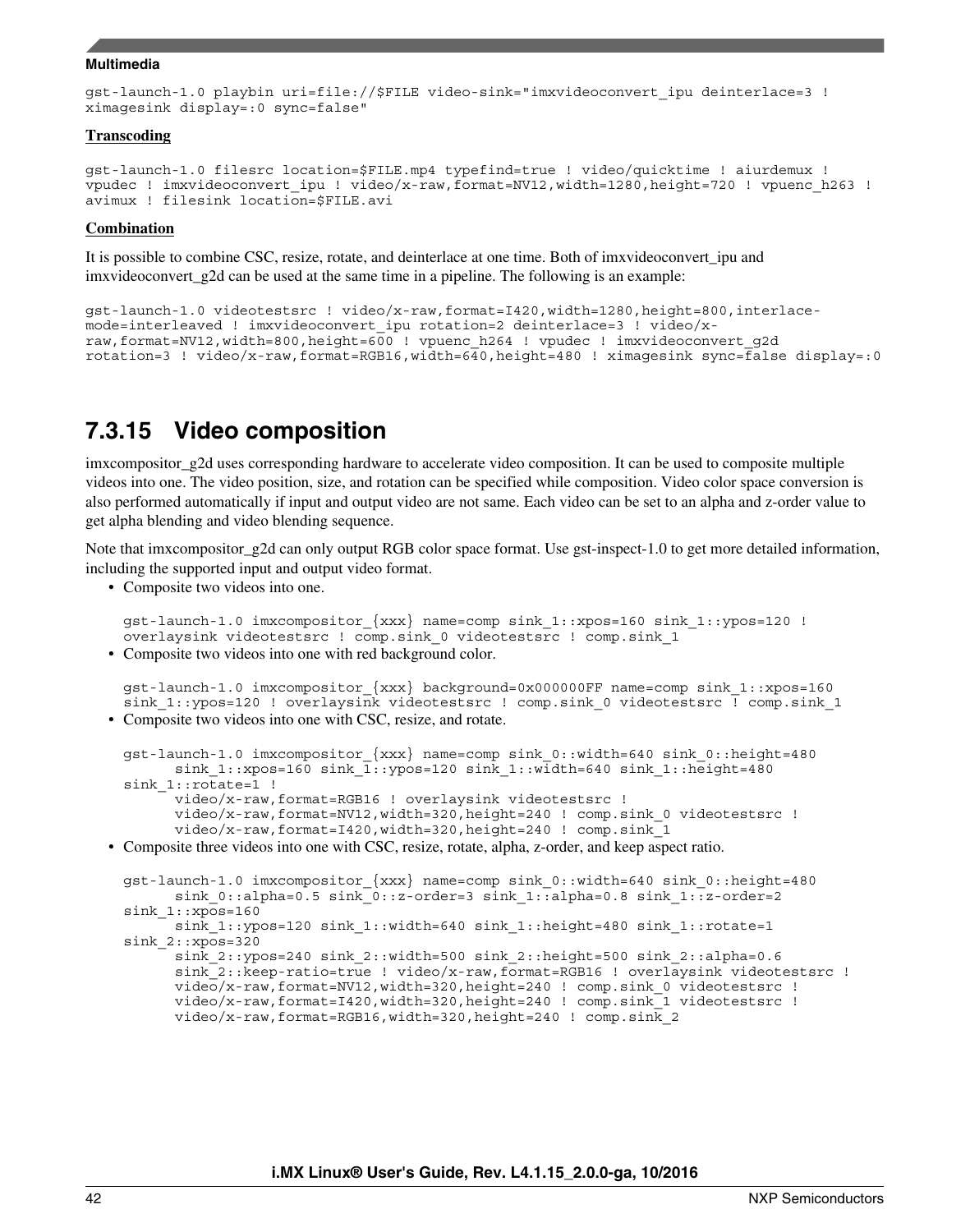## **7.4 Pulseaudio input/output settings**

If pulseaudio is installed in the rootfs, the pulseaudio input/output settings may need to be set. Pulse audio is only available for the X11 back-end Yocto Project rootfs.

#### **Audio output settings**

Use the pactl command to list all the available audio sinks:

\$ pactl list sinks

A list of available audio sinks are displayed:

```
Sink #0
         State: SUSPENDED
         Name: alsa_output.platform-soc-audio.1.analog-stereo
         Description: sgtl5000-audio Analog Stereo
    ...
 ...
Sink #1
         State: SUSPENDED
         Name: alsa_output.platform-soc-audio.4.analog-stereo
         Description: imx-hdmi-soc Analog Stereo
    ...
    ...
```
Use the pacmd command to set the default audio sink according to the sink number in the list shown above:

\$ pacmd set-default-sink \$sink-number

\$sink-number could be 0 or 1 in the example above.

After setting the default sink, use the command below to verify the audio path:

\$ gst-launch audiotestsrc ! pulsesink

#### **Audio input settings**

Use the pactl command to list all the available audio sources:

```
$ pactl list sources
```
A list of available audio sources are displayed:

```
Source #0
           State: SUSPENDED
           Name: alsa_output.platform-soc-audio.1.analog-stereo.monitor
           Description: Monitor of sgtl5000-audio Analog Stereo
    ...
    ...
Source #1
           State: SUSPENDED
           Name: alsa_input.platform-soc-audio.1.analog-stereo
           Description: sgtl5000-audio Analog Stereo ...
    ...
 ...
```
Use the pacmd command to set the default audio source according to the source number in the list shown above:

\$ pacmd set-default-source \$sink-number

\$sink-number could be 0 or 1 in the example above. If record and playback at the same time is not needed, there is no need to set the monitor mode.

The pulseaudio I/O path setting status can be checked with:

\$ pactl stat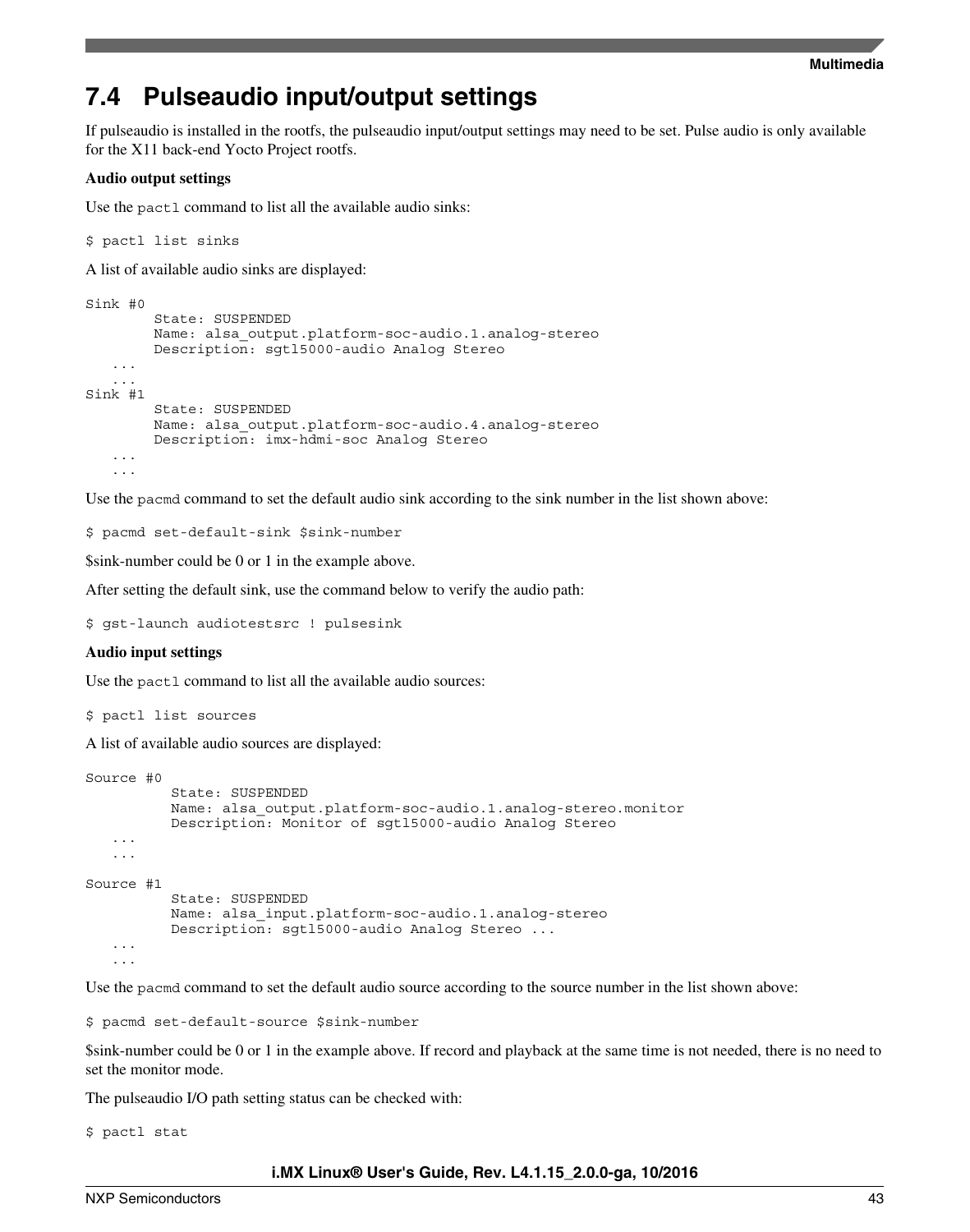#### **Multichannel output support settings**

For those boards that need to output multiple channels, these are the steps needed to enable the multichannel output profile: 1. Use the pacmd command to list the available cards:

```
$ pacmd list-cards
```
The available sound cards and the profiles supported are listed.

```
2 card(s) available.
     index: 0
        name: <alsa card.platform-sound-cs42888.34>
         driver: <module-alsa-card.c>
         owner module: 6
         properties:
                alsa.card = 0"
                 alsa.card_name = "cs42888-audio"
         ...
         profiles:
                  input:analog-mono: Analog Mono Input (priority 1, available: unknown)
                  input:analog-stereo: Analog Stereo Input (priority 60, available: 
unknown)
         ...
    active profile: < output:analog-stereo+input:analog-stereo>
         ...
         ...
```
2. Use the pacmd command to set the profile for particular features.

\$ pacmd set-card-profile \$CARD \$PROFILE

\$CARD is the card name listed by pacmd list-cards (for example, alsa\_card.platform-sound-cs42888.34 in the example above), and \$PROFILE is the profile name. These are also listed by pamcd list-cards. (for example, output:analog-surround-51 in the example above).

3. After setting the card profile, use \$ pactl list sinks and \$pacmd set-default-sink \$sink-number to set the default sink.

## **7.5 Overlaysink usage**

The overlaysink plugin is based on the GPU. It provides two main functions for video rendering:

- Video Overlay: composites multiple video playbacks into the same display.
- Multiple Display: shows videos to multiple displays, up to four displays.

overlaysink uses a configuration file to set the display device parameters, located in /usr/share. For i.MX 6Quald/ 6DualLite, the configuration file name is imx\_6q\_display\_config. For i.MX 6SoloX/6SoloLite, the configuration file name is imx\_6sx\_display\_config.

The configuration syntax is:

#### **[Display Name]**

Mandatory. Specify the display name, used in overlaysink property display-x to enable the x display.

#### **device**

Mandatory. Specify the display device (v412 output) name, such as /dev/video17.

**fmt**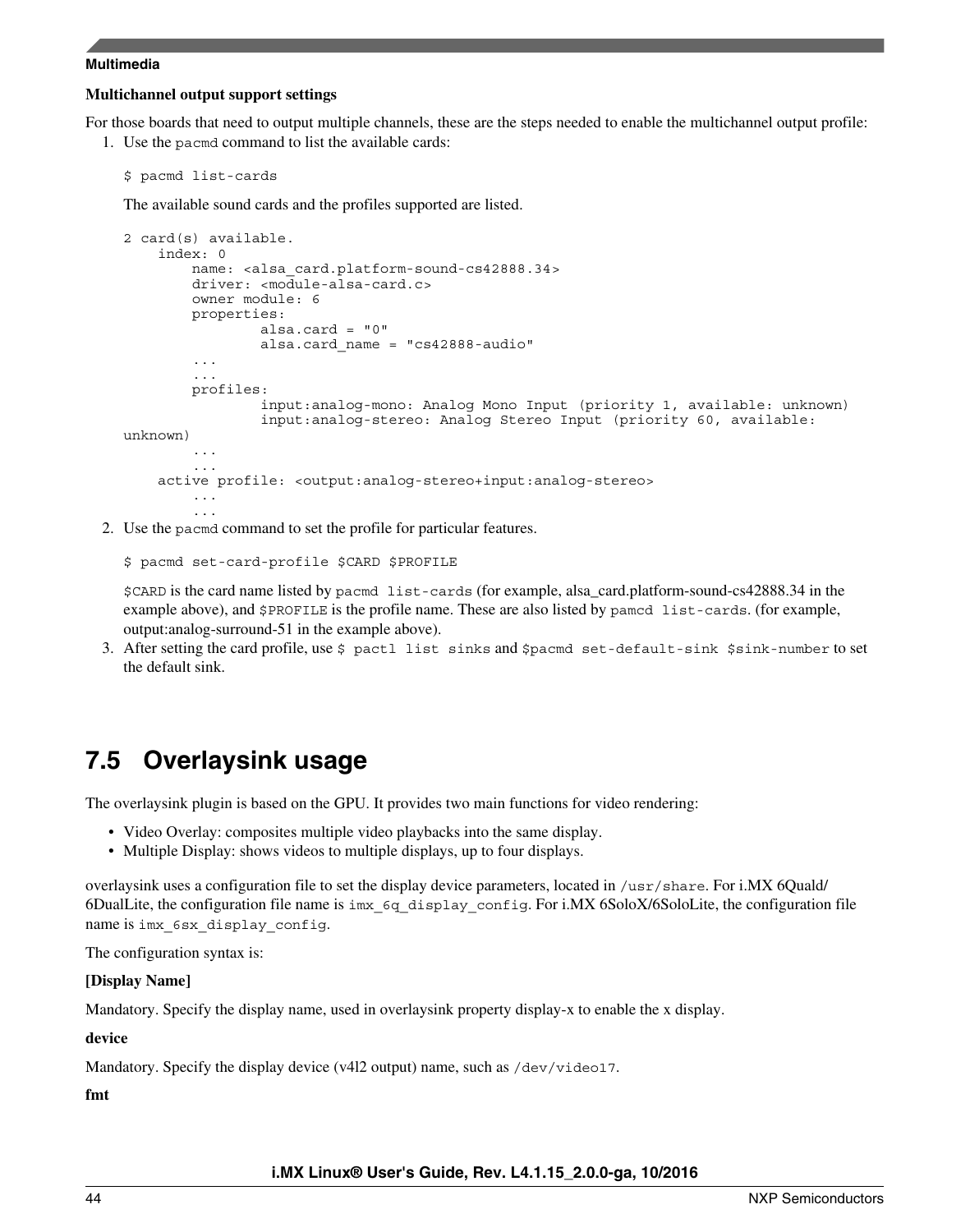<span id="page-44-0"></span>Optional. Specify the display device color format, set "RGBP" for RGB565 16 bit display or "RGBx" for RGB8888 32 bit display. The default is "RGBP".

#### **width**

Optional. Specify the width of the display, and the default is the screen width.

#### **height**

Optional. Specify the height of the display, and the default is the screen height.

#### **alpha**

Optional. Specify the global alpha value, the value range is 0-255, and the default is 0.

#### **color\_key**

Optional. Specify the color key value, and the default is disabled.

The following is an example of the display configuration for dual display mode, LVDS (master) + HDMI (slave).

```
# LVDS display 
[master] 
device = /dev/video17 
fmt = RGBPwidth = 1024 
height = 768alpha = 0 
# HDMI display 
[slave]
device = /dev/video18 
fmt = RGBPwidth = 1920 
height = 1080
```
### **7.6 Installing gstreamer1.0-libav into rootfs**

The following steps show how to install gstreamer1.0-libav into a rootfs image.

1. Add the following lines into the configuration file conf/local.conf.

```
IMAGE_INSTALL_append = " gstreamer1.0-libav" 
LICENSE_FLAGS_WHITELIST = "commercial"
```
2. Build gstreamer1.0-libav.

\$ bitbake gstreamer1.0-libav

3. Build the rootfs image.

\$ bitbake \$image name

## **8 Graphics**

There are a number of graphics tools, tests, and example programs that are built and installed in the Linux rootfs. There are some variation on what is included based on the build and packages selected, the board, and the backend specified. This section describes some of them.

The kernel module version of graphics used on the system can be found by running the following command on the board:

dmesg | grep Galcore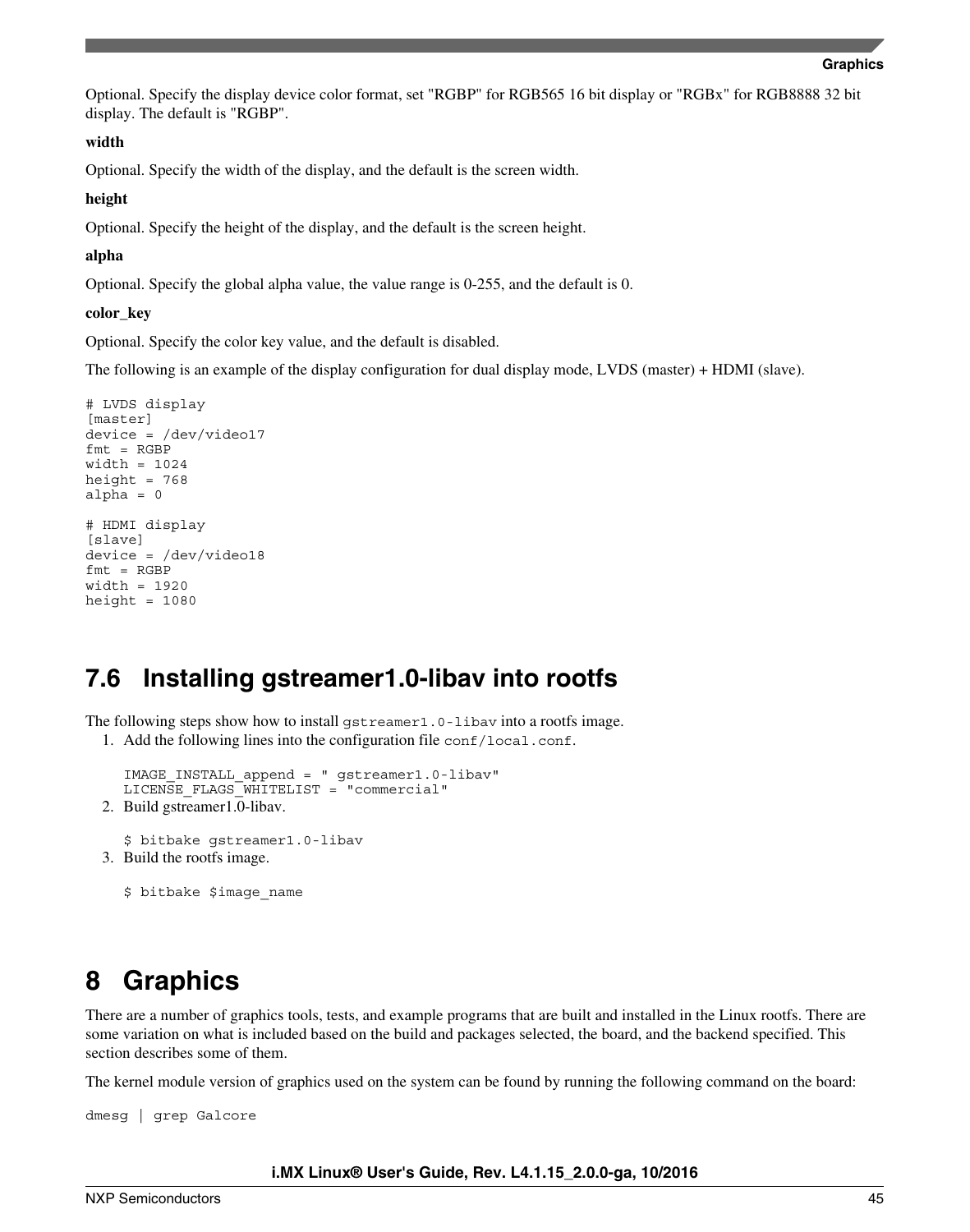### **Graphics**

The user-side GPU drivers version of graphics can be displayed using the following command on the board:

grep VERSION /usr/lib/libGAL\*

When reporting problems with graphics, this version number is needed.

## **8.1 imx-gpu-sdk**

This graphics package contains source for several graphics examples for OpenGLES 2.0 and OpenGLES 3.0 apis for X11, Framebuffer, and XWayland graphical backends. These applications show that the graphics acceleration is working for different APIs. The package includes samples, demo code, and documentation for working with the i.MX family of graphic cores. More details about this SDK are in the *i.MX Graphics User's Guide*. This SDK is only supported for hardware that has OpenGLES hardware acceleration.

## **8.2 G2D-imx-samples**

G2D Application Programming Interface (API) is designed to make it easy to use and understand the 2D BLT functions. It allows the user to implement customized applications with simple interfaces. It is hardware and platform independent when using 2D graphics.

G2D API supports the following features and more:

- Simple BLT operation from source to destination
- Alpha blend for source and destination with Porter-Duff rules
- High-performance memory copy from source to destination
- Up-scaling and down-scaling from source to destination
- 90/180/270 degree rotation from source to destination
- Horizontal and vertical flip from source to destination
- Enhanced visual quality with dither for pixel precision-loss
- High performance memory clear for destination
- Pixel-level cropping for source surface
- Global alpha blend for source only
- Asynchronous mode and synchronization
- Contiguous memory allocator
- VG engine

The G2D API document includes the detailed interface description and sample code for reference. The API is designed with C-Style code and can be used in both C and C++ applications.

The G2D is supported on all i.MX. Below describe which hardware supports G2D, For more details look at the i.MX Release Notes in the Frame Buffer to see which hardware is used for G2D.

- For i.MX 6 with GPU, the G2D uses the 2D GPU.
- For i.MX with PXP, the G2D uses the PXP with limited G2D features

Below is the directory structure for the G2D test applications.

- g2d
	- g2d\_test
	- Overlay Test
		- g2d overlay test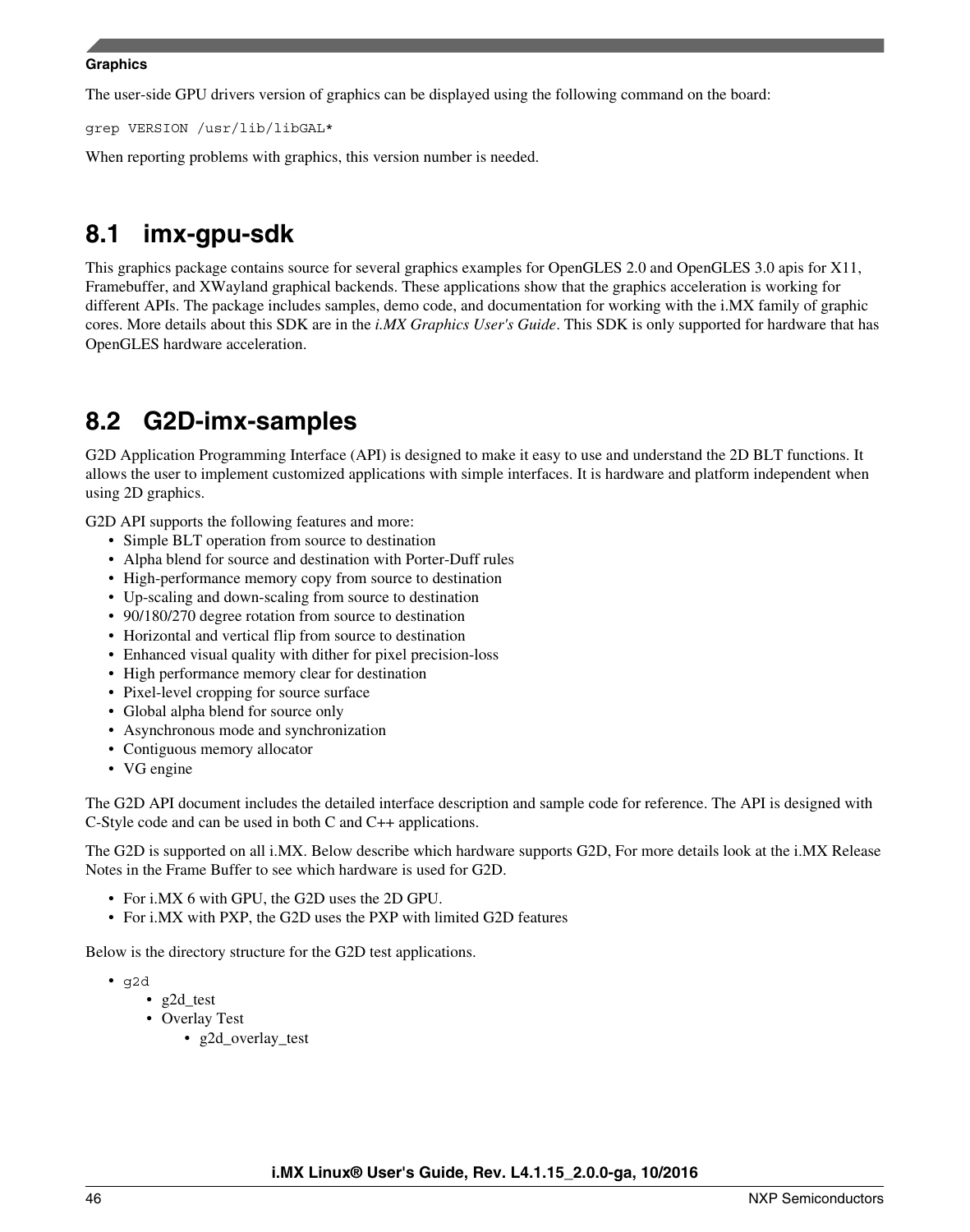## **8.3 viv\_samples**

The directory viv samples is found under /opt. It contains binary samples for OpenGL ES 1.1/2.0, OpenVG 1.1, and HAL tests.

The following are the basic sanity tests, which could help to make sure that the system is configured correctly.

- cl11: This contains unit tests and FFT samples for OpenCL 1.1 Embedded Profile. OpenCL is implemented on the i.MX 6Quad and i.MX 6DualLite boards.
- es20: This contains tests for Open GLES 2.0.
	- vv\_launcher
		- coverflow.sh
		- vv\_launcher
- hal: This contains a variety of 2D unit tests.
	- tvui
	- unit\_test
- tiger: A simple OpenVG application with a rotating tiger head. This is to demonstrate OpenVG.
- vdk: Contains sanity tests for OpenGL ES 1.1 and OpenGL ES 2.0.

The tiger and vdk tests show that hardware acceleration is being used. They will not run without it.

- UnitTest
	- clinfo
	- loadstore
	- math
	- threadwalker
	- test\_vivante
		- functions and kernels
		- illegal\_vector\_sizes
		- initializers
		- multi dimensional arrays
		- reserved\_data\_types
		- structs\_and\_enums
		- unions
		- unsupported\_extensions
	- fft

## **8.4 Qt 5**

Qt 5 is built into the Linux image in the Yocto Project environment with the command bitkake fsl-image-qt5.

To run the Qt 5 examples on the board, the platform and input plugin need to be specified. Different backends require different graphics plugins, as shown in the following table.

### **Table 33. Graphics plugins for backends**

| <b>Backend</b> | <b>Graphics</b> |
|----------------|-----------------|
| FB             | $ $ eglfs       |
| XWayland       | wayland-egl     |
| X11            | <b>xcb</b>      |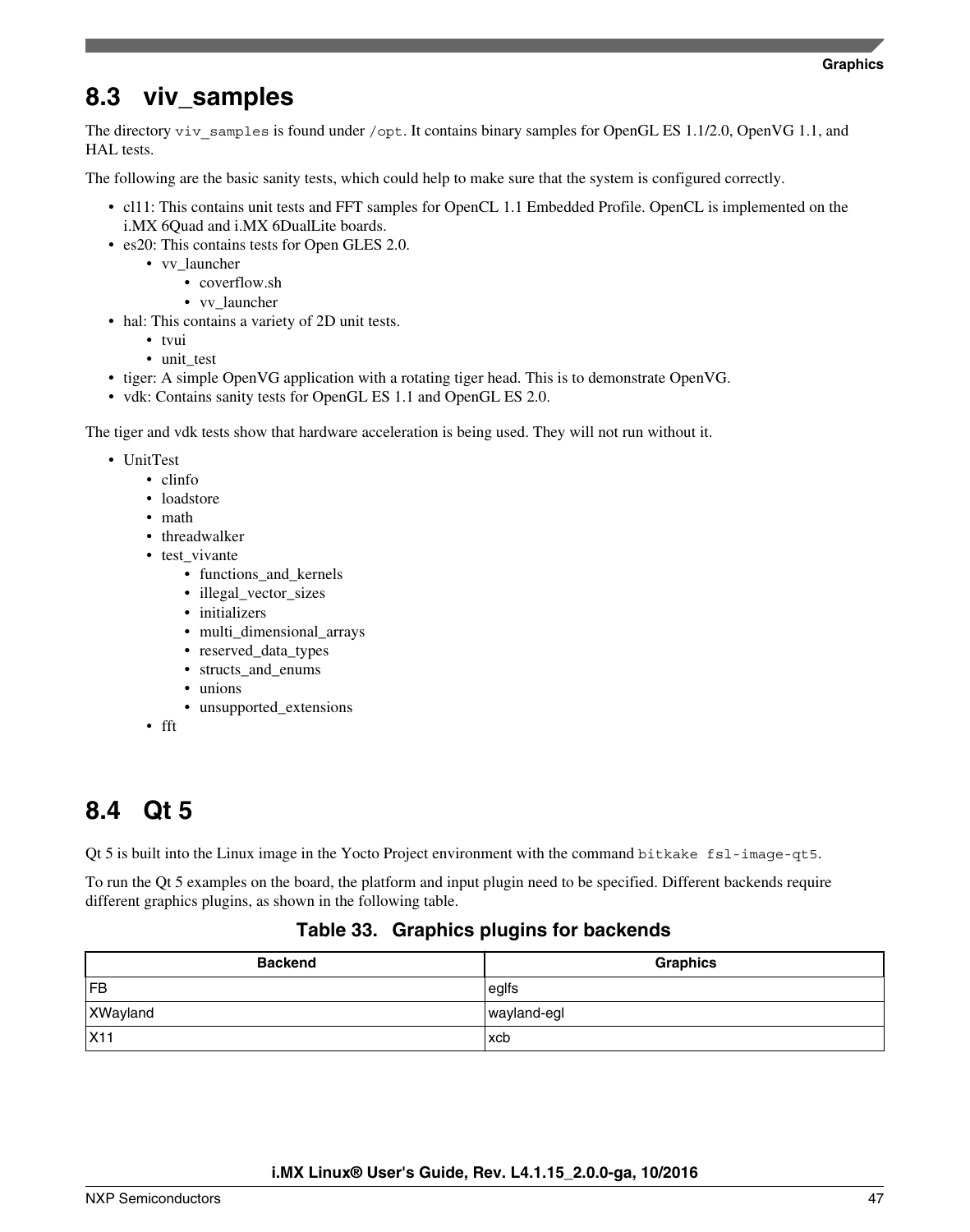#### <span id="page-47-0"></span>**Connectivity**

It is often useful to specifically set the display variable and allow access to the X server. The commands below perform this operation. Check the xhost man page for additional ways to use that command. These commands often fix the problem that causes the "Could not connect to display" error message.

export DISPLAY=:0.0 xhost +

The command lines for some of the Qt 5 sample applications are as follows. For XWayland, it sometimes helps to add - fullscreen to the command line. The Qt 5 desktop may contain links to these examples.

- Qt5 CinematicExperience -platform \${GRAPHICS} -plugin evdevtouch:/dev/input/event0
- /usr/share/qt5nmapcarousedemo-1.0/Qt5\_NMap\_CarouselDemo -platform \${GRAPHICS} -plugin evdevtouch:/dev/input/event0
- /usr/bin/qt5/qmlscene -platform \${GRAPHICS} -plugin evdevtouch:/dev/input/event0 /usr/ share/qt5ledscreen-1.0/example\_hello.qml
- /usr/bin/qt5/qmlscene -platform \${GRAPHICS} -plugin evdevtouch:/dev/input/event0 /usr/ share/qt5ledscreen-1.0/example\_billboard.qml
- /usr/bin/qt5/qmlscene -platform \${GRAPHICS} -plugin evdevtouch:/dev/input/event0 /usr/ share/qt5ledscreen-1.0/example\_combo.qml

Some examples must be run from a particular directory. The first column in the following table shows the directory and the second column shows the command to run in that directory. The examples are usually installed in /usr/share.

| <b>Directory</b>      | Command                                                                   |  |
|-----------------------|---------------------------------------------------------------------------|--|
| at5everywheredemo-1.0 | ./QtDemo -platform \${GRAPHICS} -plugin evdevtouch:/dev/input/event0      |  |
| atpatientcare-1.0     | ./patientcare -platform \${GRAPHICS} -plugin evdevtouch:/dev/input/event0 |  |
| atsmarthome-1.0       | /smarthome -platform \${GRAPHICS} -plugin evdevtouch:/dev/input/event0    |  |
| quitbattery-1.0.0     | ./QUItBattery -platform \${GRAPHICS} -plugin evdevtouch:/dev/input/event0 |  |

### **Table 34. Example directories and command lines**

## **9 Connectivity**

This section describes the connectivity for Bluetooth® wireless technology and Wi-Fi.

• Bluetooth wireless technology support works best with a USB dongle with either BlueZ4 or BlueZ5. For this release, BlueZ5 is default. To switch between BlueZ4 and BlueZ5, it requires a clean build and changes in local.conf. BlueZ4 and BlueZ5 both use different tools. More information about these tools is in the readme-bluez.txt file in the meta-fslbsp-release layer. Bluetooth wireless technology is enabled in the default kernel configuration. To disable Bluetooth wireless technology, run the following command:

bitbake linux-imx -c menuconfig

Then, disable Bluetooth wireless technology. Bluetooth wireless technology works with a USB dongle.

• Broadcom Wi-Fi and Bluetooth wireless technology support require the Broadcom firmware package download of fslbcmdhd\_[version].tar.gz from nxp.com. The Broadcom device drivers are integrated into the kernel but to function require the firmware package download and integration.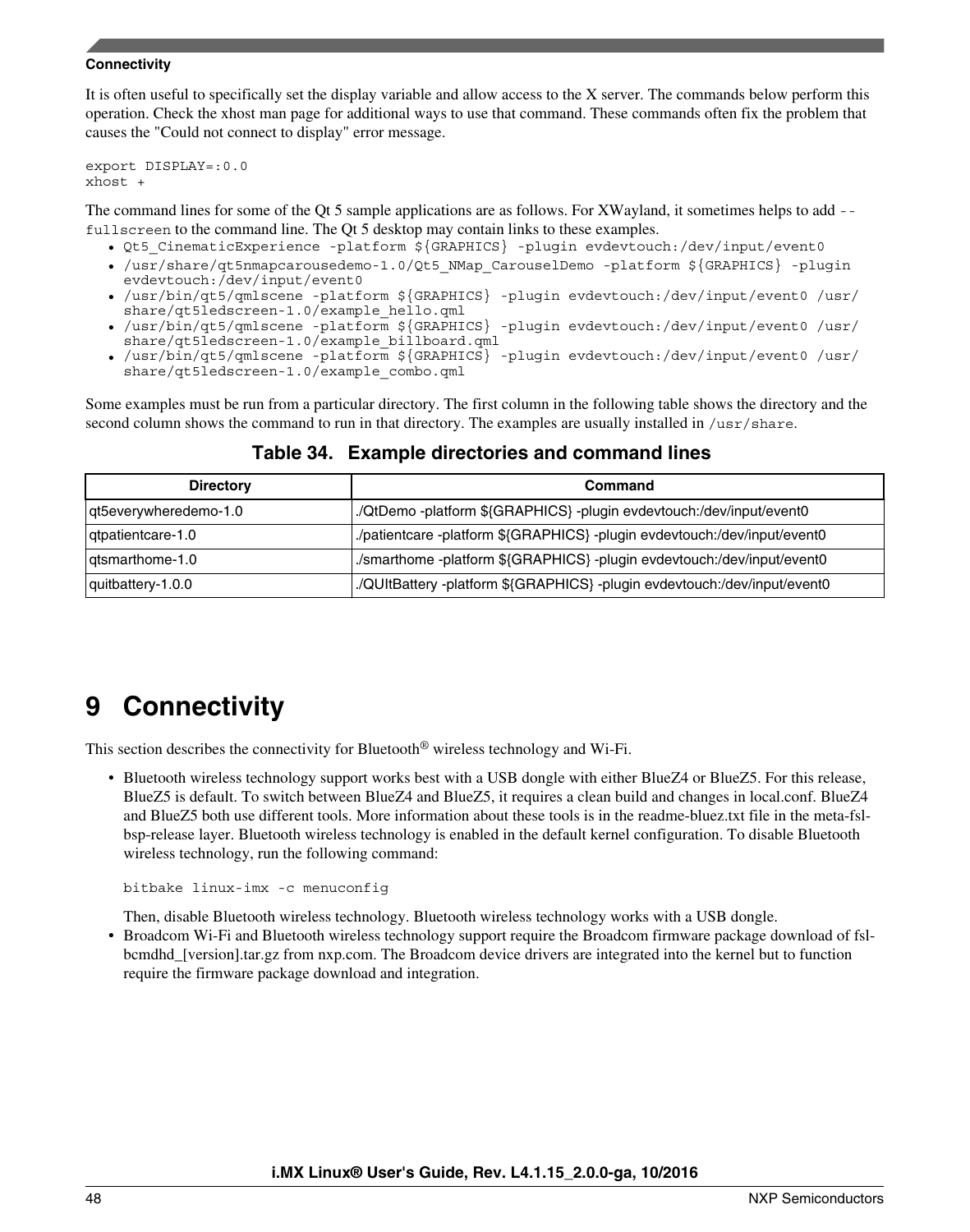## <span id="page-48-0"></span>**10 Revision History**

This table provides the revision history.

| <b>Revision number</b> | <b>Date</b> | <b>Substantive changes</b>                                               |
|------------------------|-------------|--------------------------------------------------------------------------|
| $L3.14.52 - 1.1.0$ ga  | 01/2016     | Updated for Yocto Project Fido                                           |
| L4.1.15-1.0.0_ga       | 04/2016     | Updated for i.MX 6QuadPlus, i.MX 6UltraLite, and Yocto<br>Project Jethro |
| $L4.1.15 - 1.1.0$ ga   | 07/2016     | Updated for i.MX 6UltraLite                                              |
| L4.1.15_1.2.0_ga       | 08/2016     | Added i.MX 7Dual                                                         |
| L4.1.15_2.0.0_ga       | 10/2016     | Added i.MX 6ULL and updates to Yocto Project Krogoth                     |

### **Table 35. Revision history**